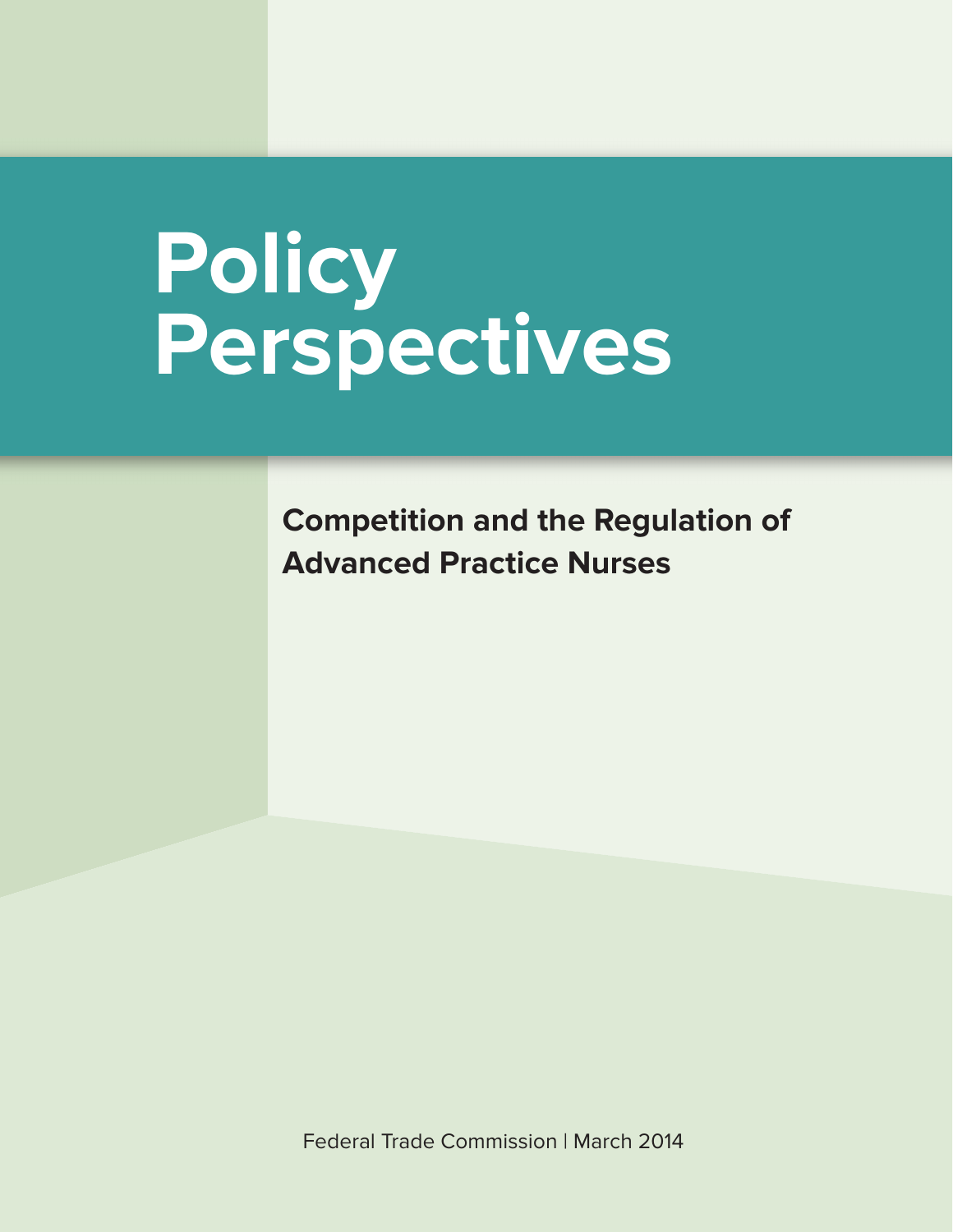## **FEDERAL TRADE COMMISSION March 2014**

| <b>Edith Ramirez</b> | Chairwoman   |
|----------------------|--------------|
| Julie Brill          | Commissioner |
| Maureen K. Ohlhausen | Commissioner |
| Joshua D. Wright     | Commissioner |

This policy paper represents the views of the FTC staff and does not necessarily represent the views of the Commission or any individual Commissioner. The Commission, however, has voted to authorize the staff to issue this policy paper.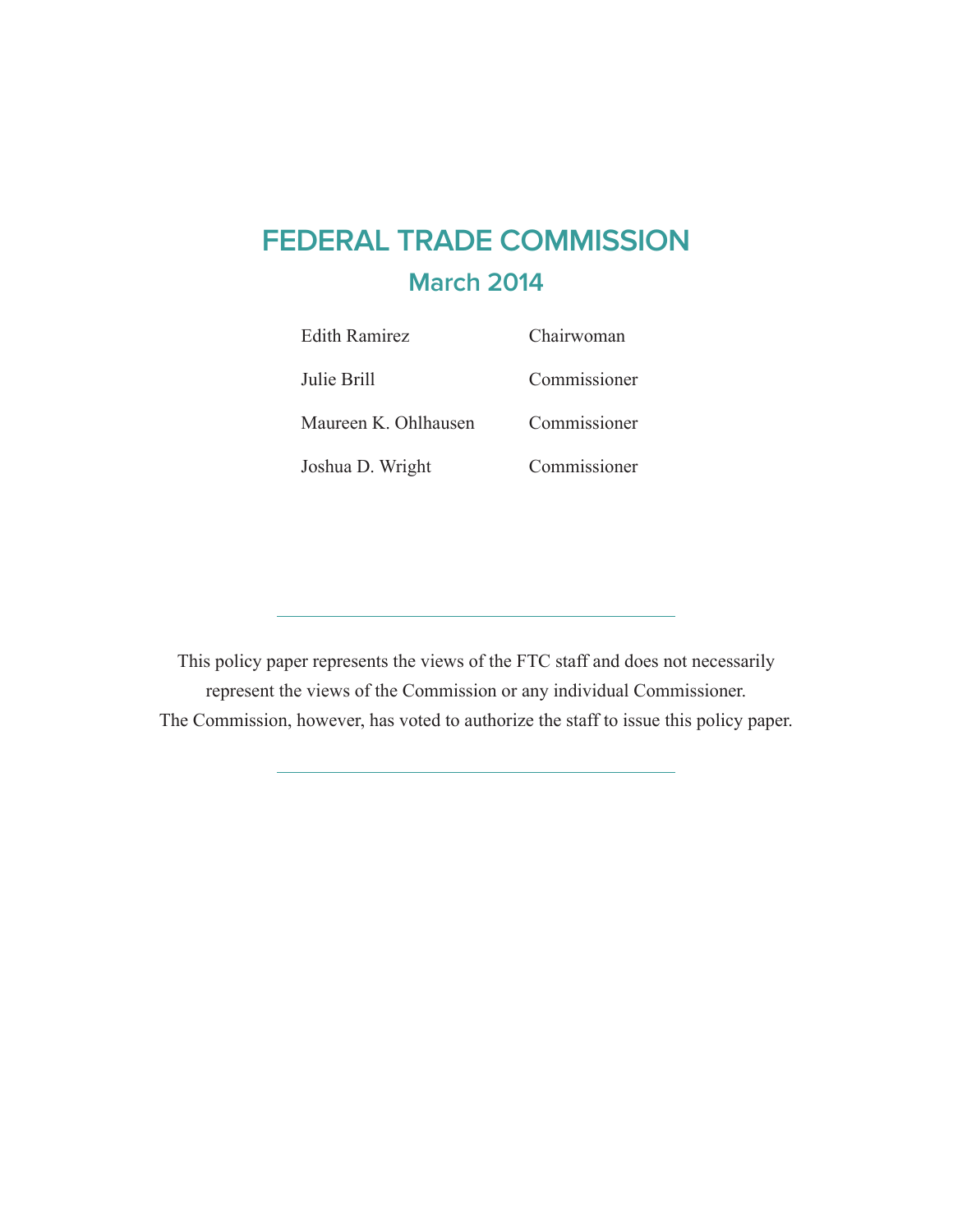## **Policy Perspectives**

### **Competition and the Regulation of Advanced Practice Nurses**

Andrew I. Gavil, Director, Office of Policy Planning

#### Principal Authors

Daniel J. Gilman, Attorney Advisor, Office of Policy Planning

Tara Isa Koslov, Deputy Director, Office of Policy Planning

#### **Contributors**

Deborah L. Feinstein, Director, Bureau of Competition

Martin Gaynor, Director, Bureau of Economics

Michael J. Bloom, Bureau of Competition

Mark N. Hertzendorf, Bureau of Economics

Elizabeth R. Hilder, Bureau of Competition

David R. Schmidt, Bureau of Economics

Patricia Schultheiss, Office of Policy Planning

Inquiries concerning this policy paper should be directed to Daniel J. Gilman, Office of Policy Planning, at  $(202)$  326-3136 or dgilman $@$ ftc.gov.

Cover design and layout by Carrie Gelula, Division of Consumer and Business Education, Bureau of Consumer Protection.

> This report is available online at [www.ftc.gov/policy/reports/policy-reports/commission-and-staff-reports](http://www.ftc.gov/policy/reports/policy-reports/commission-and-staff-reports) The online version of this report contains live hyperlinks.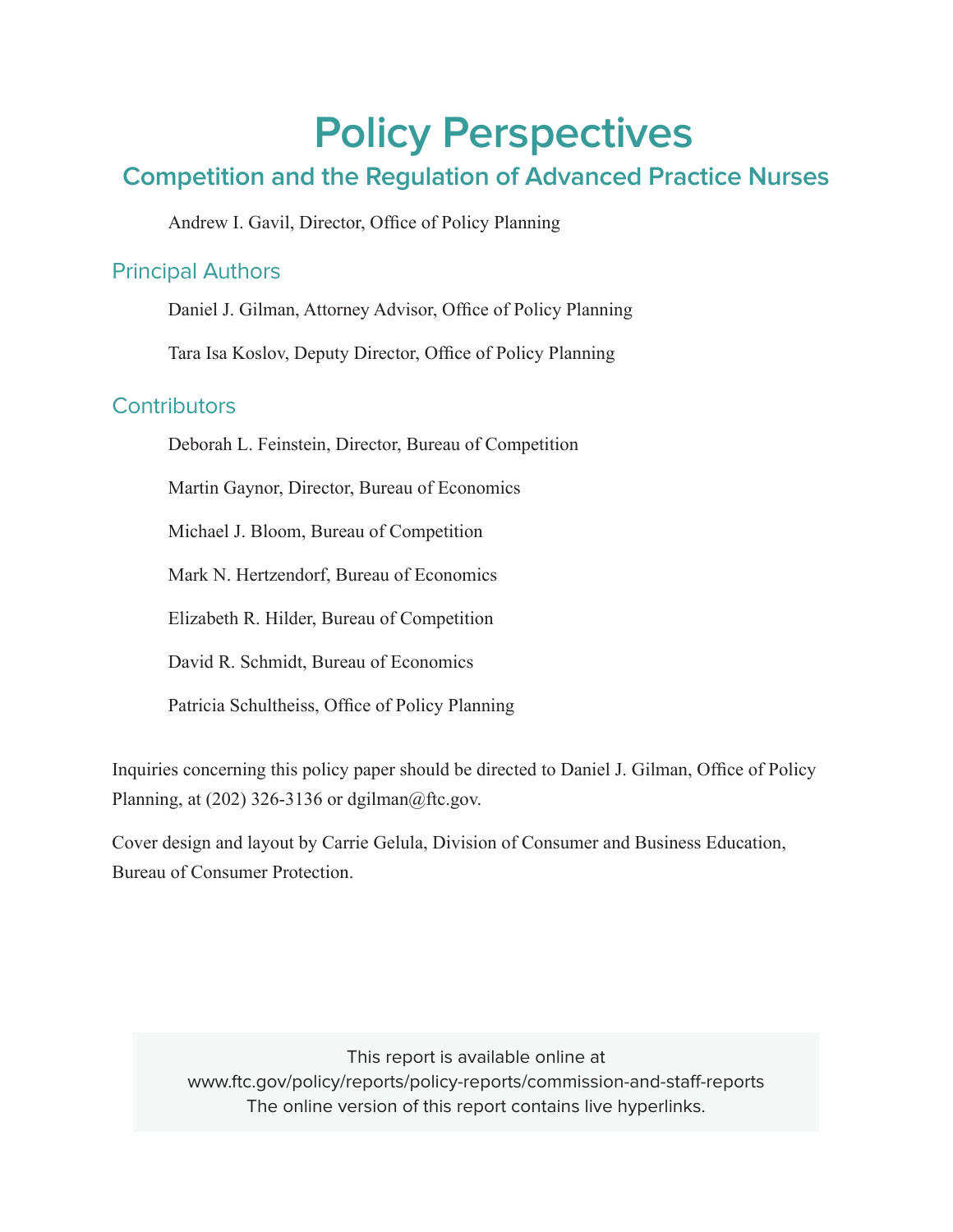## **CONTENTS**

|                       | <b>EXECUTIVE SUMMARY</b>                                                                                                                                    | 1               |
|-----------------------|-------------------------------------------------------------------------------------------------------------------------------------------------------------|-----------------|
|                       | I. INTEREST AND EXPERIENCE OF THE FTC                                                                                                                       | 5               |
|                       | II. BACKGROUND ON APRNS AND SCOPE OF PRACTICE ISSUES                                                                                                        | 7               |
|                       | II.A. Advanced Practice Registered Nurses                                                                                                                   | $\overline{7}$  |
|                       | II.B. Competition Perspectives on Professional Regulations that Restrict APRN Scope<br>of Practice                                                          | 11              |
|                       | II.B.1. Framework for Evaluating Licensure and Scope of Practice Regulations                                                                                | 12 <sup>°</sup> |
|                       | II.B.2. Analysis of Scope of Practice Limitations Should Account for the<br>Value of Competition                                                            | 16              |
|                       | III. APRN SCOPE OF PRACTICE COMPETITION ADVOCACY COMMENTS AND<br><b>ADDITIONAL ANALYSIS BY FTC STAFF</b>                                                    | 18              |
|                       | III.A. Potential Competitive Harms from APRN Physician Supervision Requirements                                                                             | 20              |
|                       | III.A.1. Restrictive Physician Supervision Requirements Exacerbate Well-Documented<br>Provider Shortages that Could Be Mitigated via Expanded APRN Practice | 20              |
|                       | III.A.2. Excessive Supervision Requirements May Increase Health Care Costs and Prices                                                                       | 27              |
|                       | III.A.3. Fixed Supervision Requirements May Constrain Innovation in Health Care Delivery<br>Models                                                          | 31              |
|                       | III.A.4. Mandated Collaboration Agreements Between APRNs and Physicians Are Not<br>Needed to Achieve the Benefits of Physician-APRN<br>Coordination of Care | 34              |
|                       | III.B. APRN Supervision Requirements Should Serve Well-Founded Patient<br><b>Protection Concerns</b>                                                        | 35              |
| <b>IV. CONCLUSION</b> |                                                                                                                                                             | 38              |
|                       | <b>APPENDIX 1: APRN ADVOCACIES</b>                                                                                                                          | A <sub>1</sub>  |
|                       | <b>APPENDIX 2: SELECTED BIBLIOGRAPHY</b>                                                                                                                    | <b>B1</b>       |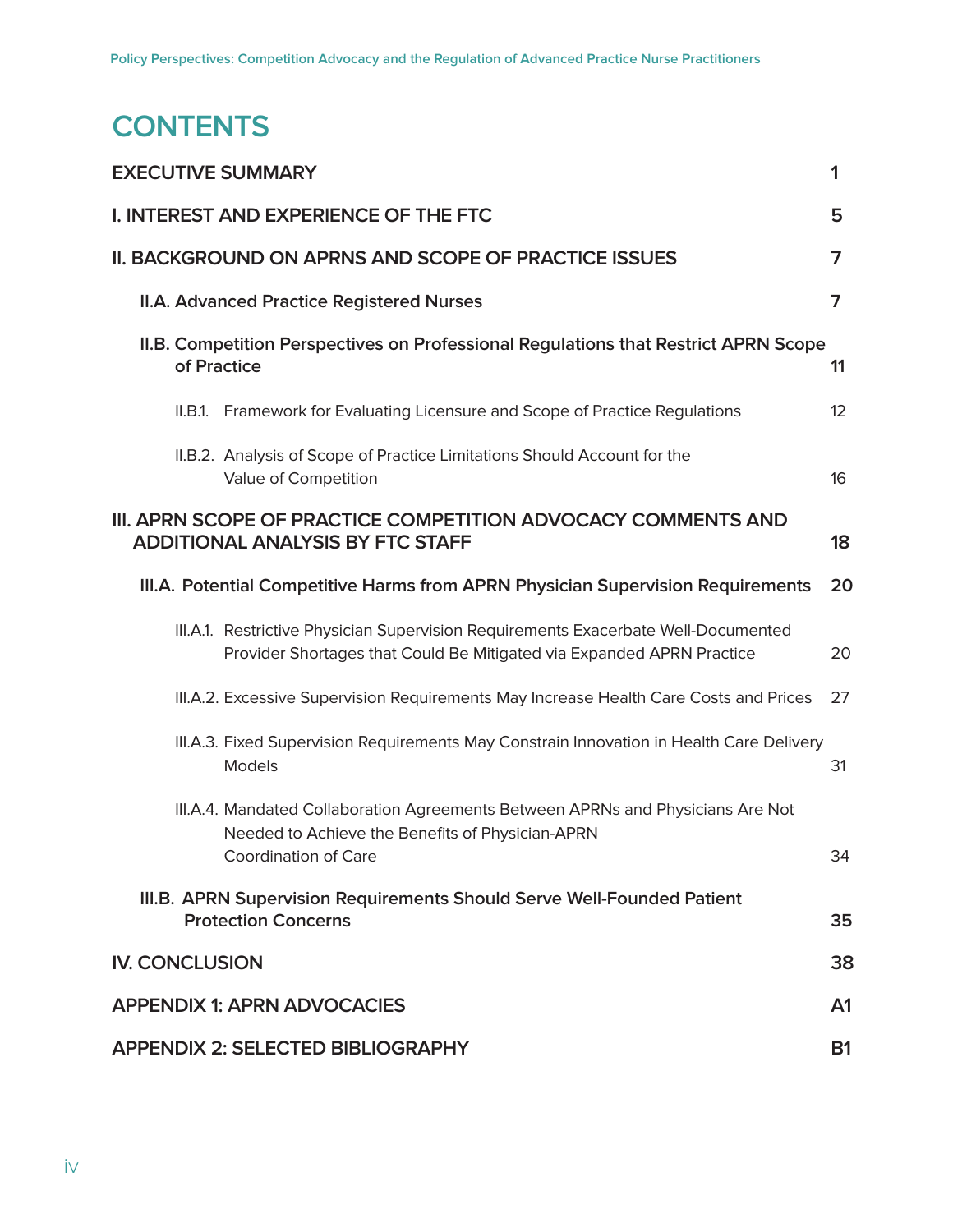## <span id="page-4-0"></span>**EXECUTIVE SUMMARY**

The Federal Trade Commission (FTC or Commission) vigorously promotes competition in the health care industry through enforcement, study, and advocacy. Competition in health care markets benefits consumers by helping to control costs and prices, improve quality of care, promote innovative products, services, and service delivery models, and expand access to health care services and goods. While state legislators and policymakers addressing health care issues are rightly concerned with patient health and safety, an important goal of competition law and policy is to foster quality competition, which also furthers health and safety objectives. Likewise, to ignore competitive concerns in health policy can impede quality competition, raise prices, or diminish access to health care – all of which carry their own health and safety risks.

We are not suggesting that unfettered competition in health care services always leads to the best outcome for consumers. Actual or likely market failure, among other factors, may justify health and safety regulations. However, even well intentioned laws and regulations may impose unnecessary, unintended, or overbroad restrictions on competition, thereby depriving health care consumers of the benefits of vigorous competition. We thus urge policymakers to view competition and consumer safety as complementary objectives, and to integrate consideration of competition into their deliberations.<sup>1</sup>

This policy paper builds on FTC staff competition advocacy comments that focus on proposed state-level changes to statutes and rules governing the "scope of practice" of Advanced Practice Registered Nurses (APRNs). Scope of practice rules determine the range of health care procedures and services that various health care professionals are licensed to provide under state law. In the case of APRNs, these rules establish both the range of services APRNs may deliver and the extent to which they are permitted to practice independently, or without direct physician supervision.<sup>2</sup> Because APRNs and other practitioners, including physicians, may be trained and licensed to provide many of the same health care services, scope of practice restrictions can limit the supply of those primary health care services, as well as competition between different types of practitioners.

FTC staff competition advocacy comments have addressed various physician supervision requirements imposed on APRNs. Physician supervision requirements may raise competition

<sup>1.</sup> *See* Section II.B., *infra.*

<sup>2.</sup> For a general review of APRN scope of practice restrictions, and their variation across the states, *see, e.g.,* Inst. of Med., Nat'l Acad. of Sciences, The Future of Nursing: Leading Change, Advancing Health 98-103, 157- 61 annex 3-1 (2011) [hereinafter IOM Future of Nursing Report].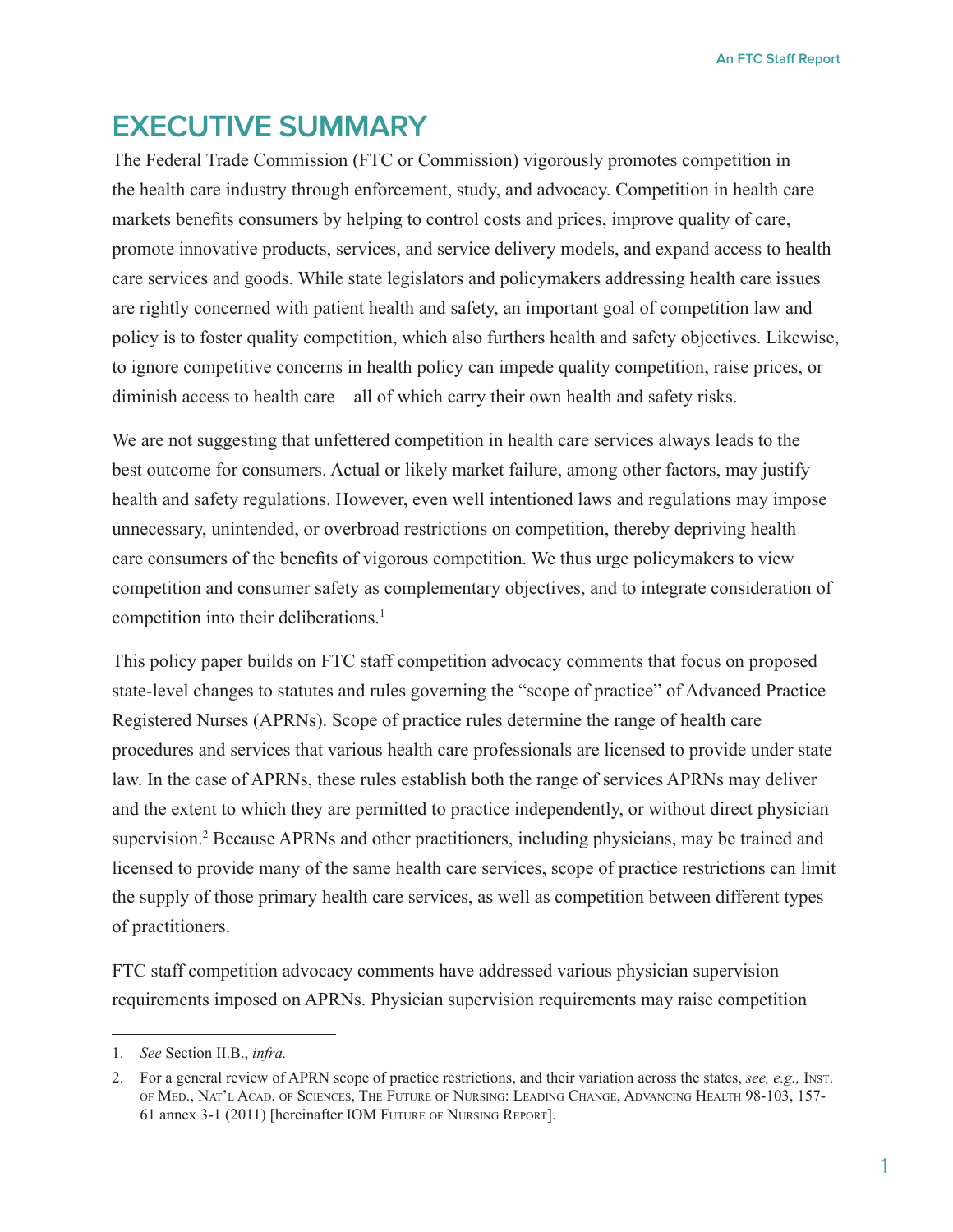concerns because they effectively give one group of health care professionals the ability to restrict access to the market by another, competing group of health care professionals, thereby denying health care consumers the benefits of greater competition.<sup>3</sup> In addition, APRNs play a critical role in alleviating provider shortages and expanding access to health care services for medically underserved populations.<sup>4</sup> For these reasons, the FTC staff has consistently urged state legislators to avoid imposing restrictions on APRN scope of practice unless those restrictions are necessary to address well-founded patient safety concerns.<sup>5</sup> Based on substantial evidence and experience, expert bodies have concluded that ARPNs are safe and effective as independent providers of many health care services within the scope of their training, licensure, certification, and current practice.<sup>6</sup> Therefore, new or extended layers of mandatory physician supervision may not be justified.

Moreover, additional supervision requirements may not be tailored to accommodate the myriad relationships – collaborative, consulting, or referral-based – among APRNs, primary care doctors, specialty physicians, and other health care professionals, and may impair the abilities of health care professionals and provider institutions to develop new models of health care delivery in response to consumer preferences, health care needs, and new technologies. Under traditional as well as emerging models, all of these providers can contribute to safe, efficient, and coordinated patient care, consistent with each professional's education, licensure, and

<sup>3.</sup> Particular types of physician supervision or "collaborative practice" requirements, and the ways they can empower physicians to impede APRN entry into health services markets, are discussed *infra*, text accompanying notes 37-47.

<sup>4.</sup> APRNs already provide a disproportionately high share of primary care services in medically underserved areas and for medically underserved populations, and they may be better able to meet increasing demand in such contexts when they can work independent of undue supervision requirements. *See generally* Nat'l Governors Ass'n, NGA Paper: The Role of Nurse Practitioners in Meeting Increasing Demand for Primary Care (2012), <http://www.nga.org/files/live/sites/NGA/files/pdf/1212NursePractitionersPaper.pdf> [hereinafter NGA Primary Care Paper].

<sup>5.</sup> FTC and staff advocacy comments, testimony, and letters are detailed in Section III of this paper, below, and these and related comments are listed in Appendix 1 of this policy paper, and available on the FTC policy web page at <http://www.ftc.gov/policy/advocacy/advocacy-filings>.

<sup>6.</sup> *See, e.g.*, IOM Future of Nursing Report, *supra* note 2, at 98-99; NGA Primary Care Paper, *supra* note 4, at 7-8 (study funded by U.S. Dep't Health & Human Servs., reviewing literature pertinent to NP safety and concluding "None of the studies in the NGA's literature review raise concerns about the quality of care offered by NPs. Most studies showed that NP-provided care is comparable to physician-provided care on several process and outcome measures."); CHRISTINE E. EIBNER ET AL., RAND HEALTH REPORT SUBMITTED TO the Commonwealth of Massachusetts, Controlling Health Care Spending in Massachusetts: An Analysis of Options 99 (2009), [http://www.rand.org/content/dam/rand/pubs/technical\\_reports/2009/RAND\\_TR733.pdf](http://www.rand.org/content/dam/rand/pubs/technical_reports/2009/RAND_TR733.pdf) [hereinafter "EIBNER ET AL., MASSACHUSETTS REPORT"] ("studies have shown that they provide care similar to that provided by physicians.") Some of the primary research underlying these assessments is cited *infra* note 137.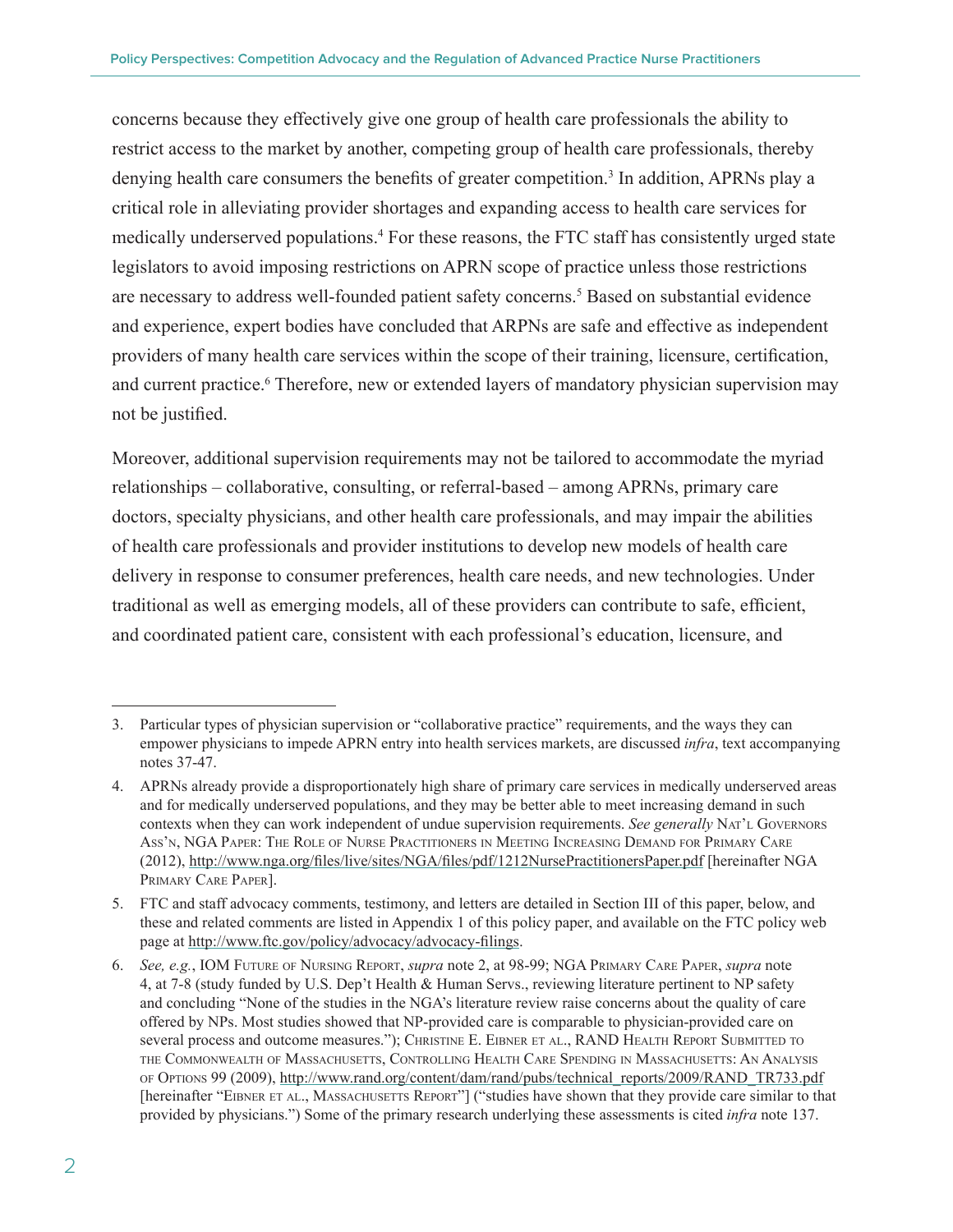capabilities. Effective collaboration between APRNs and physicians does not necessarily require any physician supervision, much less any particular model of physician supervision.

The competition concerns voiced in FTC staff's scope of practice advocacy comments are consistent with the policy analysis of a 2011 Institute of Medicine (IOM) report, *The Future of Nursing: Leading Change, Advancing Health.*<sup>7</sup> The *Future of Nursing* report provides expert advice based on "[e]vidence suggest[ing] that access to quality care can be greatly expanded by increasing the use of . . . APRNs in primary, chronic, and transitional care,"<sup>8</sup> and expresses concern that scope of practice restrictions "have undermined the nursing profession's ability to provide and improve both general and advanced care."9 The report found that APRNs' scope of practice varies widely "for reasons that are related not to their ability, education or training, or safety concerns, but to the political decisions of the state in which they work."10 The report recognizes FTC competition advocacy in this area and specifically exhorts the FTC and the Antitrust Division of the U.S. Department of Justice to pay continued attention to the competition issues raised by scope of practice regulations.

The FTC has looked to the findings of the IOM and other expert bodies – analyses based on decades of research and experience – on issues of APRN safety, effectiveness, and efficiency.<sup>11</sup> Based on those expert analyses and findings, as well as our own reviews of pertinent literature and stakeholder views, the FTC staff has urged state legislators and policymakers to consider the following principles when evaluating proposed changes to APRN scope of practice.

- <sup>O</sup> Consumer access to safe and effective health care is of critical importance.
- <sup>O</sup> Licensure and scope of practice regulations can help to ensure that health care consumers (patients) receive treatment from properly trained professionals. APRN certification and

- 10. *Id.* at 5.
- 11. *See supra* note 6.

<sup>7.</sup> IOM Future of Nursing Report, *supra* note 2. The IOM was established in 1970 as the health arm of the National Academy of Sciences. *Id.* at iv. The IOM web page, with links to general descriptions of the IOM, IOM reports, and other IOM activities, is at <http://www.iom.edu/>.

<sup>8.</sup> IOM Future of Nursing Report, *supra* note 2, at 27; *see also id.* at 88 ("Given current concerns about a shortage of primary care health professionals, the committee paid particular attention to the role of nurses, especially APRNs, in this area."). The extent to which APRNs and other professionals might augment the primary care workforce has been of policy interest for some time. *See, e.g.*, OFFICE OF TECH. ASSESSMENT, U.S. Cong., Health Tech. Case Study 37, Nurse Practitioners, Physician Assistants, and Certified Nurse-Midwives: A Policy Analysis, 39 (1986) [hereinafter OTA Health Tech. Case Study] ("Most observers conclude that most primary care traditionally provided by physicians can be delivered by [nurse practitioners and physician assistants].").

<sup>9.</sup> IOM Future of Nursing Report, *supra* note 2, at 4.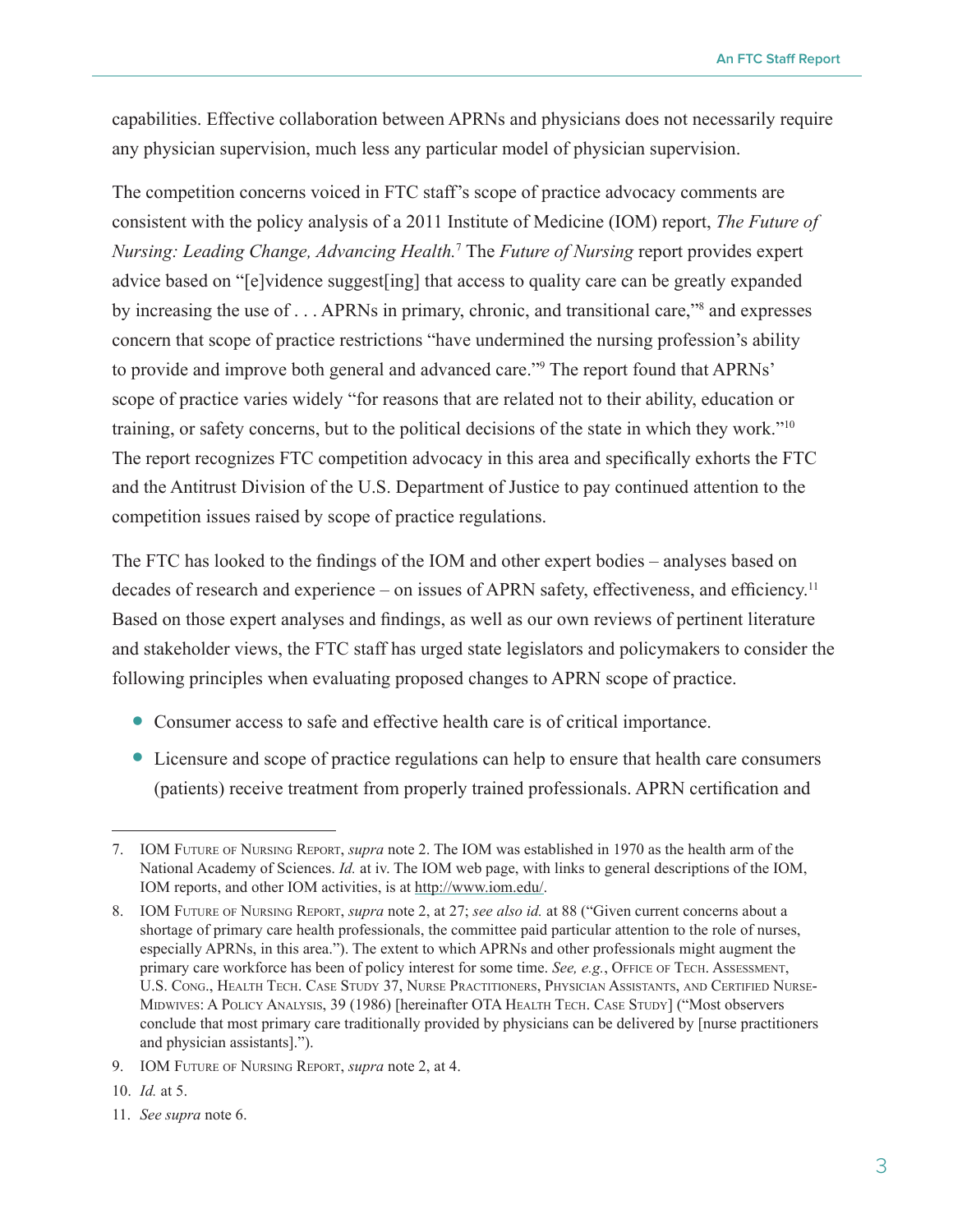state licensure requirements should reflect the types of services that APRNs can safely and effectively provide, based on their education, training, and experience.

- <sup>O</sup> Health care quality itself can be a locus of competition, and a lack of competition not just regulatory failures – can have serious health and safety consequences. More generally, competition among health care providers yields important consumer benefits, as it tends to reduce costs, improve quality, and promote innovation and access to care.
- <sup>O</sup> Potential competitive effects can be especially striking where there are primary care shortages, as in medically underserved areas or with medically underserved populations. When APRNs are free from undue supervision requirements and other undue practice restrictions, they can more efficiently fulfill unmet health care needs.
- <sup>O</sup> APRNs typically collaborate with other health care practitioners. Effective collaboration between APRNs and physicians can come in many forms. It does not always require direct physician supervision of APRNs or some particular, fixed model of team-based care.
- <sup>O</sup> APRN scope of practice limitations should be narrowly tailored to address wellfounded health and safety concerns, and should not be more restrictive than patient protection requires. Otherwise, such limits can deny health care consumers the benefits of competition, without providing significant countervailing benefits.
- <sup>O</sup> To promote competition in health care markets, it may be important to scrutinize relevant safety and quality evidence to determine whether or where legitimate safety concerns exist and, if so, whether physician supervision requirements or other regulatory interventions are likely to address them. That type of scrutiny can be applied not just to the general question whether the State requires physician supervision or collaborative practice agreements, but to the particular terms of those requirements as they are sometimes applied to, for example, APRN diagnosis of patient illnesses or other health conditions, APRN ordering of diagnostic tests or procedures, and APRN prescribing of medicines.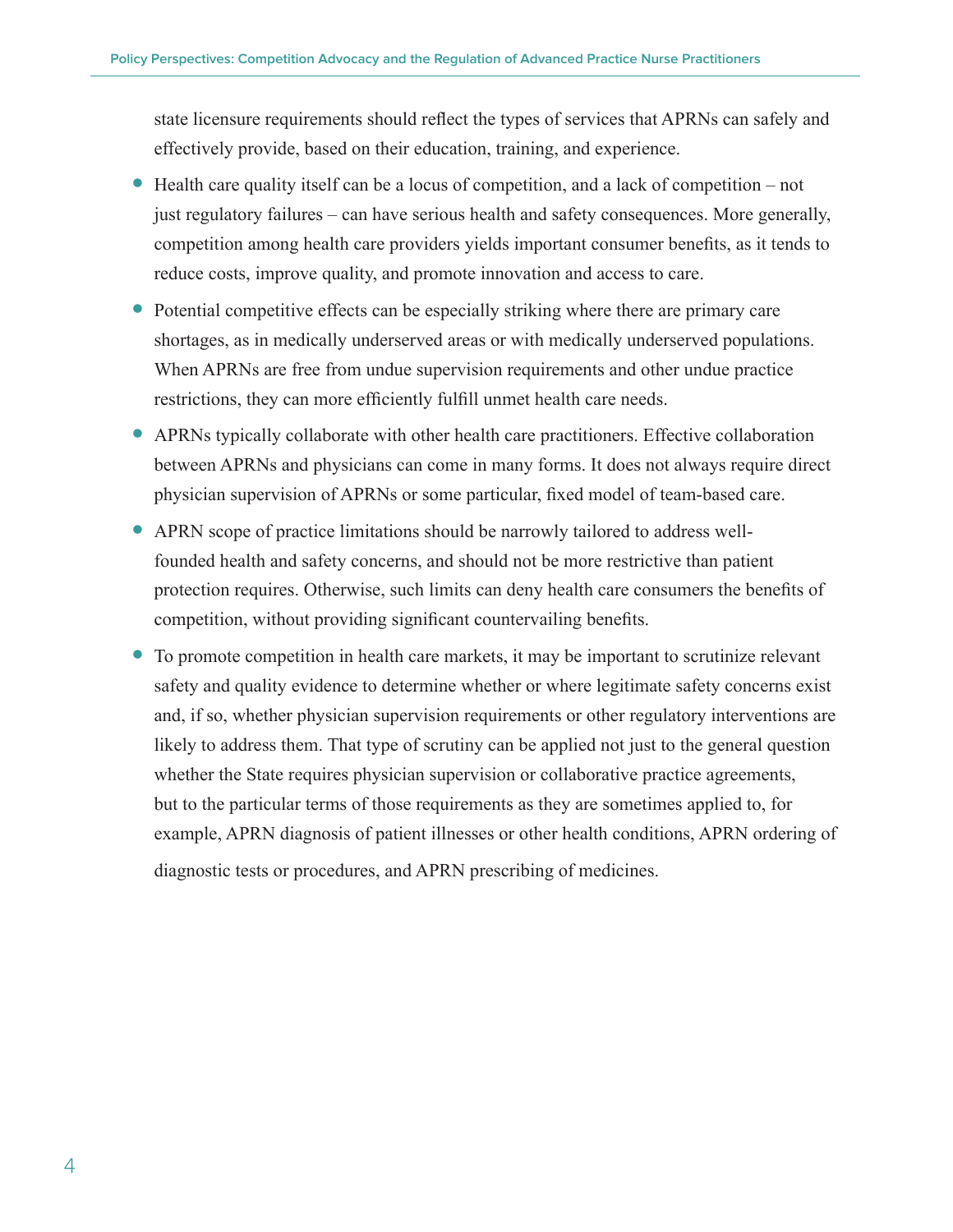## <span id="page-8-0"></span>**I. INTEREST AND EXPERIENCE OF THE FTC**

The FTC is charged under the FTC Act with preventing unfair methods of competition and unfair or deceptive acts or practices in or affecting commerce.<sup>12</sup> Competition is at the core of America's economy,<sup>13</sup> and vigorous competition among sellers in an open marketplace gives consumers the benefits of lower prices, higher quality products and services, and greater innovation. Innovation may include new and varied service delivery models that respond to the changing needs of the marketplace.

Health care is a major U.S. industry, and health care competition is crucial to the economy and consumer welfare. For these reasons, anticompetitive conduct in health care markets has long been a key focus of FTC law enforcement,<sup>14</sup> research,<sup>15</sup> and advocacy.<sup>16</sup> As a result, the FTC has developed significant expertise regarding competition issues affecting the health care industry.

<sup>12.</sup> Federal Trade Commission Act, 15 U.S.C. § 45.

<sup>13.</sup> Standard Oil Co. v. FTC, 340 U.S. 231, 248 (1951) ("The heart of our national economic policy long has been faith in the value of competition.").

<sup>14.</sup> *See, e.g.*, Health Care Div., Fed. Trade Comm'n, An Overview of FTC Antitrust Actions in Health Care Services and Products (2013), *available at* [http://www.ftc.gov/sites/default/files/attachments/competition](http://www.ftc.gov/sites/default/files/attachments/competition-policy-guidance/hcupdate.pdf)[policy-guidance/hcupdate.pdf](http://www.ftc.gov/sites/default/files/attachments/competition-policy-guidance/hcupdate.pdf) (covering all actions through March 2013). For information regarding all FTC health care matters, see <http://www.ftc.gov/tips-advice/competition-guidance/industry-guidance/health-care>.

<sup>15.</sup> For example, in 2003, the FTC and the DOJ Antitrust Division held 27 days of hearings on health care and competition law and policy. *Competition in the Health Care Marketplace*, FED. TRADE COMM'N, <http://www.ftc.gov/news-events/events-calendar/2003/02/health-care-competition-law-policy-hearings> (last updated Apr. 10, 2013) (links to transcripts and other hearing materials); *see also Innovations in Health Care Delivery*, Fed. Trade Comm'n, [http://www.ftc.gov/news-events/events-calendar/2008/04/innovations-health](http://www.ftc.gov/news-events/events-calendar/2008/04/innovations-health-care-delivery)[care-delivery](http://www.ftc.gov/news-events/events-calendar/2008/04/innovations-health-care-delivery) (last visited Feb. 28, 2014); *Emerging Health Care Competition and Consumer Issues*, FED. TRADE Comm'n, [http://www.ftc.gov/news-events/events-calendar/2008/11/emerging-health-care-competition-and](http://www.ftc.gov/news-events/events-calendar/2008/11/emerging-health-care-competition-and-consumer-issues)[consumer-issues](http://www.ftc.gov/news-events/events-calendar/2008/11/emerging-health-care-competition-and-consumer-issues) (last visited Feb. 28, 2014); Fed. Trade Comm'n, Pharmacy Benefit Managers: Ownership of Mail-Order Pharmacies (2005), [http://www.ftc.gov/reports/pharmacy-benefit-managers-ownership-mail-order](http://www.ftc.gov/reports/pharmacy-benefit-managers-ownership-mail-order-pharmacies-federal-trade-commission-report)[pharmacies-federal-trade-commission-report](http://www.ftc.gov/reports/pharmacy-benefit-managers-ownership-mail-order-pharmacies-federal-trade-commission-report). A more comprehensive listing of FTC conferences and workshops is available at <http://www.ftc.gov/news-events/events-calendar/all>. Links to more FTC reports are available at [http://www.ftc.gov/policy/reports.](http://www.ftc.gov/policy/reports)

<sup>16.</sup> FTC advocacy takes many forms, including letters or comments addressing specific policy issues, Commission or staff testimony before legislative or regulatory bodies, and amicus briefs. *See, e.g.,* Letter from FTC Staff to the Hon. Timothy Burns, La. House of Representatives (May 1, 2009), [http://www.ftc.gov/os/2009/05/](http://www.ftc.gov/os/2009/05/V090009louisianadentistry.pdf) [V090009louisianadentistry.pdf](http://www.ftc.gov/os/2009/05/V090009louisianadentistry.pdf) (regarding proposed restrictions on mobile dentistry); Written Testimony from the Fed. Trade Comm'n and U.S. Dep't of Justice to the Ill. Task Force on Health Planning Reform (Sept. 15, 2008),<http://www.ftc.gov/os/2008/09/V080018illconlaws.pdf>; Brief of the Fed. Trade Comm'n as Amicus Curiae in Actelion Pharmaceuticals Ltd. v. Apotex Inc., No. 1:12-cv-05743 (D.N.J. Mar. 11, 2013), *available at* <http://www.ftc.gov/os/2013/03/130311actelionamicusbrief.pdf>.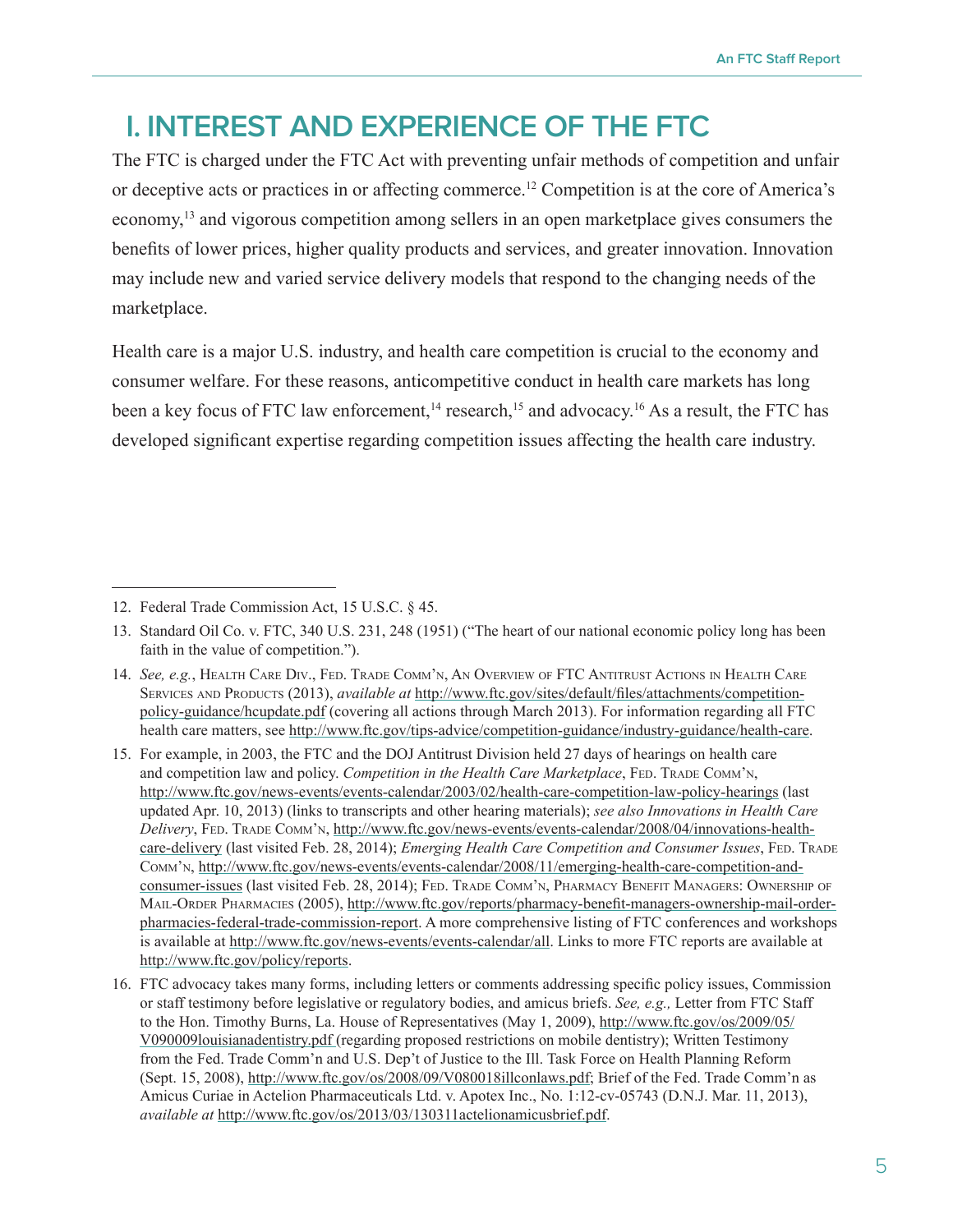Competition research and advocacy are an important part of the FTC's statutory mission.<sup>17</sup> While Section 6 of the FTC Act<sup>18</sup> gives the Commission the authority to conduct investigations that might lead to enforcement actions, it also grants more general authority to investigate and report on market developments in the public interest, including authority to make legislative recommendations based on those investigations.<sup>19</sup>

The FTC has frequently utilized this unique authority to explore competition dynamics in the health care industry. For example, in 2003 the Commission and the Antitrust Division of the U.S. Department of Justice jointly conducted extensive hearings on health care competition issues.<sup>20</sup> Based on those hearings, along with an FTC-sponsored workshop and independent staff research, the two agencies in 2004 jointly released a comprehensive report on health care competition.<sup>21</sup> Among other topics, the hearings and report addressed potential competition concerns associated with professional regulations in the health care sector, including licensure and scope of practice

- 19. *Id.* at § 46(a), (b), (f).
- 20. *See Competition in the Health Care Marketplace*, *supra* note 15.

<sup>17.</sup> For a general discussion of the FTC's "policy research and development" mission and the role of the advocacy program, see, e.g., William E. Kovacic, The Federal Trade Commission at 100: Into Our 2nd Century (2009), <http://www.ftc.gov/ftc/workshops/ftc100/docs/ftc100rpt.pdf> (regarding "policy R&D" see pp. 92-109; regarding advocacy see pp. 121-24); *see also* James C. Cooper, Paul A. Pautler, & Todd J. Zywicki, *Theory*  and Practice of Competition Advocacy at the FTC, 72 ANTITRUST L.J. 1091 (2005); Maureen K. Ohlhausen, *Identifying Challenging, and Assigning Political Responsibility for State Regulation Restricting Competition*, 2 Competition Pol'y Int'l 151, 156-7 (2006) (competition advocacy "beyond enforcement" of the antitrust laws); William E. Kovacic, *Measuring What Matters: The Federal Trade Commission and Investments in Competition Policy Research and Development*, 72 Antitrust L.J. 861 (2005); Timothy J. Muris, Chairman, Fed. Trade Comm'n, Remarks at the International Competition Network Panel on Competition Advocacy and Antitrust Authorities, Creating a Culture of Competition: The Essential Role of Competition Advocacy (Sept. 28, 2002), [http://www.ftc.gov/public-statements/2002/09/creating-culture-competition-essential-role](http://www.ftc.gov/public-statements/2002/09/creating-culture-competition-essential-role-competition-advocacy)[competition-advocacy;](http://www.ftc.gov/public-statements/2002/09/creating-culture-competition-essential-role-competition-advocacy) Arnold C. Celnicker, *The Federal Trade Commission's Competition and Consumer Advocacy Program*, 33 St. Louis U. L.J. 379 (1989); Maurice E. Stucke, *Better Competition Advocacy*, 82 St. John's L. Rev. 951 (2008). For a recent overview, see Tara Isa Koslov, *Competition Advocacy at the Federal Trade Commission: Recent Developments Build on Past Success*, 8 CPI Antitrust Chron. 1 (2012).

<sup>18.</sup> 15 U.S.C. § 46.

<sup>21.</sup> Fed. Trade Comm'n & U.S. Dep't of Justice, Improving Health Care: A Dose of Competition (2004), <http://www.ftc.gov/reports/healthcare/040723healthcarerpt.pdf> [hereinafter FTC & DOJ, A Dose of COMPETITION].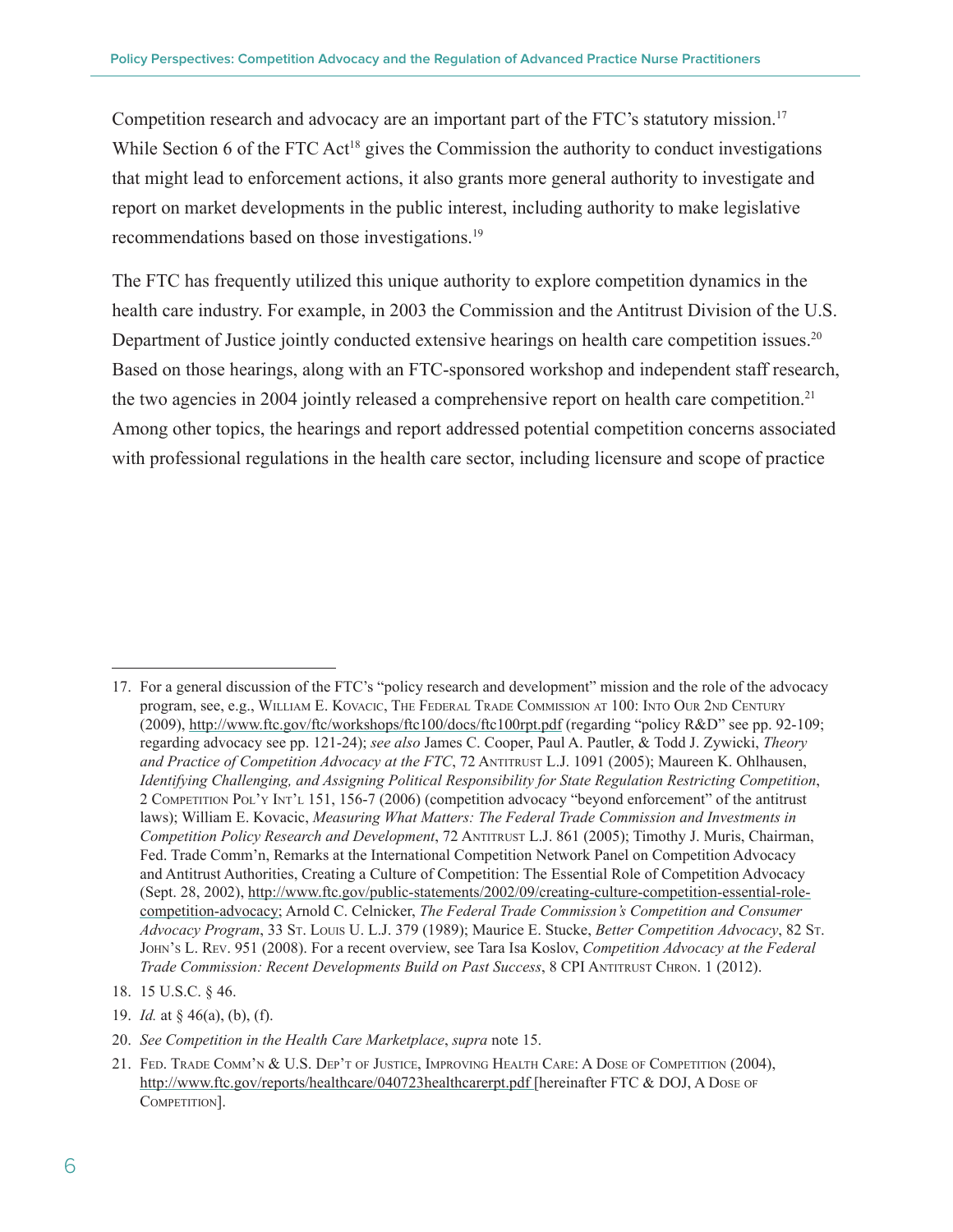<span id="page-10-0"></span>regulations.<sup>22</sup> Related professional regulation issues also were the subject of prior FTC research<sup>23</sup> and competition advocacy.<sup>24</sup>

## **II. BACKGROUND ON APRNS AND SCOPE OF PRACTICE ISSUES**

#### **II.A. Advanced Practice Registered Nurses**

Most state practice laws recognize APRNs as a distinct category of nursing professional.<sup>25</sup> An APRN is a nurse practitioner with a graduate nursing degree, in addition to undergraduate nursing education and practice experience, who has been trained to provide a broad range of services, including the diagnosis and treatment of acute and chronic illnesses.<sup>26</sup> Nationally, "[m] ore than a quarter of a million nurses are APRNs . . . who hold master's or doctoral degrees and pass national certification exams."27 In addition, APRNs generally attend nationally accredited education and training programs, and receive certification from nationally accredited certifying

<sup>22.</sup> *See, e.g.*, *id.* at ch. 2, pp. 25-28, 30-33 ("Through licensure requirements, states may restrict market entry by physicians and allied health professionals . . . and further limit the scope of authorized practice." *Id.* at 25.).

<sup>23.</sup> *See, e.g.*, Carolyn Cox & Susan Foster, Bureau of Econ., Fed. Trade Comm'n, The Costs and Benefits of OCCUPATIONAL REGULATION (1990), [http://www.ramblemuse.com/articles/cox\\_foster.pdf](http://www.ramblemuse.com/articles/cox_foster.pdf).

<sup>24.</sup> [Comments of the Bureaus of Competition, Consumer Protection, and Economics of the Fed. Trade Comm'n](file://\\apps\workprod\OPP\04120PP\OPPFiles\Advocacy\Policy%20Papers\APRN%20scope%20of%20practice\%20Comments%20of%20the%20Bureau%20s%20of%20Competition,%20Consumer%20Protection,%20and%20Economics%20of%20the%20Fed.%20Trade%20Comm)  [to the Council of D.C. on Proposed Bill 6-317 to Create Specific Licensing Requirements for Expanded Role](file://\\apps\workprod\OPP\04120PP\OPPFiles\Advocacy\Policy%20Papers\APRN%20scope%20of%20practice\%20Comments%20of%20the%20Bureau%20s%20of%20Competition,%20Consumer%20Protection,%20and%20Economics%20of%20the%20Fed.%20Trade%20Comm)  [Nurses](file://\\apps\workprod\OPP\04120PP\OPPFiles\Advocacy\Policy%20Papers\APRN%20scope%20of%20practice\%20Comments%20of%20the%20Bureau%20s%20of%20Competition,%20Consumer%20Protection,%20and%20Economics%20of%20the%20Fed.%20Trade%20Comm) (Nov. 22, 1985); Brief of the Fed. Trade Comm'n as Amicus Curiae on Appeal from United States District Court, Nurse Midwifery Associates v. Hibbett, 918 F.2d 605 (6th Cir. 1990), *appealing* 689 F. Supp. 799 (M.D. Tenn. 1988). Based on analogous issues, the Commission also has enforced the antitrust laws in credentialing matters. *See* In the Matter of Med. Staff of Mem. Med. Ctr., 110 F.T.C. 541 (1988) (Complaint) (alleging anticompetitive combination or conspiracy to deny credentials to nurse midwife). For a general discussion of these advocacies and underlying competition issues, see Daniel J. Gilman & Julie Fairman, Antitrust and the Future of Nursing: Federal Competition Policy and the Scope of Practice, 24 HEALTH MATRIX (forthcoming 2014).

<sup>25.</sup> Professional titles and nomenclature (e.g., "APRN," "ARNP," "nurse practitioner," etc.), as well as APRN licensure criteria and scope of practice rules, have been converging nationally, although they still vary across the states. IOM Future of Nursing Report, *supra* note 2, app. D (regarding APRN Consensus Model and Final Report of the APRN Consensus Work Group and the National Council of State Boards of Nursing APRN Advisory Committee). The National Council of State Boards of Nursing posts updated maps of, e.g., states that recognize "APRN" as a professional title, states that permit independent APRN practice, and states that permit independent APRN prescribing. *APRN Maps*, NAT'L COUNCIL OF STATE BDS. OF NURSING, [https://www.ncsbn.](https://www.ncsbn.org/2567.htm) [org/2567.htm](https://www.ncsbn.org/2567.htm) (last updated Feb. 2014). As implemented in one state's statutes and regulations, see, e.g., La. Rev. Stat. Ann. § 37:913(3)(a)(b) (2012); *see also* La. Admin. Code tit. 46, pt. XLVII, § 4505 (2012) (Louisiana State Board of Nursing regulations regarding APRNs).

<sup>26.</sup> IOM Future of Nursing Report, *supra* note 2, at 23, 26.

<sup>27.</sup> *Id*. at 23. For an overview of APRN requirements generally, see *id.* at 26, table 1-1 (types of APRN practice) and 38-45.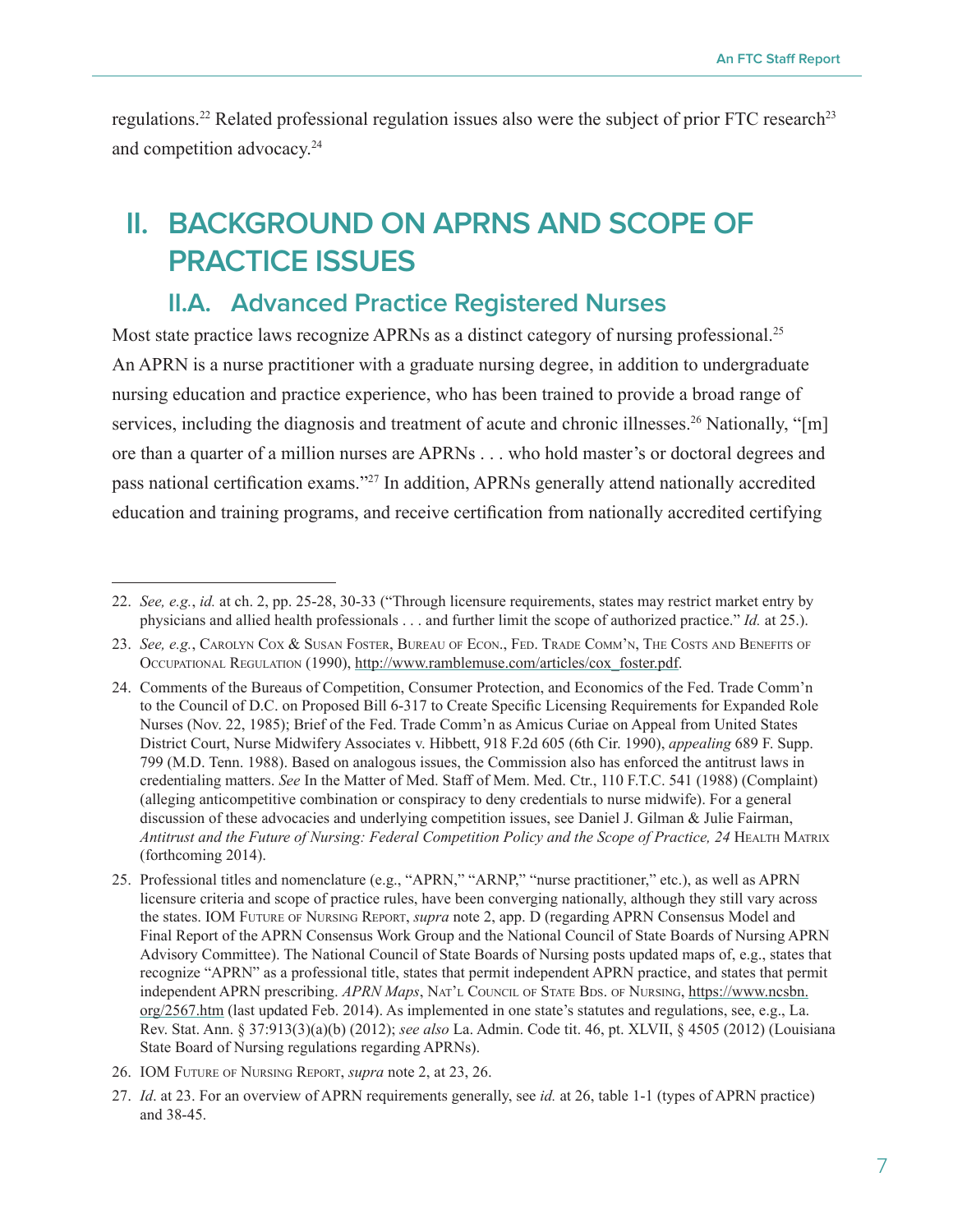boards.28 There are four types of APRNs: nurse practitioners (NPs); nurse midwives (NMWs); certified registered nurse anesthetists (CRNAs); and clinical nurse specialists (CNSs).29 Despite this range of available specialties, most APRNs are engaged in primary care,<sup>30</sup> and most APRNs are trained and licensed to provide a broad range of primary care services.<sup>31</sup> This policy paper synthesizes FTC staff advocacy comments regarding regulations applicable to APRNs and NPs generally, rather than regulations focused on specialized APRNs such as CRNAs or NMWs.<sup>32</sup>

APRNs, like other health care professionals, are subject to various categories of state regulation. In all states and the District of Columbia, APRNs face licensure requirements that determine who may enter the profession.<sup>33</sup> Related scope of practice rules further define the types of services APRNs are authorized to provide and the extent to which they are permitted to practice

31. *See, e.g.,* Eibner et al., Massachusetts Report, *supra* note 6, at 99 (describing range of services); NGA Primary Care Paper, *supra* note 4, at 3-4.

<sup>28.</sup> *See id.* at 23, 41-42.

<sup>29.</sup> *See id.*

<sup>30.</sup> *See, e.g.,* Catherine Dower & Edward O'Neil, Robert Wood Johnson Found., Research Synthesis Report No. 22: Primary Care Health Workforce in the United States, 6 (2011), [http://www.rwjf.org/content/dam/farm/](http://www.rwjf.org/content/dam/farm/reports/issue_briefs/2011/rwjf402104/subassets/rwjf402104_1) [reports/issue\\_briefs/2011/rwjf402104/subassets/rwjf402104\\_1](http://www.rwjf.org/content/dam/farm/reports/issue_briefs/2011/rwjf402104/subassets/rwjf402104_1) ("Primary care NPs make up the majority of the profession, with over 60 percent reporting their main clinical specialty to be family care.").

<sup>32.</sup> While this policy paper does not specifically discuss them, other FTC staff advocacy comments have addressed issues pertaining to specialized APRNs, as well as specific business models within which APRNs may practice (such as limited service clinics). *See, e.g.*, Comment from [FTC Staff to the Ky. Cabinet for Health and Family](file:///\\apps\workprod\OPP\04120PP\OPPFiles\Advocacy\Policy%20Papers\APRN%20scope%20of%20practice\FTC%20Staff%20to%20the%20Kentucky%20Cabinet%20for%20Health%20and%20Family%20Services%20Concerning%20Regarding%20Proposed%20Rule%20to%20Regulate%20Limited%20Service%20Clinics%20)  [Servs.](file:///\\apps\workprod\OPP\04120PP\OPPFiles\Advocacy\Policy%20Papers\APRN%20scope%20of%20practice\FTC%20Staff%20to%20the%20Kentucky%20Cabinet%20for%20Health%20and%20Family%20Services%20Concerning%20Regarding%20Proposed%20Rule%20to%20Regulate%20Limited%20Service%20Clinics%20) (Jan. 2010),<http://www.ftc.gov/os/2010/02/100202kycomment.pdf>(regarding proposed restrictions on limited service clinics staffed chiefly by APRNs); Comment from [FTC Staff to the Hon. Jeanne Kirkton,](http://www.ftc.gov/os/2012/03/120327kirktonmissouriletter.pdf)  [Mo. House of Representatives](http://www.ftc.gov/os/2012/03/120327kirktonmissouriletter.pdf) (Mar. 2012),<http://www.ftc.gov/os/2012/03/120327kirktonmissouriletter.pdf> (regarding restrictions on one category of specialized APRNs). In addition, this policy paper does not discuss Physician Assistant (PA) scope of practice issues, although PAs and APRNs typically are subject to similar types of rules. For a general discussion, see, e.g., Edward S. Sekscenski et al., *State Practice Environments and the Supply of Physician Assistants, Nurse Practitioners, and Certified Nurse-Midwives*, 331 N. Engl. J. Med. 1266 (1994). Proposals to increase access to primary care often consider expanding the role of both APRNs and PAs. *Id.*; *see also* IOM Future of Nursing Report, *supra* note 2, at 88, 97-98.

<sup>33.</sup> For a general discussion of these and other types of professional regulations, see, e.g., Cox & Foster, *supra* note 23.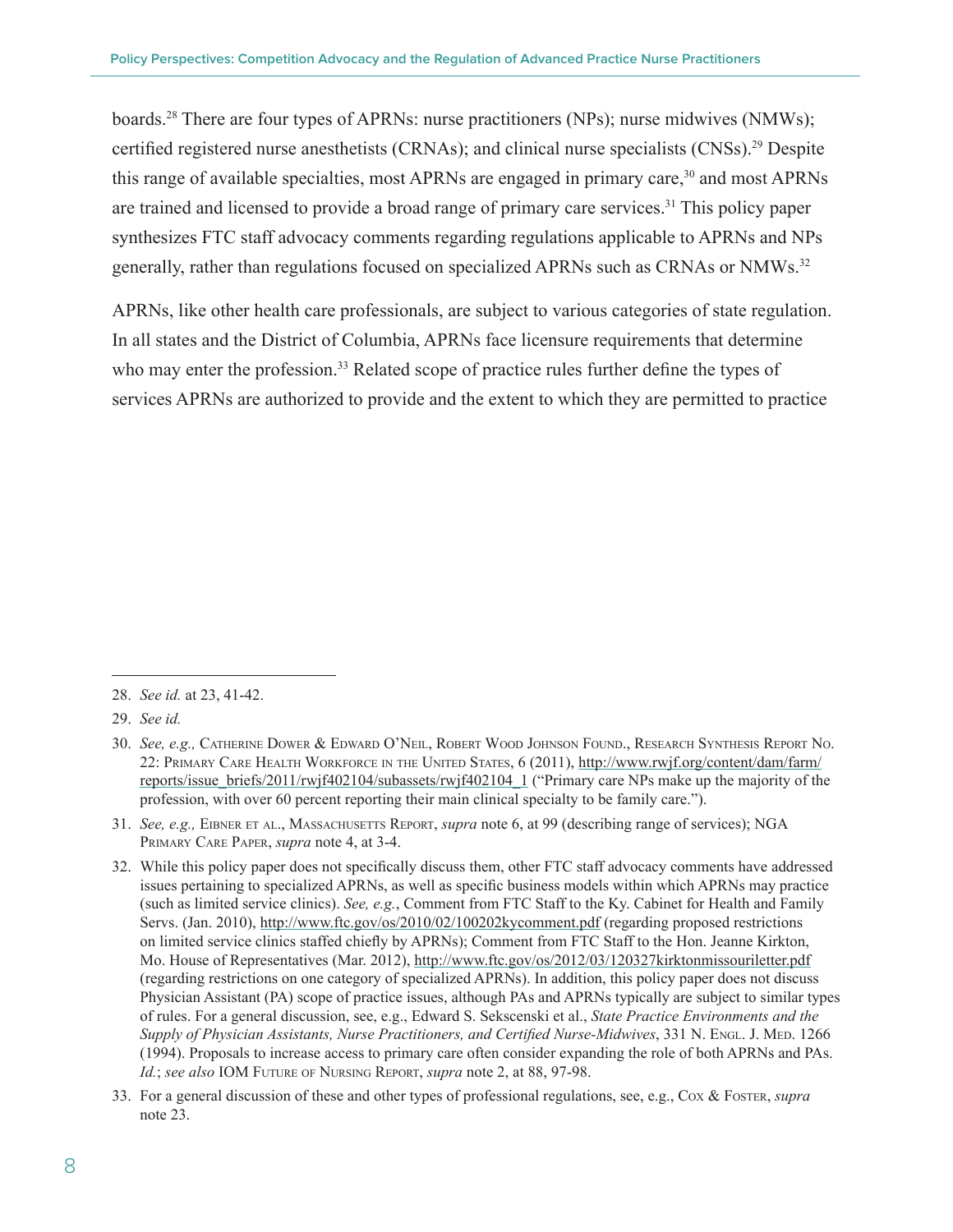independently.34 While entry qualifications for APRNs are increasingly similar from state to state, the regulations that define APRN scope of practice continue to vary widely.<sup>35</sup> Some scope of practice restrictions are procedure-oriented, limiting APRNs' ability to prescribe medicines, refer for, order, or perform certain tests or procedures, or treat certain indications.<sup>36</sup> Other restrictions focus on the types of patients APRNs may see. For example, APRNs may not be allowed to "examine a new patient, or a current patient with a major change in diagnosis or treatment plan,

- (i) Assessing patients, analyzing and synthesizing data, and knowledge of and applying nursing principles at an advanced level.
- (ii) Providing guidance and teaching.
- (iii) Working with patients and families in meeting health care needs.
- (iv) Collaborating with other health care providers.
- (v) Managing patients' physical and psychosocial health-illness status with regard to nursing care.
- (vi) Utilizing research skills.
- (vii) Analyzing multiple sources of data and identifying and performing certain acts of medical diagnosis in accordance with the collaborative practice agreement.
- (viii) Making decisions in solving patient care problems and selecting treatment regimens in collaboration with a licensed physician, dentist, or other health care provider as indicated.
- (ix) Consulting with or referring patients to licensed physicians, dentists, and other health care providers in accordance with a collaborative practice agreement.

See also La. ADMIN. CODE TIT. 46, PT. XLVII, § 4505 (2012) (Louisiana State Board of Nursing regulations regarding APRNs).

- 35. IOM Future of Nursing Report, *supra* note 2, at 98.; *see also* NGA Primary Care Paper, *supra* note 4, at 2.
- 36. For example, under Florida law, an APRN may "[m]onitor and alter drug therapies," Fla. Stat. § 464.012(3) (a), but may not prescribe controlled substances, FLA. STAT.  $\S$  83902(2) and 8390.5(1) (restricting controlled substance prescription to certain "practitioners" and defining practitioners to include physicians, but not APRNs).

<sup>34.</sup> Tracy Yee et al., Nat'l Inst. for Health Care Reform, Research Brief No. 13, Primary Care Workforce Shortages: Nurse Practitioner Scope-of-Practice Laws and Payment Policies 2 (Feb. 2013), <http://www.nihcr.org/PCP-Workforce-NPs>.

As with other health care professionals, the states may define professional prerogatives and limits broadly or narrowly, through statutory law, administrative rules and decisions, and judicial decisions. *Compare, e.g.,*  Ala. Code §§ 34-21-81(4) (2012), which defines "Advanced Practice Nursing" as "[t]he delivery of health care services by registered nurses who have gained additional knowledge and skills through successful completion of an organized program of nursing education that prepares nurses for advanced practice roles as certified registered nurse practitioners, certified nurse midwives, certified nurse anesthetists, and clinical nurse specialists;" with La. Rev. Stat. Ann. § 37:913(3)(a)-(b) (2012), which describes APRN scope of practice as including: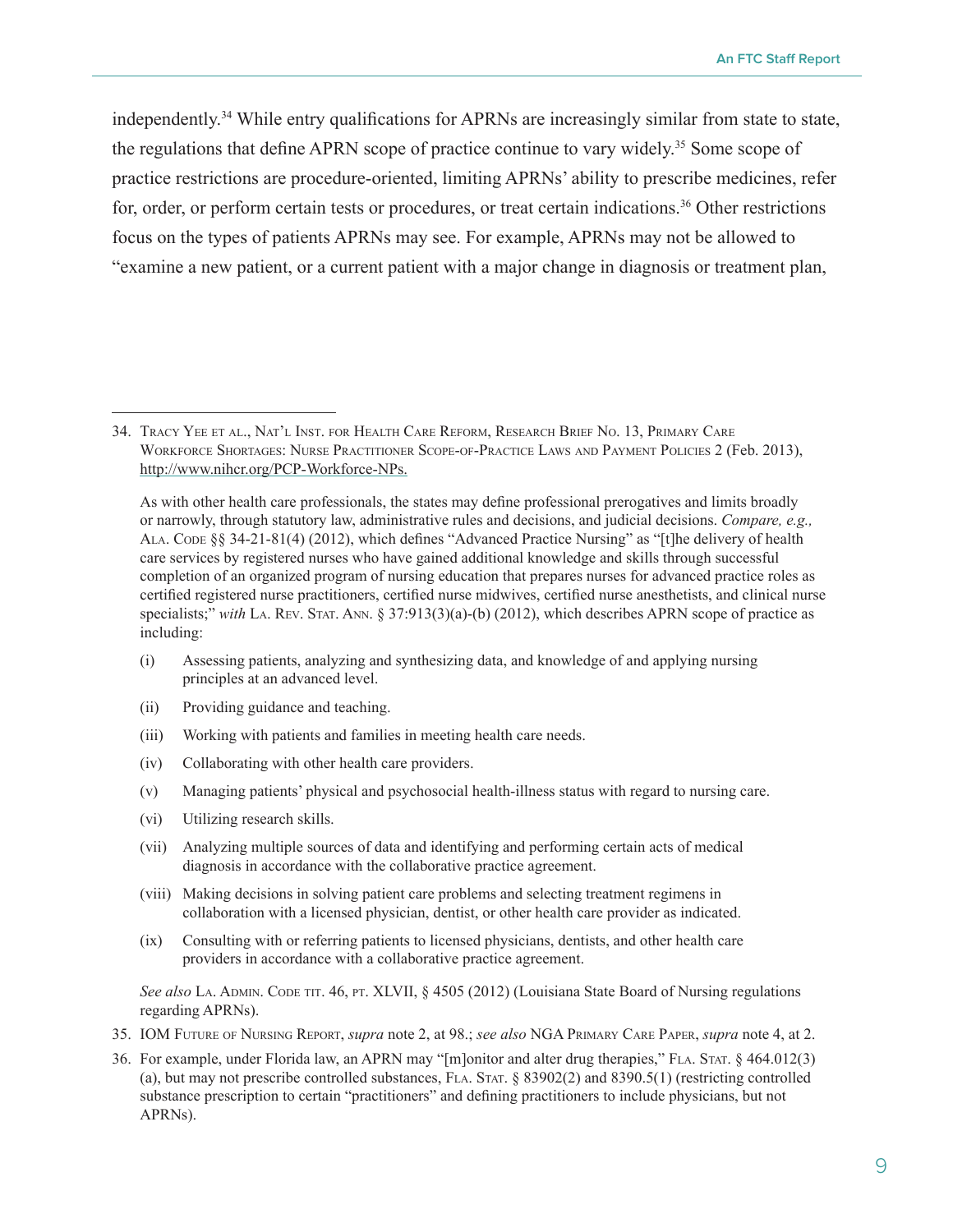unless the patient is seen and examined by a supervising physician within a specified period of time."37

In addition, somewhat more than half of U.S. states maintain physician supervision requirements for APRNs.38 In other words, besides limits on the types of patients APRNs may see or the types of procedures APRNs may perform, these states' scope of practice rules restrict the degree to which APRNs may practice independently. Physician supervision may be required for all APRN practice,<sup>39</sup> or for particular practice activities such as prescribing medications.<sup>40</sup> Supervision rules sometimes define the parameters of supervision more specifically. Some require that APRN patient charts be reviewed at some particular frequency;<sup>41</sup> some limit the number of independent APRNs one physician may supervise,<sup>42</sup> or restrict the physical distance permitted between a supervising physician and a supervised APRN. Florida law, for example, imposes broad supervision requirements on APRN practice, while also specifying that an APRN cannot

<sup>37.</sup> IOM Future of Nursing Report, *supra* note 2, at 101. The report catalogues various regulatory restrictions on nursing practice. *Id*. at 100-02 box 3-1, 157-61 annex 3-1 (regarding state scope of practice restrictions for nurse practitioners).

<sup>38.</sup> *See id.*, especially 157-61 annex 3-1 (specifying state-by-state requirements for supervision or mandatory "collaborative practice" for, e.g., APRN treatment, diagnosis, or prescribing). According to the National Council of State Boards of Nursing, 27 states require supervision or a collaborative practice agreement for APRN practice. *See APRN Maps*, *supra* note 25 (follow "CNM" hyperlink under "Independent Practice" heading) (22 states plus District of Columbia permit independent practice).

<sup>39.</sup> *See, e.g.,* [Fla. Stat.](http://www.lexis.com/research/xlink?app=00075&view=full&searchtype=get&search=Fla.+Stat.+%A7+464.012) § 464.012(3) (2012) (APRN can perform functions within S.O.P. only after "entering into a supervisory relationship with a physician" and subsequently filing established practice protocol with regulator). LA. REV. STAT. ANN. § 37:913(8) (2012) (formal written collaborative practice agreement required for both "acts of medical diagnosis and prescription").

<sup>40.</sup> Regarding more general and particular statutory definitions, see *supra* note 34 (comparing general Alabama definition with more specific enumeration of APRN practice under Louisiana law). Regarding prescribing, *see APRN Maps*, *supra* note 25 (follow "CNM" hyperlink under "Independent Prescribing" heading) (22 states plus District of Columbia permit independent practice); *see also, e.g.*, La. Rev. Stat. Ann. § 37:913(8) (2012) (formal collaborative practice agreement required for prescribing); W.VA. CODE §§ 30-7-15(a)-(b) (signed collaborative practice agreement with physician required for APRN prescribing).

<sup>41.</sup> *See, e.g., [Miss. Code](http://www.lexis.com/research/xlink?app=00075&view=full&searchtype=get&search=Miss.+Code+Ann.+%A7+73-15-20) Ann.* § 73-15-20(3) (2012) (requiring establishment of a "collaborative/consultative relationship"); *Id.* [§ 73-15-20\(](http://www.lexis.com/research/xlink?app=00075&view=full&searchtype=get&search=Miss.+Code+Ann.+%A7+73-15-20)C)(3) (each "collaborative/consultative relationship" must include "formal quality assurance/quality improvement program," including at review of at least the lesser of 20 or 10% of APRN's charts each month.)

<sup>42.</sup> *See, e.g.*, FLA. STAT. § 458.348(4)(a)-(b), (c) (2012) (subsections a-b restrict number of offices physician may supervise).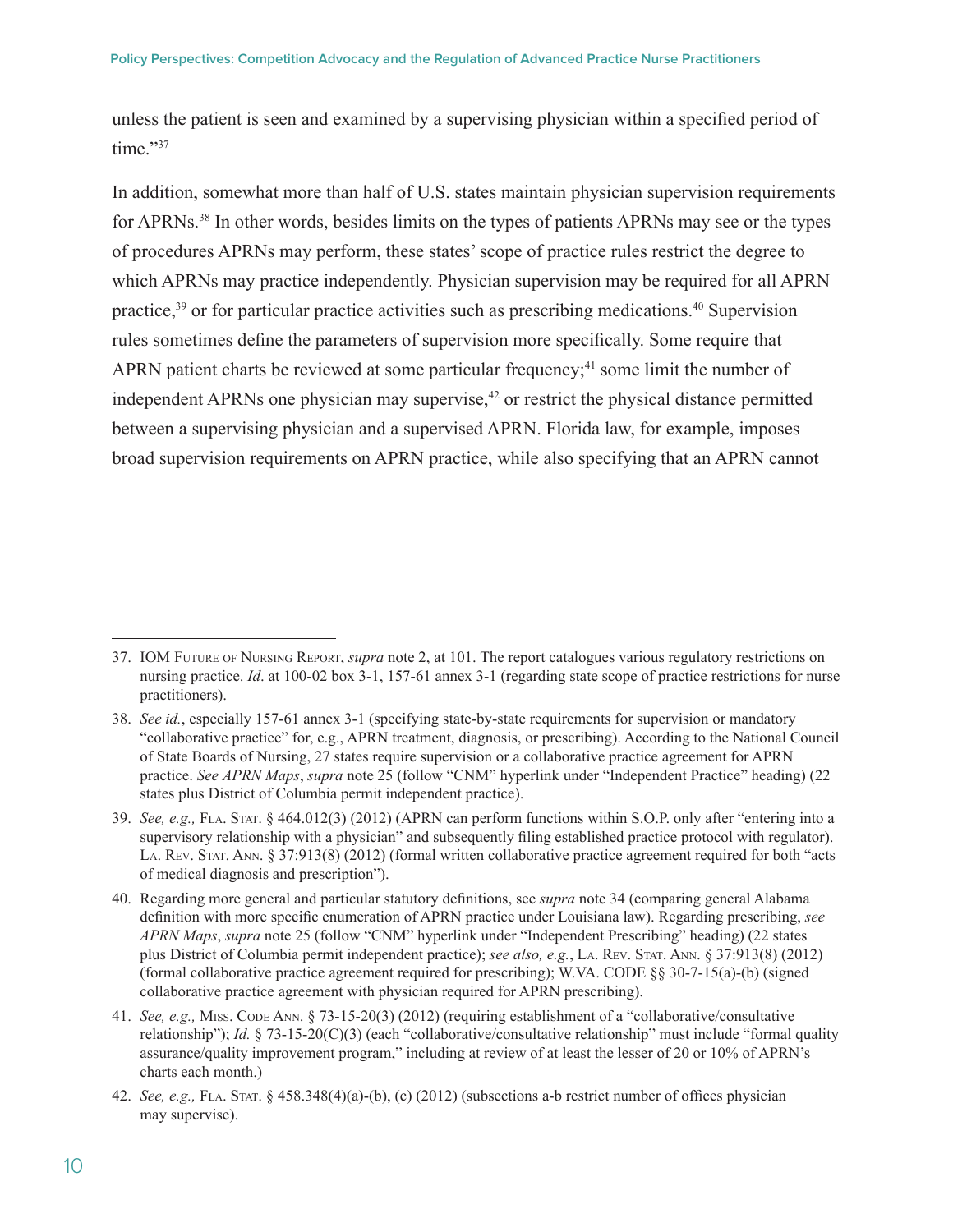<span id="page-14-0"></span>practice more than a certain distance from the primary place of practice of his or her supervising physician.<sup>43</sup>

Some supervision rules use different terminology to the same or similar effect. A state may require physician "delegation" of responsibilities to an APRN; Texas law, for example, imposes various supervision and delegation restrictions on APRN prescribing and diagnosis.<sup>44</sup> Alternatively, a state may impose certain "collaborative practice" requirements on APRNs, requiring that an APRN enter into a written agreement with a physician to define the parameters of the APRN's permitted practice.45 This can be viewed as a *de facto* supervision requirement, to the extent that the APRN cannot practice without securing the approval of an individual physician, whereas the terms of physician practice are in no way dependent on APRN input. In Louisiana, for example, an APRN must practice under a formal written collaborative practice agreement if he or she is to work to the full extent of APRN scope of practice, including "acts of medical diagnosis and prescription," as otherwise permitted under Louisiana law. <sup>46</sup> West Virginia and Kentucky law require written collaborative practice agreements for APRN prescribing.<sup>47</sup>

#### **II.B. Competition Perspectives on Professional Regulations that Restrict APRN Scope of Practice**

Together, licensure and scope of practice regulations for APRNs and other health care professionals serve important consumer protection objectives, including safety and quality. To meet fully the interests of health care consumers, however, requires weighing competition considerations when evaluating the potential costs and benefits of particular scope of practice

<sup>43.</sup> *Id.*, § 458.348(4) (c) (requires either on-site supervision or, "[a]ll such offices that are not the physician's primary place of practice must be within 25 miles of the physician's primary place of practice or in a county that is contiguous to the county of the physician's primary place of practice. . . ."); *see also* Mo. Code Regs. Ann. tit. 20 § 2150-5.100 (2) (A)-(B) (2012) ("an APRN who provides health care services that include the diagnosis and initiation of treatment for acutely or chronically ill or injured persons" may not be more than 50 miles by road in federally-designated health professional shortage areas and not more than 30 miles by road otherwise).

<sup>44.</sup> Tex. Occ. Code Ann. § 157.051 (2012).

<sup>45.</sup> FTC staff are not aware of any state that imposes comparable requirements of collaborative practice on physician scope of practice, although some states impose various requirements on physicians who elect to enter into collaborative practice agreements with APRNs or others. Whether a state explicitly requires a physician to supervise a collaborating APRN or not, asymmetrical collaboration requirements imposed on APRNs effectively create *de facto* supervision requirements where an APRN can only practice under terms agreeable to a licensed physician. For a general discussion of the relationship between supervision and collaboration requirements, see Lauren E. Battaglia, *Supervision and Collaboration Requirements: the Vulnerability of Nurse Practitioners and Its Implications for Retail Health*, 87 Wash. U. L. Rev. 1127, 1137-38 (2010).

<sup>46.</sup> La. Rev. Stat. Ann. § 37:913(8)-(9) (2012) (requiring collaborative practice and a collaborative practice agreement).

<sup>47.</sup> Ky. Rev. Stat. § 314.042 (2013); W. Va. Code § 30-7-15a (2012).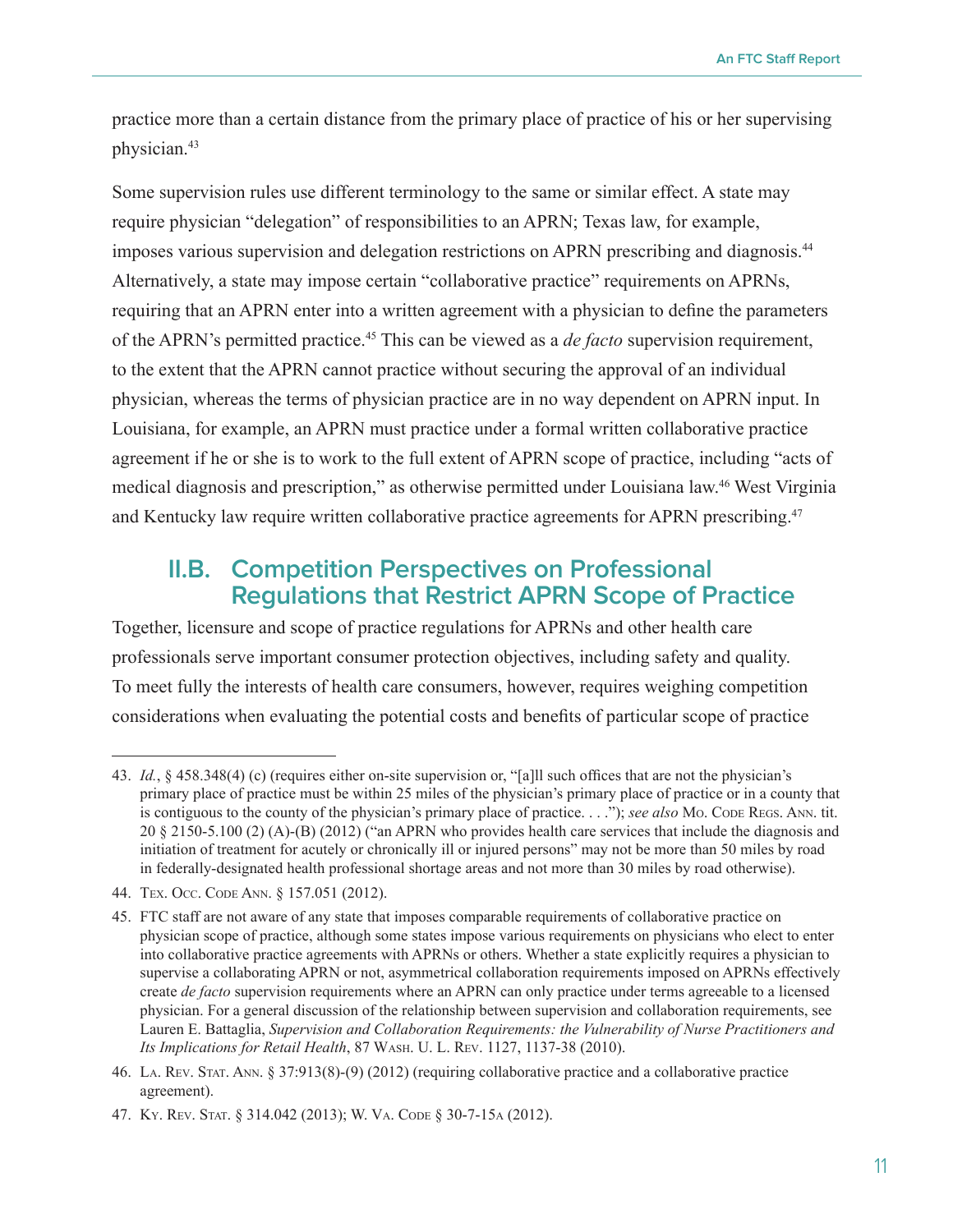<span id="page-15-0"></span>rules. The goal should be to avoid imposing restraints that may tend to impair competition in a way that is greater than necessary to address legitimate health and safety concerns.

#### II.B.1. Framework for Evaluating Licensure and Scope of Practice Regulations

Licensure is, by its nature, a process that establishes the conditions for entry into an occupation. As a threshold matter, any regulation or law that establishes entry conditions for an occupation tends to reduce the supply of individuals otherwise willing to provide the services associated with that occupation.<sup>48</sup> Licensure is commonly required for many occupations, however, and can be justified on a number of grounds. Generally, an applicant for licensure must demonstrate a minimum degree of competence, based on education and training, to obtain the government's permission to provide professional services in a given jurisdiction.<sup>49</sup> Scope of practice rules further define the professional services a licensed health care practitioner is authorized to provide, and may prohibit a health care practitioner from offering certain services without first obtaining a specific license or certification, obtaining and documenting a specific form of supervision, or meeting other regulatory requirements. Unlicensed practice, or the provision of services outside one's scope of practice, generally is prohibited by statute and may be subject to civil or criminal penalties.<sup>50</sup>

Licensure and scope of practice regulations can serve an especially important function in health care. Consumers face serious risks if they are treated by unqualified individuals, and laypersons may find it difficult (if not impossible) to adequately assess quality of care at the

<sup>48.</sup> George J. Stigler, *The Theory of Economic Regulation*, 2 Bell J. Econ. & Mgmt. Sci. 3, 13 (1971) ("The licensing of occupations is a possible use of the political process to improve the economic circumstances of a group. The license is an effective barrier to entry because occupational practice without the license is a criminal offense.").

<sup>49.</sup> *See Competition in the Health Care Marketplace*, *supra* note 15, hyperlink to Jun. 10, 2003 transcript, at 33-34 (statement of Dr. Morris Kleiner, providing context regarding the effects of occupational licensing); *see also* FTC & DOJ, A Dose of Competition, *supra* note 21, ch. 2, at 25 ("Through licensure requirements, states may restrict market entry by physicians and allied health professionals . . . .")

<sup>50.</sup> *See, e.g.*, La. Rev. Stat. Ann. § 37:925 (violations, penalty). Regarding licensure more generally, *see, e.g.*, Morris M. Kleiner, *Occupational Licensing*, 14 J. Econ. Persp. 189, 191 (2000) ("Occupational licensing is defined as a process where entry into an occupation requires the permission of the government, and the state requires some demonstration of a minimum degree of competency.")*.*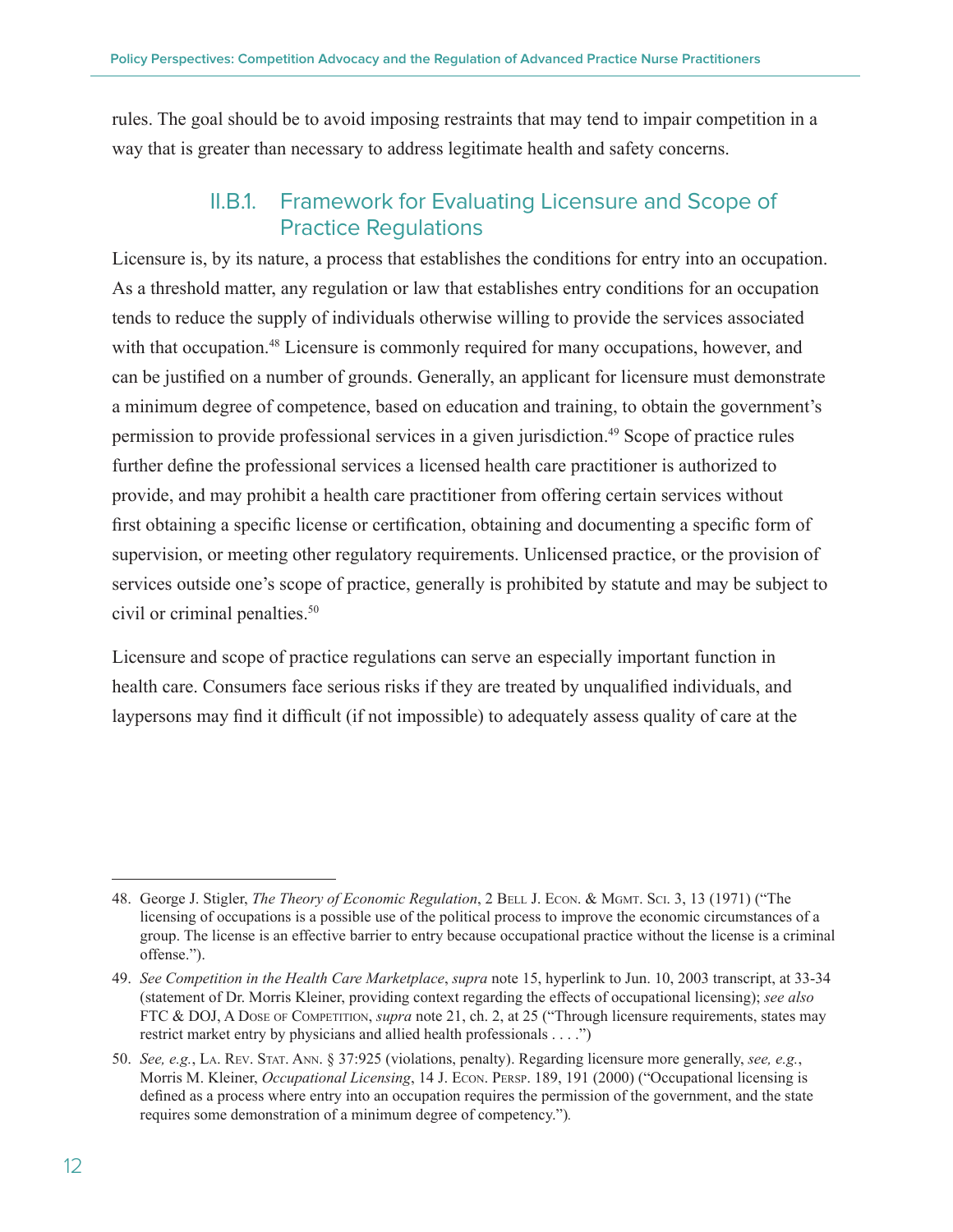time of delivery.<sup>51</sup> Without entry standards for medicine or nursing, consumers might have difficulty sorting capable practitioners from charlatans and quacks.<sup>52</sup> For similar reasons, consumers might have difficulty distinguishing between professionals who possess certain basic or general competencies and those with more specialized training and experience, as may be appropriate for particular health needs.<sup>53</sup> In addition, the oversight required for ongoing licensure can help identify seriously impaired or malfeasant practitioners (for example, those who have been sanctioned for repeated malpractice or substance abuse). For these reasons, some types of licensure and scope of practice regulations for health care professionals are in the public

<sup>51.</sup> *See, e.g.*, Cox & Foster, *supra* note 23, at 5-6, 9-10. In economic terms, licensure-related regulations can be an efficient response to several potential types of market failure, including: information asymmetries between professionals and consumers (as when providers know much more than consumers about both the quality of services at the point of consumption and the potential benefits and risks facing the consumer); costly quality information (as when health care consumers find it difficult to obtain reliable and pertinent quality information about various alternative providers); striking externalities (as when, e.g., there are public health implications of private health care consumption); or professionals serving as both diagnosticians and treatment providers. *Id.; cf.* James C. Cooper, *Public Versus Private Restraints on the Online Distribution of Contact Lenses: A Distinction with a Difference*, 3 J.L. Econ. & Pol'y 331, 343-44 (2007) (with respect to eye care and optical goods, describing consumer reliance on prescribing by eye doctors as due not just to the legal requirement of a prescription but also to consumers' general technical inability to know which contact lenses are most appropriate for their conditions). In his seminal scholarship regarding medical care markets, Arrow considered high information costs and the problem of information asymmetries between buyers and sellers of medical care to be central problems. Kenneth J. Arrow, *Uncertainty and the Welfare Economics of Medical Care*, 53 Am. Econ. Rev. 941, 951-52 (1963) ("Uncertainty as to the quality of the product is perhaps more intense here than in any other important commodity.").

<sup>52.</sup> While licensure and scope of practice regulations may not wholly eliminate quackery and bogus health treatments, the twin histories of medical school and medical licensing requirements help to illuminate why minimum standards are desirable. Certification of medical schools and the development of state licensure acts in the late 19th and early 20th centuries proceeded from serious professional concerns about inadequate institutions and untrained practitioners. For a general account, see W.F. Bynum, *The Rise of Science in Medicine, 1850-1913*, *in* The Western Medical Tradition 1800-2000, at 111, 132-35, 165-75 (Bynum et al. eds., 2006).

<sup>53.</sup> This may be a general concern with the health care professions, distinguishing not just APRNs from physicians but among classes of nurses or doctors. For example, regulations may distinguish licensed practical nurses from registered nurses, registered nurses from APRNs, etc. Analogously, a patient may be well-served by specialty or sub-specialty licensure or certification within medicine if, say she is poorly placed to evaluate a particular doctor's training and experience in cardiac care, but can refer to board certification in cardiology or, jointly, in cardiology and cardiothoracic surgery.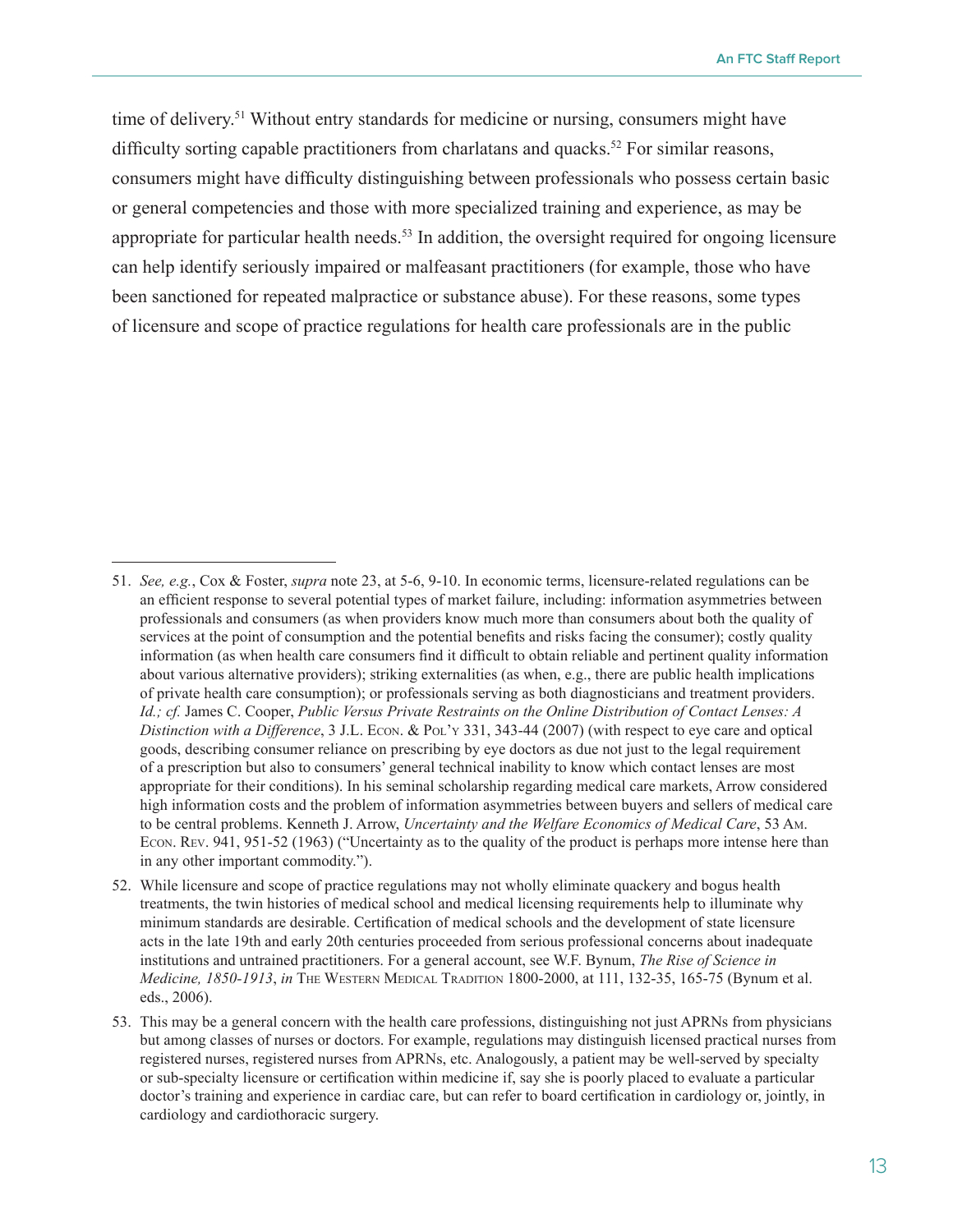interest.54 More generally, proponents of licensure also claim that quality of services may be higher in licensed professions.<sup>55</sup>

At the same time, APRN licensure and scope of practice regulations may sometimes restrict competition unnecessarily, which can be detrimental to health care consumers and have broader public health consequences. APRNs are trained, and in most states licensed, to provide a broad range of primary care services that are also provided by primary care physicians; indeed, there is increasing agreement among health authorities that APRNs could safely provide an even broader range of primary care services, if regulatory and reimbursement policies would permit them to do so.<sup>56</sup> Additional scope of practice restrictions, such as physician supervision requirements, may hamper APRNs' ability to provide primary care services that are well within the scope of their education and training. When APRN access to the primary care market is restricted, health care consumers – patients – and other payors are denied some of the competitive benefits that APRNs, as additional primary care service providers, can offer. In addition, to a certain extent, some

<sup>54.</sup> The suggestion of a net social loss is not often made with regard to physician or nursing licensure in particular, and we do not make it here. *But see generally* Daniel B. Hogan, *The Effectiveness of Licensing: History, Evidence, and Recommendations,* 7 Law and Hum. Behav. 117 (1983) (arguing that licensure has not effectively accomplished its purpose and that there may be more efficient means to provide for minimum standards and curtail quackery).

<sup>55.</sup> The consistency or magnitude of this effect has not been generally established. Still, while FTC advocacy comments regarding APRNs raise questions about particular scope of practice limits that may be imposed upon APRNs, they do not question the general utility of scope of practice rules or other types of licensure-related requirements for APRNs or other health care professionals. Arrow, in 1963, suggested both the importance of rigid entry barriers via licensure (at least for medicine), Arrow, *supra* note 51, at 966, and also the notion that "the present all-or-none approach could be criticized as being insufficient with regard to complicated specialist treatment, as well as excessive with regard to minor medical skills." *Id.* at 966-67.

<sup>56.</sup> The ability of APRNs to provide safe and effective primary care services is a central observation of the IOM report and many other studies. IOM Future of Nursing Report, *supra* note 2, at 4, 8 ("key message" and policy recommendation regarding scope of practice); OTA HEALTH TECH. CASE STUDY, *supra* note 8, at 39-40 ("Most observers conclude that most primary care traditionally provided by physicians can be delivered by [nurse practitioners and physician assistants]."); s*ee generally* NGA Primary Care Paper, *supra* note 4, at 7-8 (concluding "Most studies showed that NP-provided care is comparable to physician-provided care on several process and outcome measures. Moreover, the studies suggest that NPs may provide improved access to care."); Kaiser Family Found., Improving Access to Adult Primary Care in Medicaid: Exploring the Potential Role of Nurse Practitioners and Physician Assistants (Mar. 2011), [http://kaiserfamilyfoundation.files.wordpress.](http://kaiserfamilyfoundation.files.wordpress.com/2013/01/8167.pdf) [com/2013/01/8167.pdf](http://kaiserfamilyfoundation.files.wordpress.com/2013/01/8167.pdf) [hereinafter Kaiser Found., Improving Access]; Minn. Health Care Reform Task Force, Roadmap to <sup>a</sup> Healthier Minnesota: Recommendations of the Minnesota Health Care Reform Task Force 25-26 (2012),<http://mn.gov/health-reform/images/TaskForce-2012-12-14-Roadmap-Final.pdf>.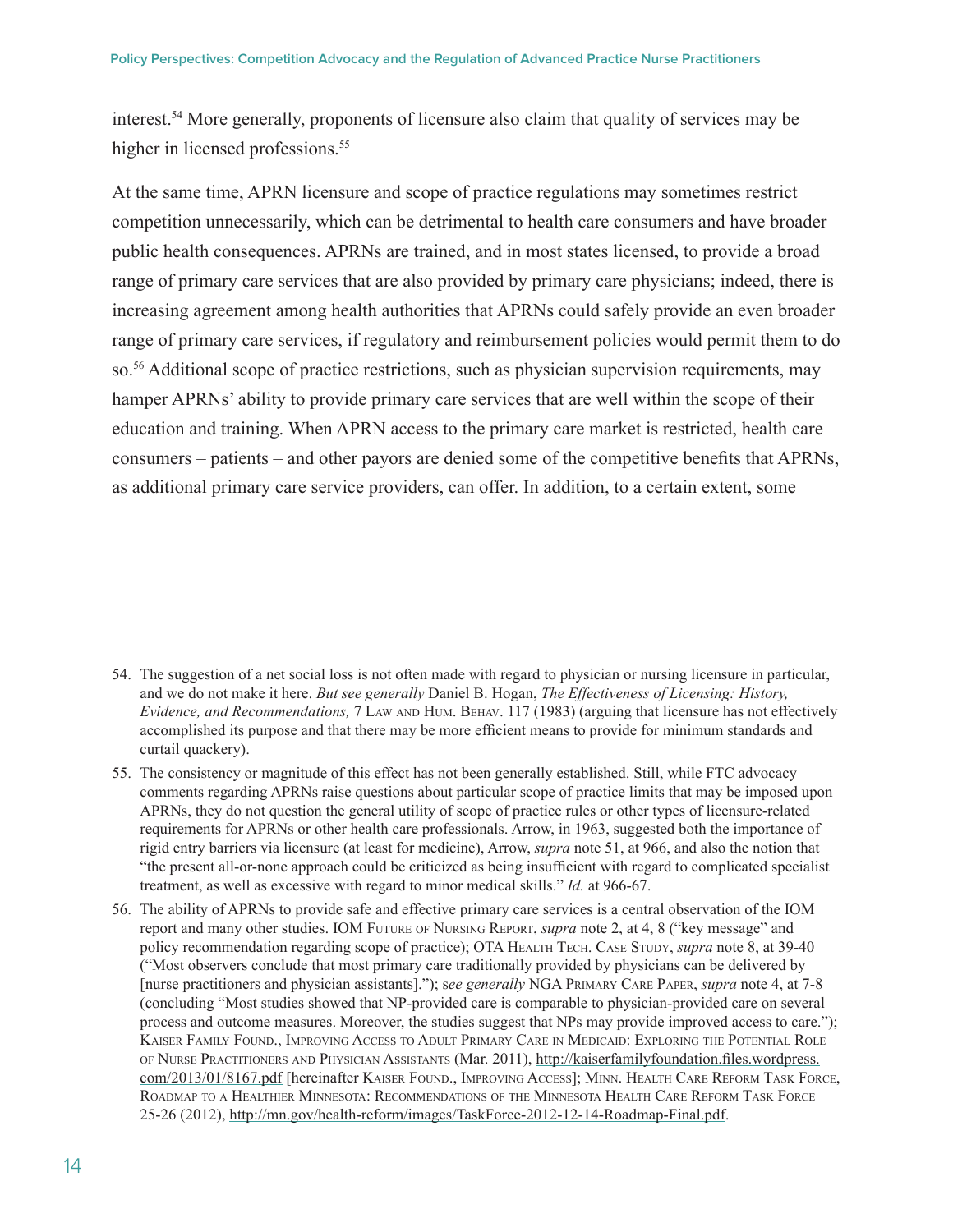incumbent physicians may be insulated against the degree of competition APRNs can offer.<sup>57</sup> It may be in the economic self-interest of those physicians to propose and advocate the adoption of restrictions on APRN licensure and scope of practice; and such physicians might be biased towards doing so.<sup>58</sup> Other factors, such as historically entrenched forms of training and care delivery, dated or erroneous beliefs about the training or performance of unfamiliar professions, or even professional bias, may contribute to advocacy on behalf of excessive APRN regulation.<sup>59</sup>

As discussed in greater detail below,<sup>60</sup> a growing body of evidence suggests that APRNs can, based on their education and training, safely perform many of the same procedures and services provided by physicians. Thus, scope of practice restrictions may eliminate APRNs as an important source of safe, lower-cost competition. Such a reduction of competition may lead to a number of anticompetitive effects.<sup>61</sup>

- 59. *See, e.g.*, IOM Future of Nursing Report, *supra* note 2, at 27, 107-14; Barbara J. Safriet, *Federal Options for Maximizing the Value of Advanced Practice Nurses in Providing Quality, Cost-Effective Health Care*, *in* IOM Future of Nursing Report, *supra* note 2, at 451-57.
- 60. *See* Section III.B., *infra*.
- 61. In addition to potential competition concerns when one group of competitors seeks to exclude other competitors via regulation, the question whether or to what extent one professional board may regulate the conduct of another profession sometimes raises other complex legal questions as well. *See, e.g.*, Missouri Ass'n of Nurse Anesthetists v. State Bd. of Registration for the Healing Arts, 343 S.W.3d 348, 358 (Mo. 2011) (Missouri board "without authority to make policies, interpretations or determinations that define the scope of practice for APNs" under Missouri law).

<sup>57.</sup> This is true even though APRNs and physicians are not perfect substitutes, and even though many of the services provided by APRNs and physicians are complementary rather than competitive. FTC staff do not suggest that APRN and physician scope of practice should be the same, but that both APRNs and physicians are able to provide an overlapping set of services. "Most observers conclude that most primary care traditionally provided by physicians can be delivered by NPs and PAs." OTA HEALTH TECH. CASE STUDY, *supra* note 8, at 39. *See also* Ass'n of Amer. Med. Colls., Physician Shortages to Worsen Without Increases in Residency TRAINING (n.d.), [https://www.aamc.org/download/150584/data/physician\\_shortages\\_factsheet.pdf](https://www.aamc.org/download/150584/data/physician_shortages_factsheet.pdf) [hereinafter AAMC, Physician Shortages]. In its projections of physician supply and demand, the AAMC assumes that each additional two NPs (APRNs or physician assistants) reduce physician demand by one, which suggests that APRNs and primary care doctors are actual or potential competitors for at least some set of services.

<sup>58.</sup> For a general account of the "capture theory" of regulation applied to professionals' interest in limiting entry via licensure, see, e.g., Stigler, *supra* note 48, at 13-14 ("A central thesis of this paper is that, as a rule, regulation is acquired by the industry and is designed and operated primarily for its benefit" *Id.* at 3). *See also* Cox & Foster, *supra* note 23, at 18-20 (arguing that income is a significant factor in professionals' desire for regulation via licensing); Kleiner, *supra* note 50, at 192 ("The most generally held view on the economics of occupational licensing is that it restricts the supply of labor to the occupation and thereby drives up the price of labor as well as of services rendered."). Recent research regarding other state-licensed professions is "consistent with the hypothesized role by members of an occupation to raise wages by using the powers of government to drive up requirements and capture work for the regulated workers for larger geographic areas." Morris M. Kleiner  $\&$ Alan B. Kreuger, *Analyzing the Extent and Influence of Occupational Licensing on the Labor Market*, 31 J. Lab. Econ. S173, S198-99 (2013), *available at* [http://www.hhh.umn.edu/people/mkleiner/pdf/Final.occ.licensing.](http://www.hhh.umn.edu/people/mkleiner/pdf/Final.occ.licensing.JOLE.pdf) [JOLE.pdf](http://www.hhh.umn.edu/people/mkleiner/pdf/Final.occ.licensing.JOLE.pdf) (finding substantially higher wages associated with licensure of a profession at the state or federal, instead of local, level, adjusting for educational attainment, age, experience, and other variables, consistent with a monopoly theory of licensure).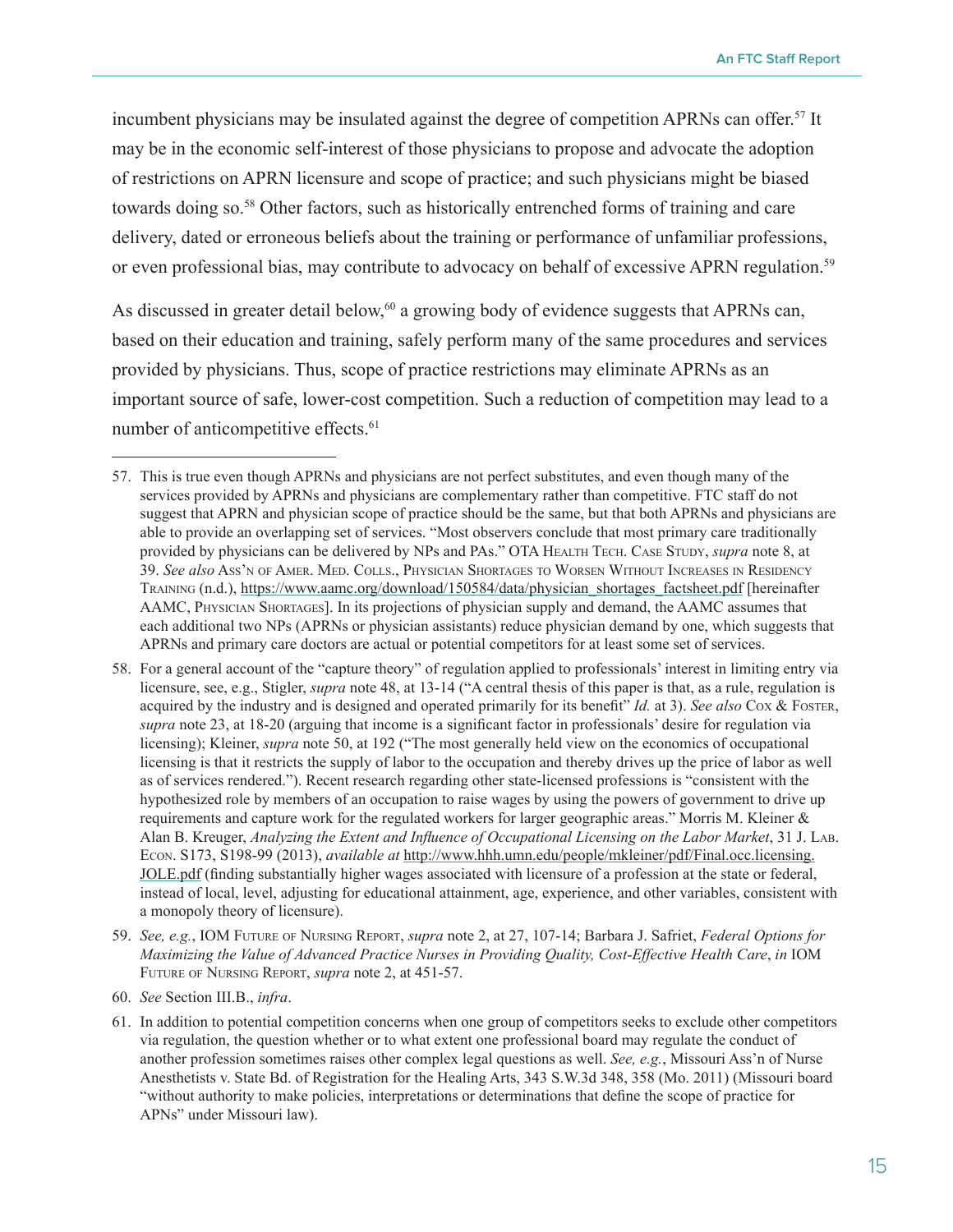<span id="page-19-0"></span>Licensure and scope of practice regulations thus have potential positive and negative consequences for health care consumers. Consumers are protected by assurances that their health care providers meet minimum criteria for education, training, knowledge and skills, which supports critical safety and quality objectives. At the same time, however, when licensure and scope of practice restrictions are broader than necessary to protect patient health and safety, they may increase the cost of APRN-delivered services and impede APRNs' ability to enter the market or expand the range of services they offer. These effects, in turn, may diminish competitive pressures that would otherwise apply to price and quality of some physician-delivered services.

#### II.B.2. Analysis of Scope of Practice Limitations Should Account for the Value of Competition

Policy changes should be based on the best information available, and decisionmakers should strive to identify and evaluate the potential benefits of laws and regulations as well as their potential costs. We urge that the regulatory review process consider the benefits of competition and the potential adverse competitive impact of regulations, along with other legitimate policy goals.<sup>62</sup>

The approach proposed by FTC staff takes into account the potential competitive impact of professional regulations, as well as any potential countervailing health and safety benefits, the likelihood that the regulations will redress those concerns, and the availability of any less restrictive means of achieving the same legitimate results. This approach also recognizes that competition can work to favor, rather than undermine, health care quality, which means that policymakers do not necessarily have to choose between protecting consumers and promoting competition: increased consumer protection and increased competition can occur at the same time. We urge legislators and policymakers to apply the following analytical framework to evaluate the reasonably available evidence:

<sup>O</sup> Will the regulation significantly impede competition by, for example, making it more costly or difficult for the regulated group of professionals to enter into competition, or expand their practices, or by otherwise increasing the cost of health care services or reducing their availability?

<sup>62.</sup> We do not mean to suggest that physician or nursing licensure generally leads to net social loss. Specifically, for purposes of this policy paper, we assume that both a baseline APRN licensing regime and some regulatory limits on APRN scope of practice are necessary and desirable, even where additional scope of practice restrictions may be overly burdensome. *See supra* notes 51-55 and accompanying text. A detailed discussion of the potential competitive harms done by particular undue regulatory restrictions on APRN practice is the subject of Section III.A of this policy paper, *infra*.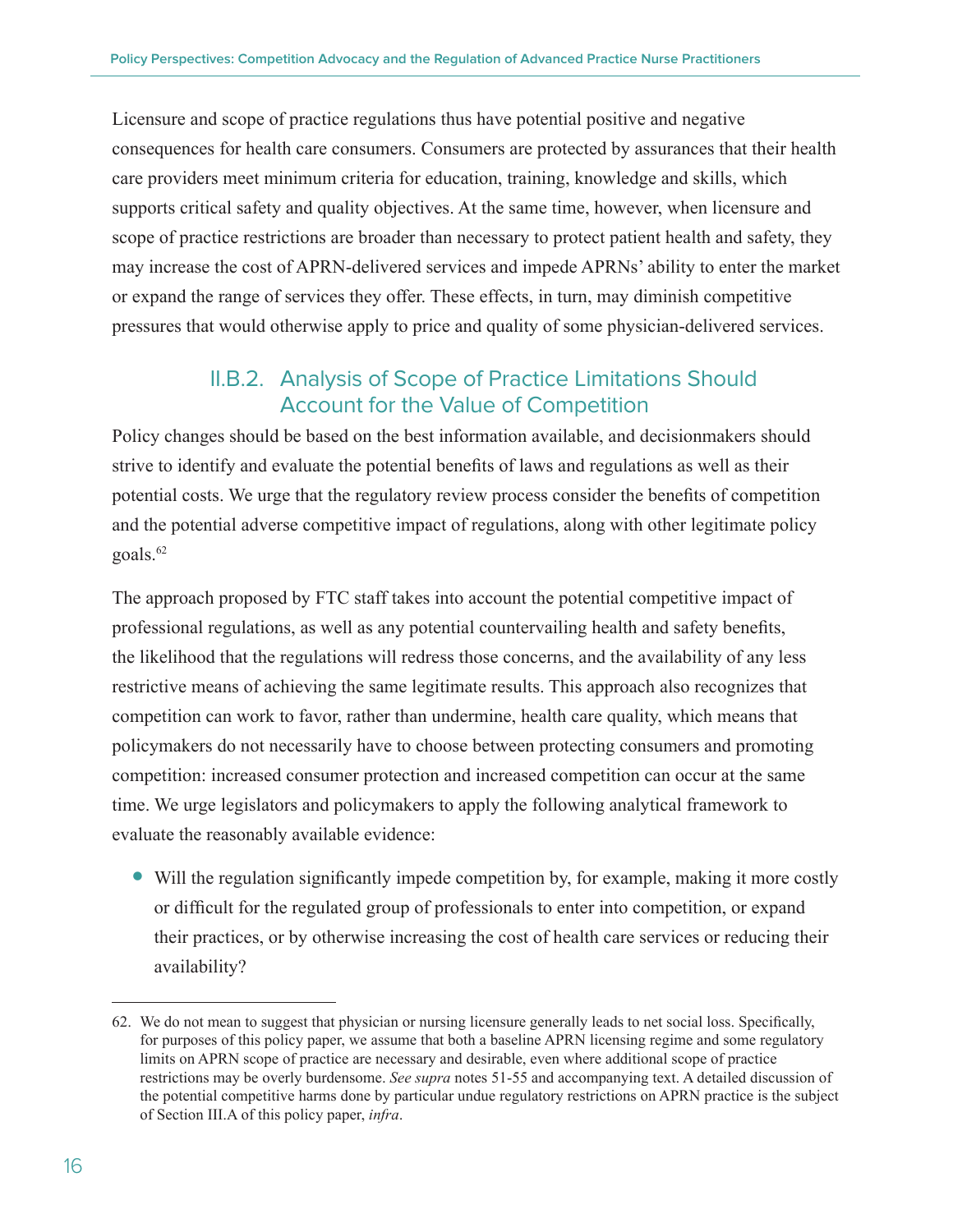- <sup>O</sup> Are there any significant and non-speculative consumer health and safety needs that particular regulatory restrictions, extant or proposed, are supposed to meet?
- $\bullet$  Do those particular regulations actually provide the intended benefits such as improvements in health care outcomes or a reduced risk of harm from poor-quality services – or are there good grounds to think they are likely to provide those benefits?
- <sup>O</sup> Are there other demonstrated or reasonably likely consumer benefits associated with the proposed regulation (e.g., reduced information or transaction costs for consumers who are choosing among providers, reduced consumer confusion in distinguishing among different types of providers, etc.)?
- <sup>O</sup> When consumer benefits are slight, insubstantial, or highly speculative, a regulation that imposes non-trivial impediments to competition is not justified. 63
- <sup>O</sup> If pertinent consumer harms have occurred, or risks are found to be substantial, is the proposed regulation likely to redress those harms or risks?
- <sup>O</sup> Are the regulations narrowly tailored to serve the state's policy priorities? When particular regulatory restrictions address well-founded consumer protection concerns but – at the same time – appear likely to harm competition, consider whether the regulations are narrowly tailored to address those concerns without undue harm to competition, or whether less restrictive alternatives are available.

The next section of this policy paper explains how FTC staff recommend applying this basic framework to proposed APRN scope of practice regulations. In each of the APRN advocacy comments, FTC staff have identified pertinent market information and suggested how it might fit into a more comprehensive policy analysis. None of these advocacies, however, has attempted to provide a comprehensive cost-benefit analysis of existing or proposed APRN scope of practice rules. State legislators and policymakers – who are most familiar with local markets and consumer needs – are urged to consider which specific pieces of information are relevant to assessing the costs and benefits associated with a policy proposal, as well as the relative weight and importance of various policy priorities of interest to consumers in their jurisdictions.

<sup>63.</sup> *Cf.* FTC v. Ind. Fed. of Dentists*,* 476 U.S. 447, 459 ("Absent some countervailing procompetitive virtue . . . . such an agreement limiting consumer choice by impeding the 'ordinary give and take of the marketplace'... cannot be sustained . . . ." (internal citations omitted)).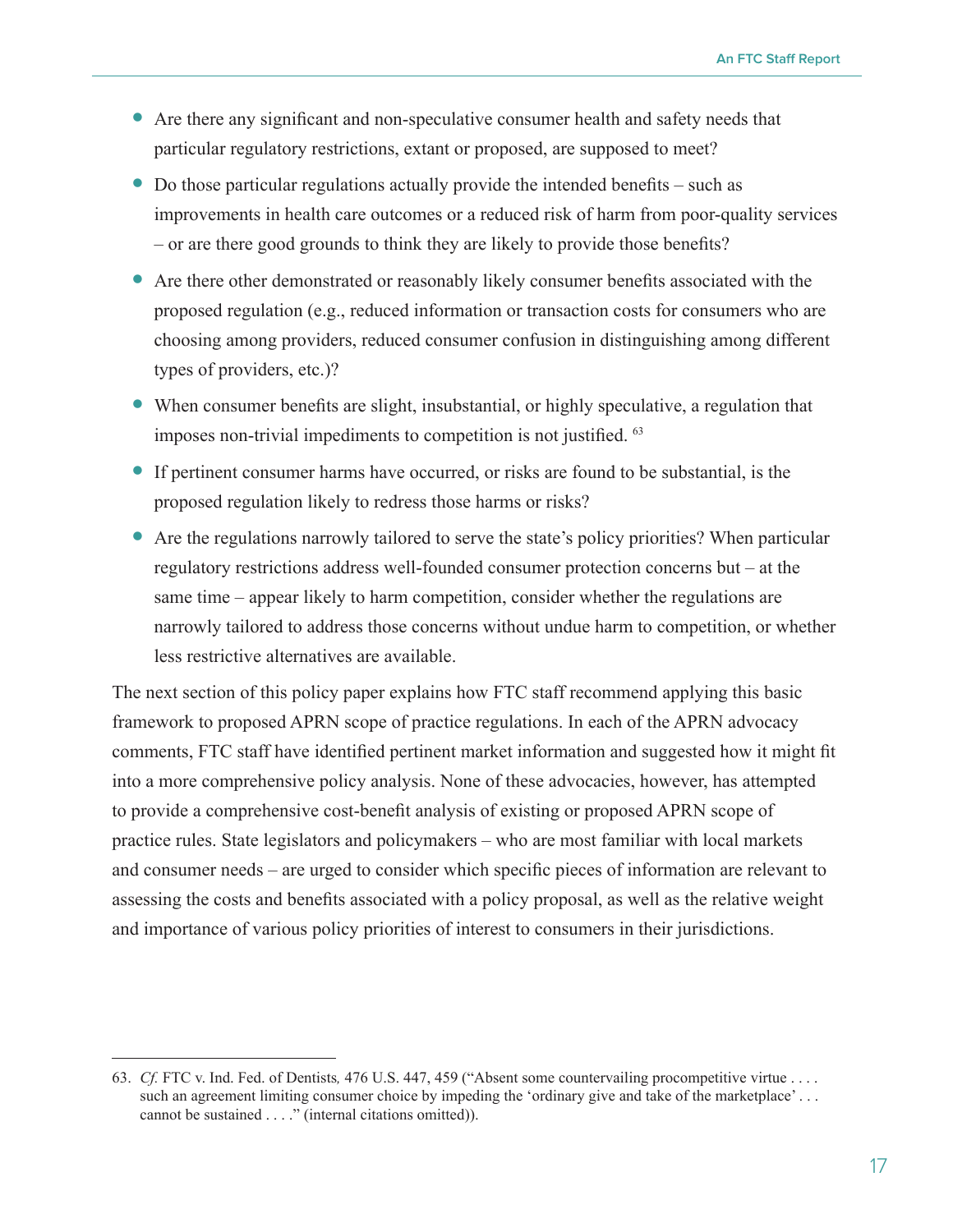## <span id="page-21-0"></span>**III. APRN SCOPE OF PRACTICE COMPETITION ADVOCACY COMMENTS AND ADDITIONAL ANALYSIS BY FTC STAFF**

In the last three years, FTC staff have issued competition advocacy comments analyzing the likely competitive effects of proposed changes to APRN regulations in Massachusetts,<sup>64</sup> Connecticut,<sup>65</sup> West Virginia,<sup>66</sup> Louisiana,<sup>67</sup> Kentucky,<sup>68</sup> Texas,<sup>69</sup> and Florida.<sup>70</sup> All of these comments were requested by state legislators. While each comment considered somewhat different statutory and regulatory restrictions, all of the comments addressed policy proposals regarding mandatory physician supervision of APRN practice or "collaborative practice" requirements that could operate as *de facto* supervision requirements. Some of the proposals would have required additional or heightened supervision of APRNs. Other proposals would have removed or lessened pre-existing requirements that APRNs operate under some specified form of physician supervision to provide some or all of the health care services otherwise within the APRNs' scope of practice, as defined under other state laws and regulations.

Some physician groups have suggested that supervision requirements are justified by the advantages of a team-based approach to health care, and that primary care physicians are best positioned to lead health care teams because they have completed substantially longer programs of education and training than APRNs. For example, a recent report by the American Academy of Family Physicians recommends a "medical home" model of care with a primary care physician

<sup>64.</sup> [FTC Staff Comment Before the Mass. House of Representatives Regarding House Bill 2009 Concerning](file://\\apps\workprod\OPP\04120PP\OPPFiles\Advocacy\Policy%20Papers\APRN%20scope%20of%20practice\FTC%20Staff%20Comment%20Before%20the%20Massachusetts%20House%20of%20Representatives%20Regarding%20House%20Bill%202009%20Concerning%20Supervisory%20Requirements%20for%20Nurse%20Practitioners%20and%20Nurse%20Anesthetists%20(Jan.%202014))  [Supervisory Requirements for Nurse Practitioners and Nurse Anesthetists \(Jan. 2014\)](file://\\apps\workprod\OPP\04120PP\OPPFiles\Advocacy\Policy%20Papers\APRN%20scope%20of%20practice\FTC%20Staff%20Comment%20Before%20the%20Massachusetts%20House%20of%20Representatives%20Regarding%20House%20Bill%202009%20Concerning%20Supervisory%20Requirements%20for%20Nurse%20Practitioners%20and%20Nurse%20Anesthetists%20(Jan.%202014)), [http://www.ftc.gov/](http://www.ftc.gov/sites/default/files/documents/advocacy_documents/ftc-staff-comment-massachusetts-house-representatives-regarding-house-bill-6-h.2009-concerning-supervisory-requirements-nurse-practitioners-nurse-anesthetists/140123massachusettnursesletter.pdf) [sites/default/files/documents/advocacy\\_documents/ftc-staff-comment-massachusetts-house-representatives](http://www.ftc.gov/sites/default/files/documents/advocacy_documents/ftc-staff-comment-massachusetts-house-representatives-regarding-house-bill-6-h.2009-concerning-supervisory-requirements-nurse-practitioners-nurse-anesthetists/140123massachusettnursesletter.pdf)[regarding-house-bill-6-h.2009-concerning-supervisory-requirements-nurse-practitioners-nurse-anesthetists/1401](http://www.ftc.gov/sites/default/files/documents/advocacy_documents/ftc-staff-comment-massachusetts-house-representatives-regarding-house-bill-6-h.2009-concerning-supervisory-requirements-nurse-practitioners-nurse-anesthetists/140123massachusettnursesletter.pdf) [23massachusettnursesletter.pdf](http://www.ftc.gov/sites/default/files/documents/advocacy_documents/ftc-staff-comment-massachusetts-house-representatives-regarding-house-bill-6-h.2009-concerning-supervisory-requirements-nurse-practitioners-nurse-anesthetists/140123massachusettnursesletter.pdf) [hereinafter FTC Staff Massachusetts Comment].

<sup>65.</sup> Comment from [FTC Staff to the Hon. Theresa W. Conroy, Conn. House of Representatives](http://www.ftc.gov/os/2013/03/130319aprnconroy.pdf) (Mar. 19, 2013), <http://www.ftc.gov/os/2013/03/130319aprnconroy.pdf> [hereinafter FTC Staff Connecticut Letter].

<sup>66.</sup> Written Testimony from [FTC Staff to Subcomm. A of the Joint Comm. on Health of the State of W. Va.](http://www.ftc.gov/os/2012/09/120907wvatestimony.pdf)  [Legislature](http://www.ftc.gov/os/2012/09/120907wvatestimony.pdf) (Sept. 10-12, 2012),<http://www.ftc.gov/os/2012/09/120907wvatestimony.pdf> [hereinafter FTC Staff West Virginia Testimony].

<sup>67.</sup> [Comment from FTC Staff to the Hon. Thomas P. Willmott & Hon. Patrick C. Williams, La. House of](file:///\\apps\workprod\OPP\04120PP\OPPFiles\Advocacy\Policy%20Papers\APRN%20scope%20of%20practice\Comment%20from%20FTC%20Staff%20to%20the%20Hon.%20Thomas%20P.%20Willmott%20&%20Hon.%20Patrick%20C.%20Williams,%20La.%20House%20of%20Representatives)  [Representatives](file:///\\apps\workprod\OPP\04120PP\OPPFiles\Advocacy\Policy%20Papers\APRN%20scope%20of%20practice\Comment%20from%20FTC%20Staff%20to%20the%20Hon.%20Thomas%20P.%20Willmott%20&%20Hon.%20Patrick%20C.%20Williams,%20La.%20House%20of%20Representatives) (Apr. 20, 2012),<http://www.ftc.gov/os/2012/04/120425louisianastaffcomment.pdf> [hereinafter FTC Staff Louisiana APRN Comment].

<sup>68.</sup> Comment from [FTC Staff to the Hon. Paul Hornback, Commonwealth of Ky. State Senate](http://www.ftc.gov/os/2012/03/120326ky_staffletter.pdf) (Mar. 26, 2012), [http://www.ftc.gov/os/2012/03/120326ky\\_staffletter.pdf](http://www.ftc.gov/os/2012/03/120326ky_staffletter.pdf) [hereinafter FTC Staff Kentucky Letter].

<sup>69.</sup> Comment from [FTC Staff to the Hon. Rodney Ellis & Hon. Royce West, Senate of the State of Tex.](http://www.ftc.gov/os/2011/05/V110007texasaprn.pdf) (May 11, 2011), <http://www.ftc.gov/os/2011/05/V110007texasaprn.pdf> [hereinafter FTC Staff Texas Letter].

<sup>70.</sup> Comment from [FTC Staff to the Hon. Daphne Campbell, Fla. House of Representatives](http://www.ftc.gov/os/2011/03/V110004campbell-florida.pdf) (Mar. 22, 2011), <http://www.ftc.gov/os/2011/03/V110004campbell-florida.pdf>[hereinafter FTC Staff Florida Letter].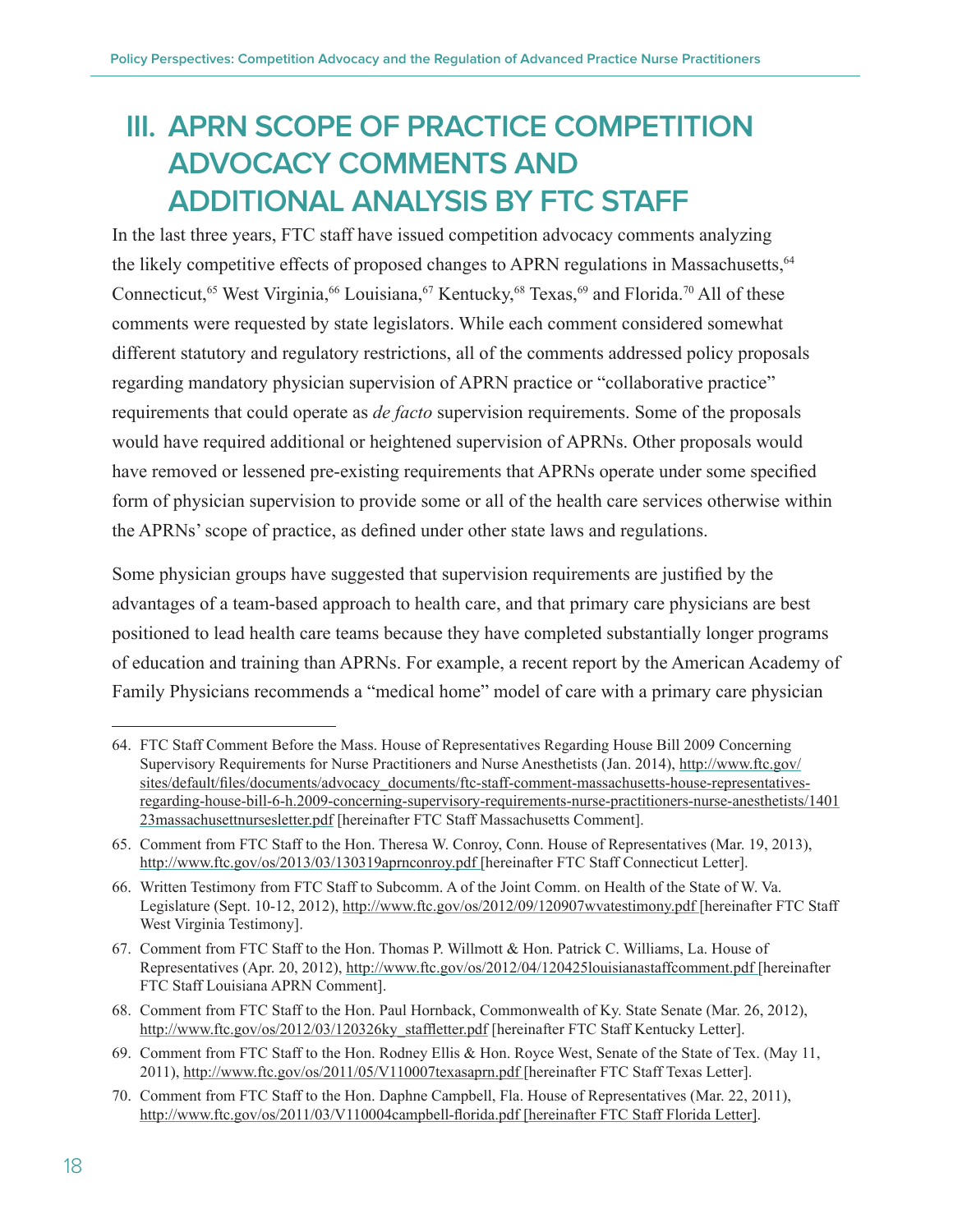**An FTC Staff Report**

leading each "patient-centered" team.71 As noted above, the FTC staff has not questioned the utility of team-based care or the notion that some types of care may require extensive medical training. At the same time, particular supervision requirements can burden, rather than facilitate, team-based care. The FTC staff questions, therefore, whether evidence supports a statutory mandate for some particular model of team-based care that is always led by a primary care physician. The FTC staff also asks whether evidence supports the contention that patients receive substandard care, or are harmed, when the law does not impose specific supervision requirements on APRNs and their patients.

This section of the paper synthesizes the points raised in the seven prior advocacy comments, supplemented by additional FTC research and learning. It sets forth the analytical approach recommended by FTC staff to legislators who are weighing the costs and benefits of these types of physician supervision requirements.

The FTC does not purport to advocate a simple or uniform model for how best to coordinate health care, define the scope of APRN practice, or specify the appropriate role for physician supervision. Ultimately, those decisions must be made by state legislators and regulators, and by health care providers themselves, based on their expertise and the best available evidence. The FTC's role, based on its institutional mission and expertise, is to highlight why, as part of their regulatory review process, policymakers should consider the impact of regulations on competition and consumer protection. Regulatory choices that affect APRN scope of practice may have a direct impact on health care prices, quality, and innovation, often without countervailing benefits.

The discussion below evaluates in greater detail the potential competitive harms that may flow from these types of APRN scope of practice restrictions, as well as the justifications often proffered by their proponents.

<sup>71.</sup> Amer. Acad. of Family Physicians, Primary Care for the 21st Century *i-ii* (2012), [http://www.aafp.org/](http://www.aafp.org/dam/AAFP/documents/about_us/initiatives/AAFP-PCMHWhitePaper.pdf) [dam/AAFP/documents/about\\_us/initiatives/AAFP-PCMHWhitePaper.pdf](http://www.aafp.org/dam/AAFP/documents/about_us/initiatives/AAFP-PCMHWhitePaper.pdf); *cf.* Letter from James L. Madara, Amer. Med. Ass'n, to the Hon. David G. Perry & the Hon. Dan Foster, W. Va. Legislature 2 (Sept. 10, 2012), <http://www.ama-assn.org/resources/doc/arc/ama-letter-ftc-wv.pdf>("health care delivery is evolving to a physician-led team approach to ensure better care coordination and outcomes for patients.").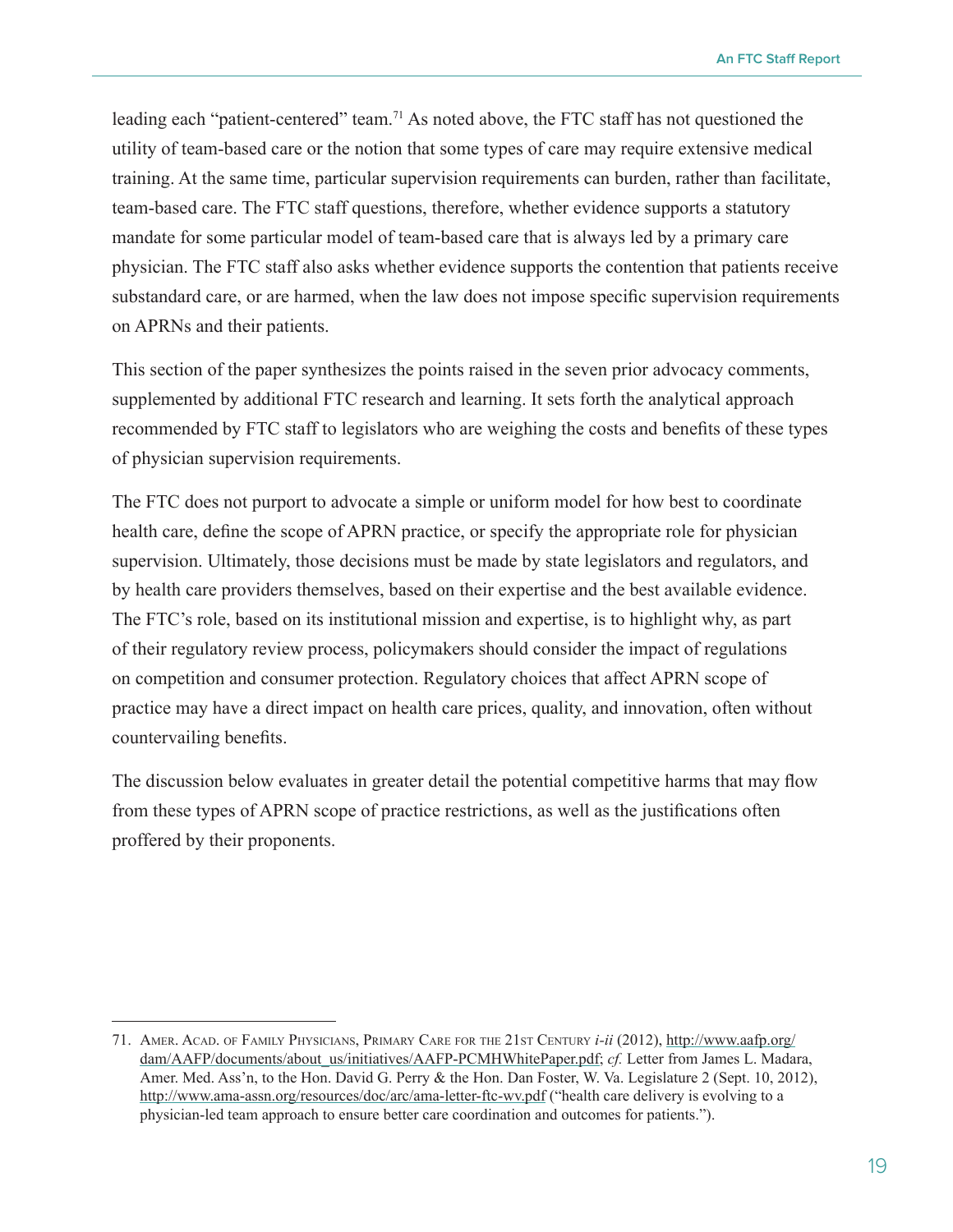#### <span id="page-23-0"></span>**III.A. Potential Competitive Harms from APRN Physician Supervision Requirements**

APRN physician supervision requirements raise several related competitive concerns. By restricting APRNs' access to the marketplace, supervision requirements may deprive health care consumers of the many benefits of competition among different types of health care providers. This reduction in competition may exacerbate provider shortages and thereby contribute to access problems, particularly for underserved populations that already lack adequate and cost-effective primary care services. Supervision requirements also can impact the cost and quality of health care services. Finally, rigid "collaborative practice agreement" requirements may be inconsistent with a truly collaborative and team-based approach to health care. Such requirements can impede collaborative care rather than foster it, because they limit what health care professionals and providers can do to adapt to varied health care demands and constrain provider innovation in team-based care.

#### III.A.1. Restrictive Physician Supervision Requirements Exacerbate Well-Documented Provider Shortages that Could Be Mitigated via Expanded APRN Practice

Expanded APRN practice is widely regarded as a key strategy to alleviate provider shortages, especially in primary care, in medically underserved areas, and for medically underserved populations.72 Imposing greater restrictions on APRNs will only exacerbate existing and projected health care workforce shortages by limiting the ability of APRNs to fill gaps in patients' access to primary care services.

The United States faces a substantial and growing shortage of physicians, especially primary care physicians, which has significant consequences for basic health care access for many American

<sup>72.</sup> *See, e.g.*, IOM Future of Nursing Report, *supra* note 2, at 27-28; *see also* Eibner et al., Massachusetts Report, *supra* note 6, at 100 ("Given widespread agreement that there is a critical shortage of primary care physicians in the Commonwealth, expanding scope-of-practice laws could be a viable mechanism for increasing primary care capacity and reducing health care costs." *Id.*); Minn. Health Care Reform Task Force, *supra* note 56, at 25-26 (remove regulatory barriers to APRN practice and expand supply of primary care practitioners, including APRNs); NGA Primary Care Paper, *supra* note 4, at 11 ("Expanded utilization of NPs has the potential to increase access to health care, particularly in historically underserved areas.") We do not suggest that reforming APRN scope of practice restrictions is a panacea for primary care access problems in the U.S. Rather, reducing undue restrictions on APRN scope of practice can be one significant way to help ameliorate existing and projected access problems. *Cf.* David I. Auerbach et al., *Nurse-Managed Health Centers and*  Patient-Centered Medical Homes Could Mitigate Expected Primary Care Physician Shortage, 32 HEALTH Affairs 1933, 1938-40 (2013) (projected shortages very unlikely to be met by increase in number of primary care practitioners under current delivery models, but can be substantially alleviated by increased use of, e.g., nurse managed health centers, which depend on changes in scope of practice restrictions, among other things).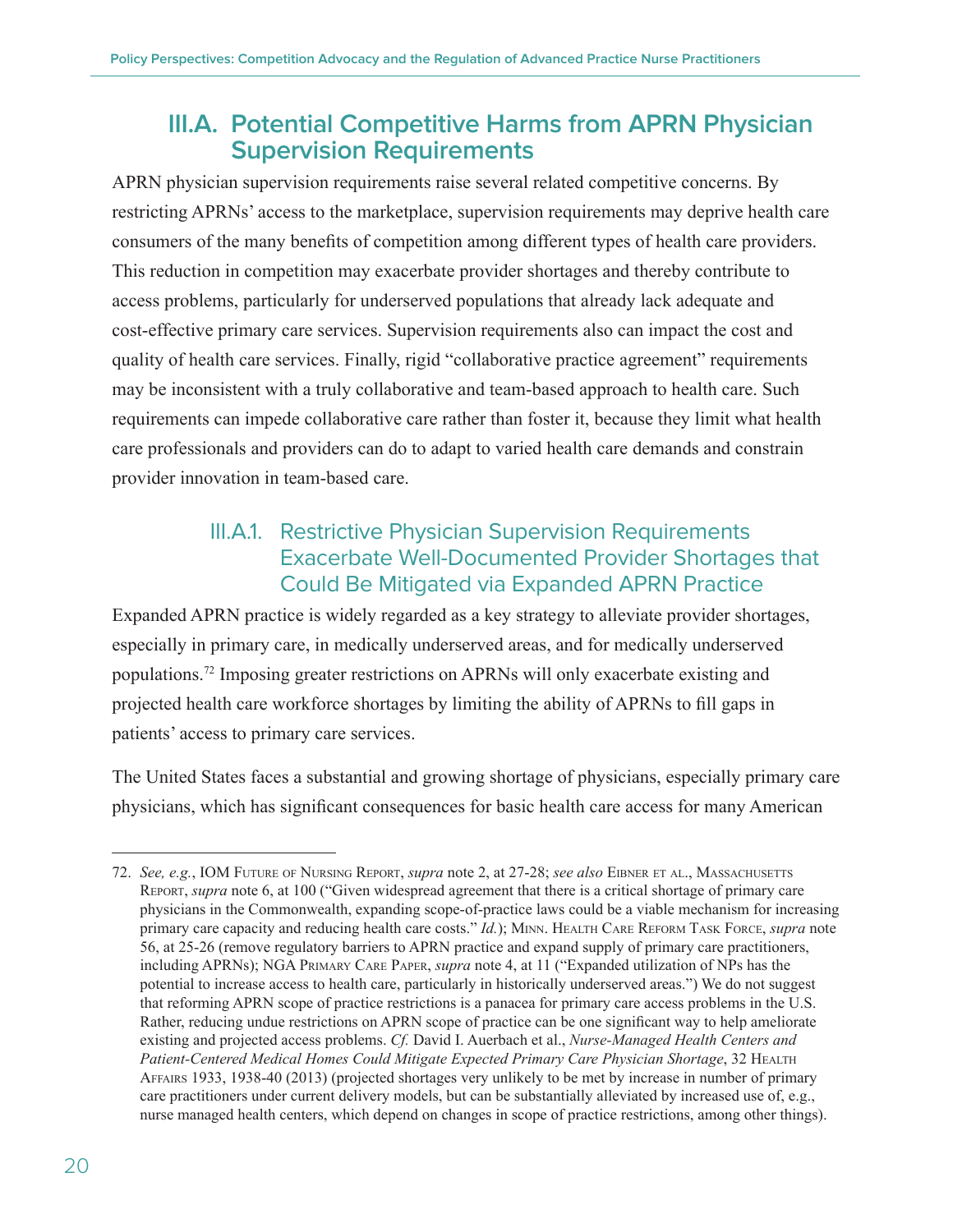consumers.<sup>73</sup> Beyond aggregate or average projected shortages, the United States suffers from widespread distributional problems in the supply of health care professionals.<sup>74</sup> Reduced access has the greatest impact on America's poorest citizens, including Medicaid beneficiaries. Physicians are less likely to practice in low-income areas or to participate in state Medicaid programs.<sup>75</sup> Rural communities, too, are particularly vulnerable to provider shortages and access problems.76 According to the U.S. Department of Health and Human Services, by late 2013 there were approximately 5,800 primary care Health Professional Shortage Areas (HPSAs) in

<sup>73.</sup> *See* Bureau of Health Professions, Health Resources & Servs. Admin., The Physician Workforce: PROJECTIONS AND RESEARCH INTO CURRENT ISSUES AFFECTING SUPPLY AND DEMAND 70-72, ex. 51-52 (2008), <http://bhpr.hrsa.gov/healthworkforce/reports/physwfissues.pdf> [hereinafter HRSA Physician Workforce Report] (projecting increased shortages of both primary care physicians and specialists); Kaiser Found., Improving Access, *supra* note 56, at 1 (by 2020 "the U.S. States will face an estimated shortage of 91,000 physicians, split about evenly between primary care physicians and specialists); AAMC, Physician Shortages, *supra* note 57, at 1 (projected shortfall of approximately 45,000 primary care physicians and 46,000 specialists in the next decade). For a searchable database of HRSA Medically Underserved Areas and Populations ("MUA/P"), *see Find Shortage Areas: MUA/P by State and County*, Health Resources & Servs. Admin., <http://muafind.hrsa.gov/index.aspx> (last visited Nov. 7, 2013) [hereinafter HRSA MUA/P Database]. These projected shortages are important for present concerns and others. We note, however, that such projections of health care needs are, however pertinent, not quite the same as projections of aggregate demand.

<sup>74.</sup> *See generally Shortage Designation: Health Professional Shortage Areas & Medically Underserved Areas/ Populations,* Health Resources & Servs. Admin., <http://www.hrsa.gov/shortage/> (last visited Nov. 19, 2013) ("As of November 14, 2013: There are currently approximately 5,800 designated Primary Care HPSAs [health professional shortage areas]."); *Primary Care Workforce Facts and Stats*, AGENCY FOR HEALTHCARE RESEARCH & Quality, <http://www.ahrq.gov/research/findings/factsheets/primary/pcwork3/index.html> (last visited Nov. 21, 2013) ("Uneven geographic distribution of the health care workforce creates problems with access to primary care."); *cf.* Scott A. Shipman et al., *Geographic Maldistribution of Primary Care for Children*, 127 PEDIATRICS 19, 19 (2011) ("Undirected growth of the aggregate child physician workforce has resulted in profound maldistribution of physician resources.").

<sup>75.</sup> *See* Kaiser Found., Improving Access*, supra* note 56, at 1; Dower & O'Neil, *supra* note 30, at 7 ("Physician supply is lower in communities with high proportions of minority and low-income residents with greater health needs, known as the "inverse care law.")

<sup>76.</sup> *See generally* Ctr. Workforce Studies, Amer. Ass'n Med. Colls., Recent Studies and Reports on Physician SHORTAGES IN THE US (Oct. 2012), <https://www.aamc.org/download/100598/data/> (reviewing 33 state reports on physician shortages, 16 national reports on physician shortages, and 22 specialty shortage reports).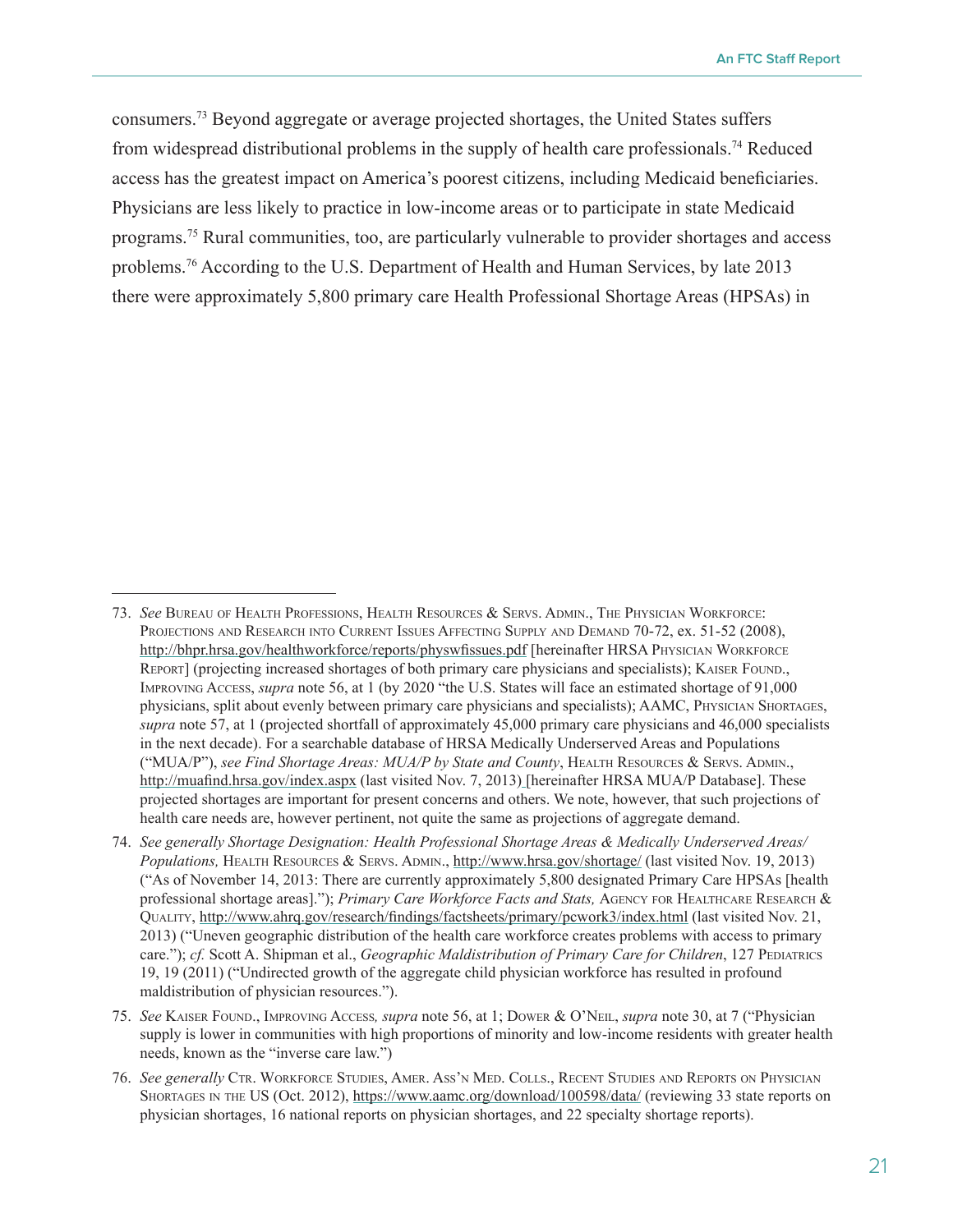the United States.<sup>77</sup> It has been estimated that approximately sixty-five million Americans live in such officially designated shortage areas.<sup>78</sup>

In many areas, those shortages are expected to persist or worsen, especially in light of health care reform efforts that will enable many more Americans to obtain health care insurance.<sup>79</sup> As a result, millions of Americans soon will have a greater ability to pay for health care – especially routine primary care and preventive services they currently do without<sup>80</sup> – but it is unclear how the existing population of practitioners can meet this increasing demand.<sup>81</sup>

Each of the seven FTC staff advocacy comments cites state-specific data to underscore national concerns about access to care. In Louisiana, for example, FTC staff noted that

81. Auerbach et al., *supra* note 72, at 1937-40 (projecting continued shortages of primary care practitioners, despite upswing in primary care medical residencies, if delivery models and scope of practice remain constant).

<sup>77.</sup> *Shortage Designation: Health Professional Shortage Areas & Medically Underserved Areas/Populations*, HEALTH RESOURCES & SERVS. ADMIN., <http://www.hrsa.gov/shortage/> (last visited Feb. 3, 2014) (estimating that approximately 7,500 additional primary care physicians would be required to change these HPSA designations, based on a population to practitioner ratio of 3,500:1. HRSA had previously estimated shortages of about 16,000 primary care physicians based on a different model, and continues to recognize that other sources and models suggest higher shortage numbers); *see also* HRSA Physician Workforce Report, *supra* note 73, at 70- 72; Kaiser Found., Improving Access, *supra* note 56, at 1 (inadequate supply of primary care providers is one of the "major health care challenges facing the U.S. today"; and it is estimated that "U.S. will face an estimated shortage of 91,000 physicians, split about evenly between primary care physicians and specialists," by 2020.).

<sup>78.</sup> Thomas Bodenheimer & Hoangmai H. Pham, *Primary Care: Current Problems and Proposed Solutions, 29*  Health Affairs 799 (2010) ("Sixty-five million Americans live in what are officially deemed primary care shortage areas, and adults throughout the United States face difficulty obtaining prompt access to primary care.")

<sup>79.</sup> That is, broader coverage will increase the demand for health care services, independent of its other effects. *See, e.g.*, Kaiser Found., Improving Access, *supra* note 56, at 1 ("Under health reform, the pressures on access are certain to grow as millions of newly insured people enter the health care system.").

<sup>80.</sup> *See* HRSA Physician Workforce Report, *supra* note 73, at 70-74 (projected physician shortages will be even worse if ability to pay for care and public expectations of care increase). A number of studies have sought to estimate the extent to which health care reform – including the Patient Protection and Affordable Care Act (ACA) – is likely to exacerbate primary care provider shortages. All of these studies project substantial shortages, but their estimates differ. *See, e.g.*, Adam N. Hofer et al., *Expansion of Coverage under the Patient Protection and Affordable Care Act and Primary Care Utilization*, 89 Milbank Q. 69, 84 (2011) (estimating predicted demand for primary care utilization stimulated by ACA and predicting 2019 shortfall of 4,307-6,940 primary care physicians, subject to "considerable" geographic variation); Elbert S. Huang & Kenneth Finegold, *Seven Million Americans Live in Areas Where Demand for Primary Care May Exceed Supply by More Than 10 Percent*, 32 Health Affairs 1 (2013); Stephen M. Petterson et al., *Projecting US Primary Care Physician Workforce Needs: 2010-2025*, 10 ANNALS FAMILY MED. 503, 506-07 (2012) (projecting 2025 shortfall of 52,000 primary care physicians, based on increased coverage and, to greater extent, population growth and aging of population). Ku et al. estimate state-by-state primary care needs based on projections for expanded Medicaid populations. Leighton Ku et al., *The States' Next Challenge – Securing Primary Care for Expanded Medicaid Populations*, 364 New Eng. J. Med. 493 (2011).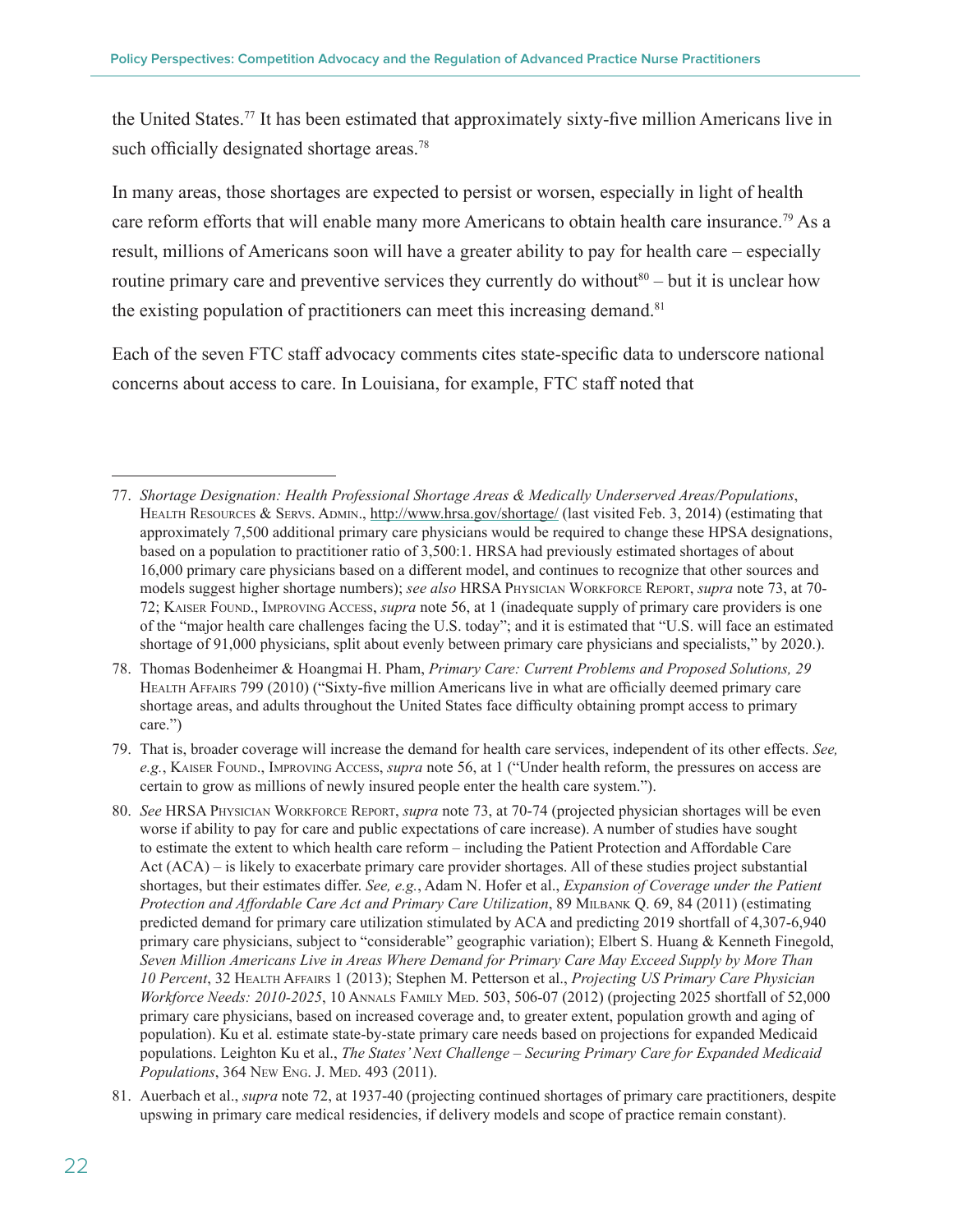more than half of Louisiana's population lives in a federally-designated [HPSA]. All 64 Louisiana Parishes contain HPSAs, and 53 entire Parishes comprise primary care shortage areas. An estimated 765,000 Louisianans – more than 17 percent of the State's population  $-$  lack health insurance.<sup>82</sup>

FTC staff cited a Louisiana Department of Health and Hospitals report indicating that "[s] hortages affecting the accessibility and availability of primary-care physicians . . . pose a significant problem in the delivery of healthcare in Louisiana.<sup>783</sup> Staff also cited state-specific sources projecting that health care reform would exacerbate shortages as more Louisiana consumers gain health insurance and seek access to primary health care services.<sup>84</sup> FTC staff have raised analogous concerns about existing professional shortages and access to basic health care services in other APRN advocacy materials.<sup>85</sup>

Health policy experts have long considered the role APRNs might play in alleviating provider shortages, particularly if APRNs are subject to fewer and less costly restrictions. For example, in 1986, what was then the U.S. Congress Office of Technology Assessment observed,

The use of nurse practitioners (NPs) and physician assistants (PAs) to provide primary health care traditionally provided only by physicians developed during the 1960s in response to a perceived shortage and maldistribution of physicians. Societal support for this innovation in the delivery of health-care was based on the

<sup>82.</sup> FTC Staff Louisiana APRN Comment, *supra* note 67, at n.25-28 and accompanying text (internal citations omitted). *See also Primary Care: State Profiles*, Nat'l Conference of State Legislatures, [http://www.ncsl.](http://www.ncsl.org/issues-research/health/primary-care-state-profiles.aspx) [org/issues-research/health/primary-care-state-profiles.aspx](http://www.ncsl.org/issues-research/health/primary-care-state-profiles.aspx) (last updated Nov. 2011) (map indicating Louisiana as one of three states with 49-62% of population in HPSA); *Find Shortage Areas: HPSA by State and County*, Health Resources & Servs. Admin., <http://hpsafind.hrsa.gov/HPSASearch.aspx>(last visited Nov. 7, 2013).

<sup>83.</sup> Office of Pub. Health, La. Dep't of Health and Hospitals, 2009 Louisiana Health Report Card 203 (2010), [http://new.dhh.louisiana.gov/assets/oph/Center-RS/healthstats/DHHHlthCreRprtCrd\\_2009.pdf](http://new.dhh.louisiana.gov/assets/oph/Center-RS/healthstats/DHHHlthCreRprtCrd_2009.pdf); *id.* at 224-26 (describing large majority of state as "health professional shortage area" under LA criteria as well as federal MUA/P criteria); Bureau of Primary Care & Rural Health, *Primary Care HPSA Map of Louisiana*, La. Dep't of Health and Hospitals (Oct. 3, 2012), [http://new.dhh.louisiana.gov/assets/oph/pcrh/10-03-2012\\_PC\\_MAP.](http://new.dhh.louisiana.gov/assets/oph/pcrh/10-03-2012_PC_MAP.jpg) [jpg](http://new.dhh.louisiana.gov/assets/oph/pcrh/10-03-2012_PC_MAP.jpg) (indicating primary care shortages in most of state); HRSA MUA/P Database, *supra* note 73 (indicating shortage areas throughout Louisiana's 64 Parishes according to HRSA MUA/P criteria).

<sup>84.</sup> FTC Staff Louisiana APRN Comment, *supra* note 67, at 2 (citing LA. CTR. FOR NURSING, LA. STATE BD. OF Nursing, Nursing Workforce Demand Report, 1, 3 (2012)). The FTC staff letter supported a bill that would have reduced supervision requirements for certain APRNs practicing in medically underserved areas or treating underserved populations.

<sup>85.</sup> *See, e.g.*, FTC Staff Massachusetts Comment, *supra* note 64, at 1-2, 4-5; FTC Staff West Virginia Testimony, *supra* note 66, at notes 23-25 and accompanying text; FTC Staff Kentucky Letter, *supra* note 68, at notes 21-24 and accompanying text; FTC Staff Texas Letter, *supra* note 69, at 4 n.21 and accompanying text; FTC Staff Florida Letter, *supra* note 70, at 2 n.6, 4 n.19, 5 n.24 and accompanying text; FTC Staff Connecticut Letter, *supra* note 65, text accompanying notes 20-30.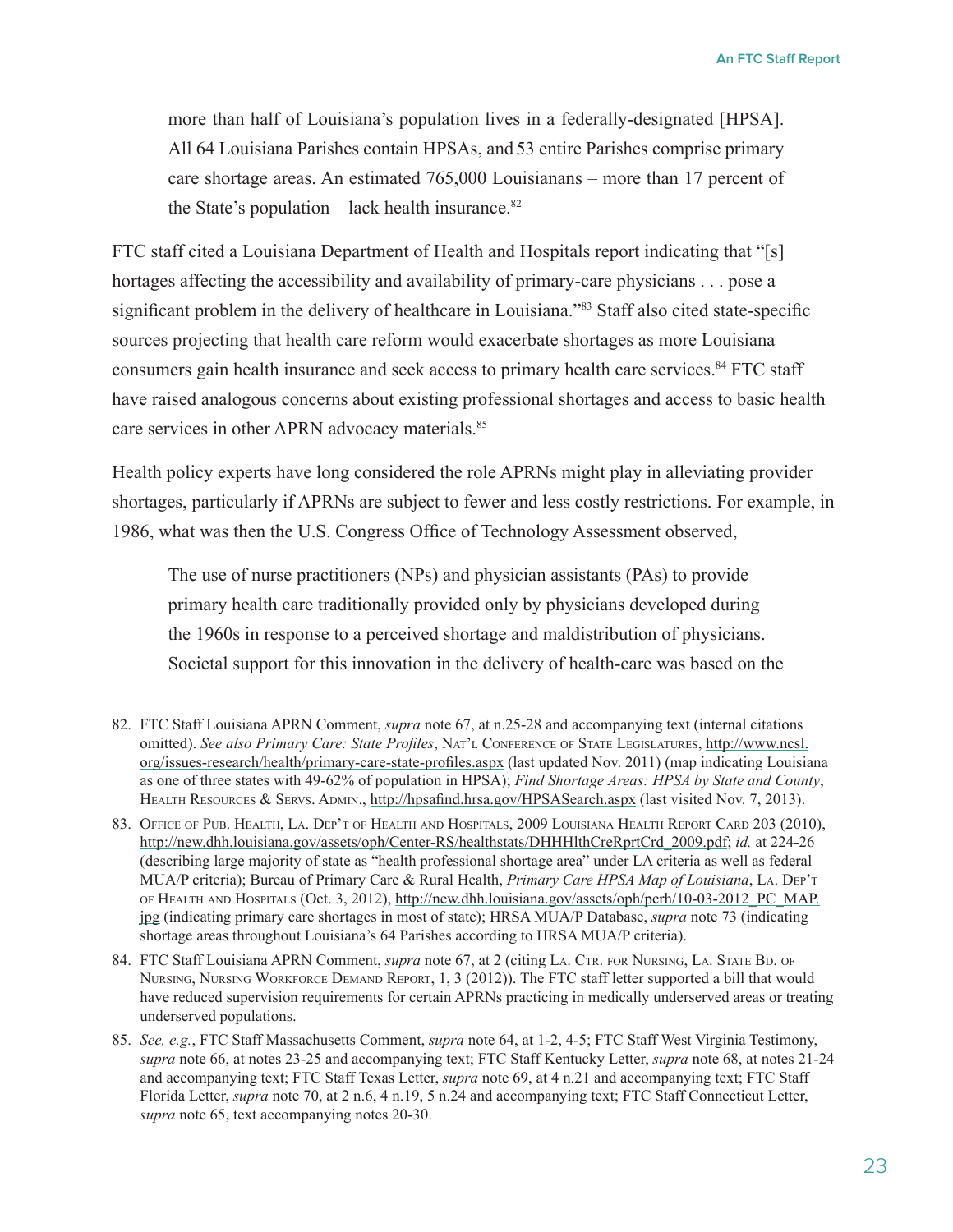potential for NPs and PAs to improve access and to lower costs while maintaining the quality of care.<sup>86</sup>

Moreover, although "[m]ost observers conclude that most primary care traditionally provided by physicians can be delivered by NPs and PAs,"87 OTA also observed that APRNs (NPs) faced certain obstacles in meeting emerging demands for their services, such as such as physician opposition and restrictive state laws and regulations.<sup>88</sup>

For similar reasons, the IOM and other expert bodies continue to recommend that access problems be addressed – at least in part – by increased reliance on APRNs.<sup>89</sup> APRNs are the fastest-growing segment of the primary care professional workforce in the United States. Between the mid-1990s and the mid-2000s, the number of APRNs per capita grew an average of more than nine percent annually, compared with just one percent per capita growth for primary care physicians.<sup>90</sup> A recent study suggests that the supply of APRNs should roughly double by 2025.91

APRNs provide a broad range of primary care services and are responsible for a significant share of primary care in the United States. A 2008 CDC study noted that, by 2006, patients saw an APRN, NMW, or PA at sixteen percent of U.S. primary care visits, with nearly twelve percent of such patient visits attended *solely by an APRN, NMW, or PA*. <sup>92</sup> Today, APRNs "are

89. *See supra* note 72 and accompanying text.

<sup>86.</sup> OTA Health Tech. Case Study, *supra* note 8, at 3; *see generally id*. at 29-32.

<sup>87.</sup> *Id.* at 39.

<sup>88.</sup> *Id.* at 3.

<sup>90.</sup> *See* Kaiser Found., Improving Access, *supra* note 56, at 3; *see also* Yong-Fang Kuo et al., *States with the Least Restrictive Regulations Experienced the Largest Increase in Patients Seen by Nurse Practitioners*, 32 Health Affairs 1236, 1236 (2013) (increase in number of practicing NPs and training programs over past two decades); AAMC, Physician Shortages, *supra* note 57, at 1 (projecting shortage of approximately 45,000 primary care physicians over next decade, and noting that "the impact will be most severe on vulnerable and underserved populations. These groups include the approximately 20 percent of Americans who live in rural or inner-city locations designated as health professional shortage areas.").

<sup>91.</sup> David I. Auerbach, *Will the NP Workforce Grown in the Future, 50 MED.* CARE 606 (2012) (projecting 94% increase in practitioners with APRN or NP training, and 130% increase in those identifying themselves with "NP" title).

<sup>92.</sup> Esther Hing et al., CDC National Health Statistics Report No. 4, National Ambulatory Medical Care survey: 2006 Outpatient Department Summary 6 (2008), <http://www.cdc.gov/nchs/data/nhsr/nhsr004.pdf>.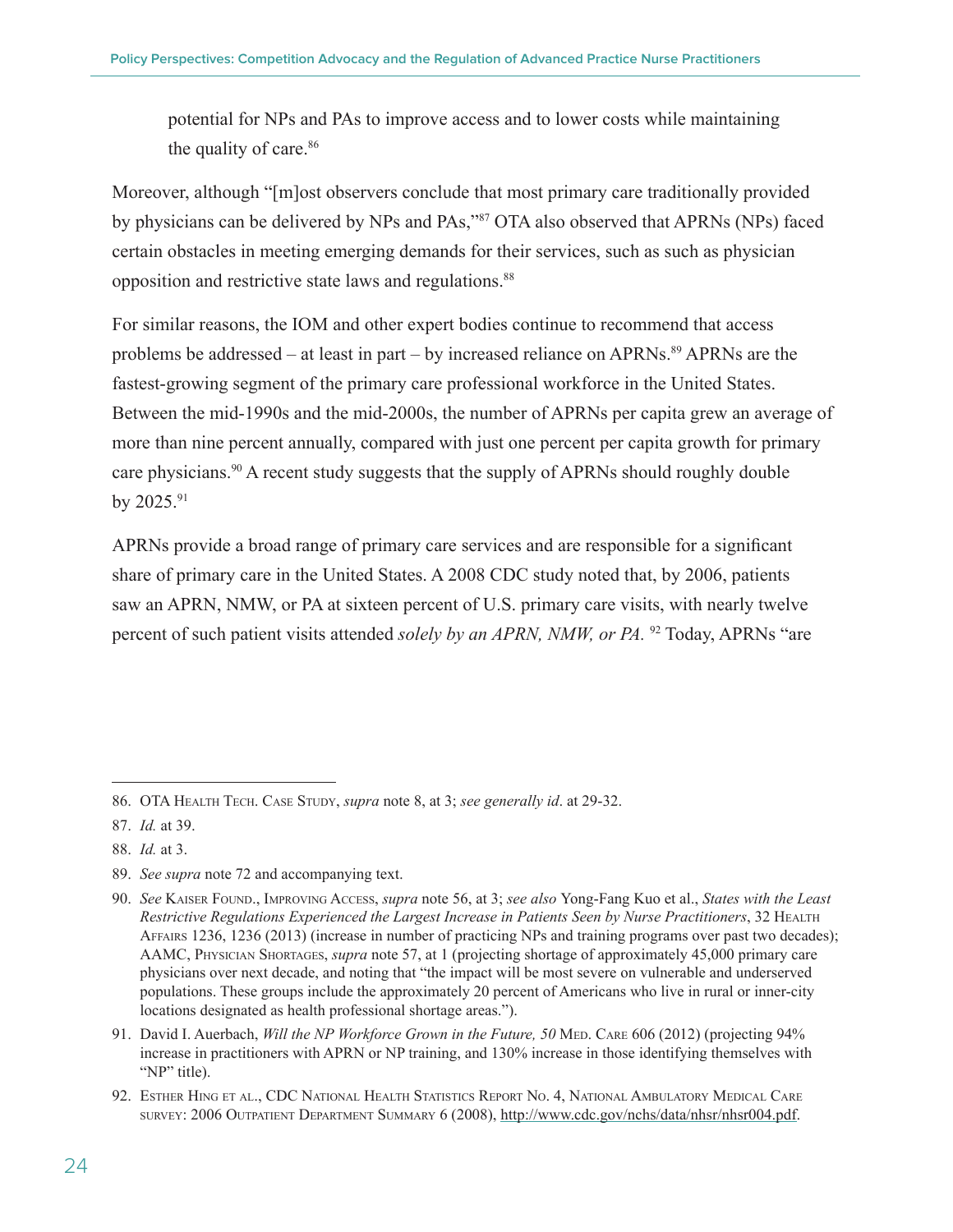the most common non-physician health care providers of primary care services,"93 and they provide a large number of primary care services – independently in some states, and subject to collaborative practice agreements or supervision requirements in other states.<sup>94</sup> APRNs "[t]ake health histories and provide complete physical exams; diagnose and treat acute and chronic illnesses; provide immunizations; prescribe and manage medications and other therapies; order and interpret lab tests and x-rays; provide health teaching and supportive counseling."95

As primary care provider shortages have worsened, APRNs have played an even greater role in alleviating the effects of shortages and mitigating access problems. For example, APRNs make up a greater share of the primary care workforce in less densely populated areas, less urban areas, and lower income areas, as well as in HPSAs.<sup>96</sup> Relative to primary care physicians, APRNs are more likely to practice in underserved areas and care for large numbers of minority patients, Medicaid beneficiaries, and uninsured patients.<sup>97</sup> In addition, the shorter and less costly education and training requirements of APRN practice suggest that APRNs may be able to meet

<sup>93.</sup> NGA Primary Care Paper, *supra* note 4, at 4. One recent study, based on Medicare billing data, suggests 9.5% growth in the number of Medicare patients seen by NPs, from 1998 to 2010. Kuo et al., *supra* note 90, at 1238. An April, 2013 Berkeley Forum Report suggests a roughly 10% NP share of primary care visits in the state, with data from other states ranging from 5.1% (New Jersey) to 29.8% (Missouri). Berkeley Forum, Univ. of California, Berkeley, A New Vision for California's Healthcare System: Integrated Care with ALIGNED FINANCIAL INCENTIVES app IX, at 7 (2013) ("Nurse Practitioners & Physician Assistants (Initiative Memorandum)").

<sup>94.</sup> NGA Primary Care Paper, *supra* note 4, at 1 ("Research suggests that NPs can perform many primary care services as well as physicians do.").

<sup>95.</sup> IOM Future of Nursing Report, *supra* note 2, at 27; *see also* NGA Primary Care Paper, *supra* note 4, at 4 (NPs "provide comprehensive services"); Eibner et al., Massachusetts Report, *supra* note 6, at 99 (enumerating range of NP services).

<sup>96.</sup> *See, e.g.*, Christine M. Everett et al., *Division of Primary Care Services Between Physicians, Physician*  Assistants, and Nurse Practitioners for Older Patients with Diabetes, 70 MEDICAL CARE RES. & REV. 531, 536-37 (2013) ("Panels with PAs/NPs as usual providers appear to have a higher proportion of socially complex patients, when defined according to poverty (Medicaid), disability, and comorbid dementia and depression."); Kaiser Found., Improving Access, *supra* note 56, at 3; IOM Future of Nursing Report, *supra* note 2, at 107-08; Christine M. Everett et al., *Physician Assistants and Nurse Practitioners as Usual Sources of Primary Care*, 25 J. Rural Health 407, 408 (2009).

<sup>97.</sup> *See, e.g.*, Everett et al., *Division of Primary Care Services*, *supra* note 96, at 5 ("participants without insurance or on public insurance other than Medicare had 1.71 times the odds of reporting utilizing at AP/NP"; and observing that women were 1.77 times more likely to recognize a PA/NP as their usual source of care as men); *see also* Michael J. Dill, et al., *Survey Shows Consumers Open to a Greater Role for Physician Assistants and Nurse Practitioners*, 32 Health Affairs 1135, 1137-38 (2013) (women less likely to see APRN than men, and "[w]hites were less likely than other racial or ethnic groups to have reported seeing a physician assistant or nurse practitioner for their most recent medical care, and the most likely to have never seen one.").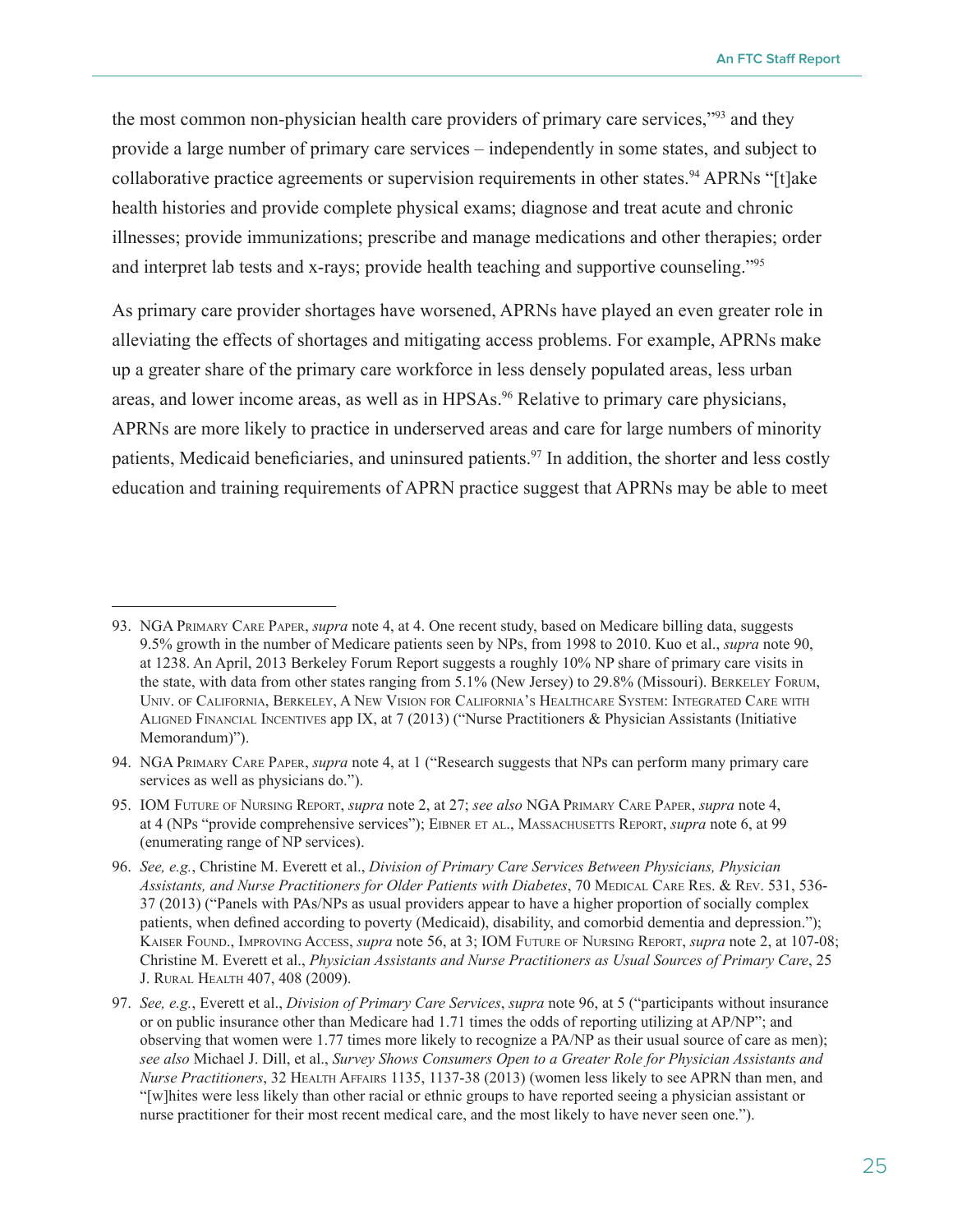fluctuations in demand more quickly or efficiently than the medical profession, at least for some health care needs.<sup>98</sup>

APRNs in many states already strive to fill the widening gap between demand and supply for health care services. To the extent that legislators and regulators reduce unnecessary limits on APRN scope of practice, populations facing shortages of primary care professionals may see those shortages diminished. Consider the overlapping set of health care services that – independent of regulatory restrictions – could be supplied by both physicians and APRNs. Relaxing the regulatory limits on APRN scope of practice will tend to expand the supply of providers who are willing and able to offer those services at any given price. Either of two sorts of regulatory changes might expand supply. First, to the extent that scope of practice rules are changed to permit APRNs to deliver a given type of service they were trained to provide, but were previously prohibited from providing, the population of providers will increase for that service. Second, when the APRN scope of practice already includes a given service, but the regulatory costs of APRN service provision are lowered (e.g., by removing particular physician supervision requirements), the supply of professionals willing to offer those services at any given price will increase. In underserved areas and for underserved populations, the benefits of expanding supply are clear: consumers will have access to services that were otherwise unavailable. Even in well-served areas, the supply expansion will tend to lower prices for any given level of demand, thus lowering healthcare costs.

The National Governors Association (NGA) recognized the impact of this supply expansion in its paper, "The Role of Nurse Practitioners in Meeting Increasing Demand for Primary Care,"99 which emphasized APRNs' critical role in expanding access to care and also echoed many of the other themes in FTC staff's scope of practice competition advocacy comments. The NGA paper specifically noted that

[t]he demand for primary care services in the United States is expanding as a result of the growth and aging of the U.S. population and the passage of the 2010 [Patient Protection and Affordable Care Act], and this trend is expected to continue over the next several years. NPs may be able to mitigate projected shortages of primary

<sup>98.</sup> Dill et al., *supra* note 97, at 1135 (2013) (citing shorter training period and greater flexibility to shift specialties as reasons to think APRNs and PAs may be especially suited to filling gaps in access to health care). *But cf.*  Auerbach et al., *supra* note 72, at 1938-40 (recognizing some efficiencies in APRN and other nurse training, but nonetheless projecting continued primary care shortages *unless* balance of delivery models change to include greater use of nurse managed care.).

<sup>99.</sup> NGA Primary Care Paper, *supra* note 4.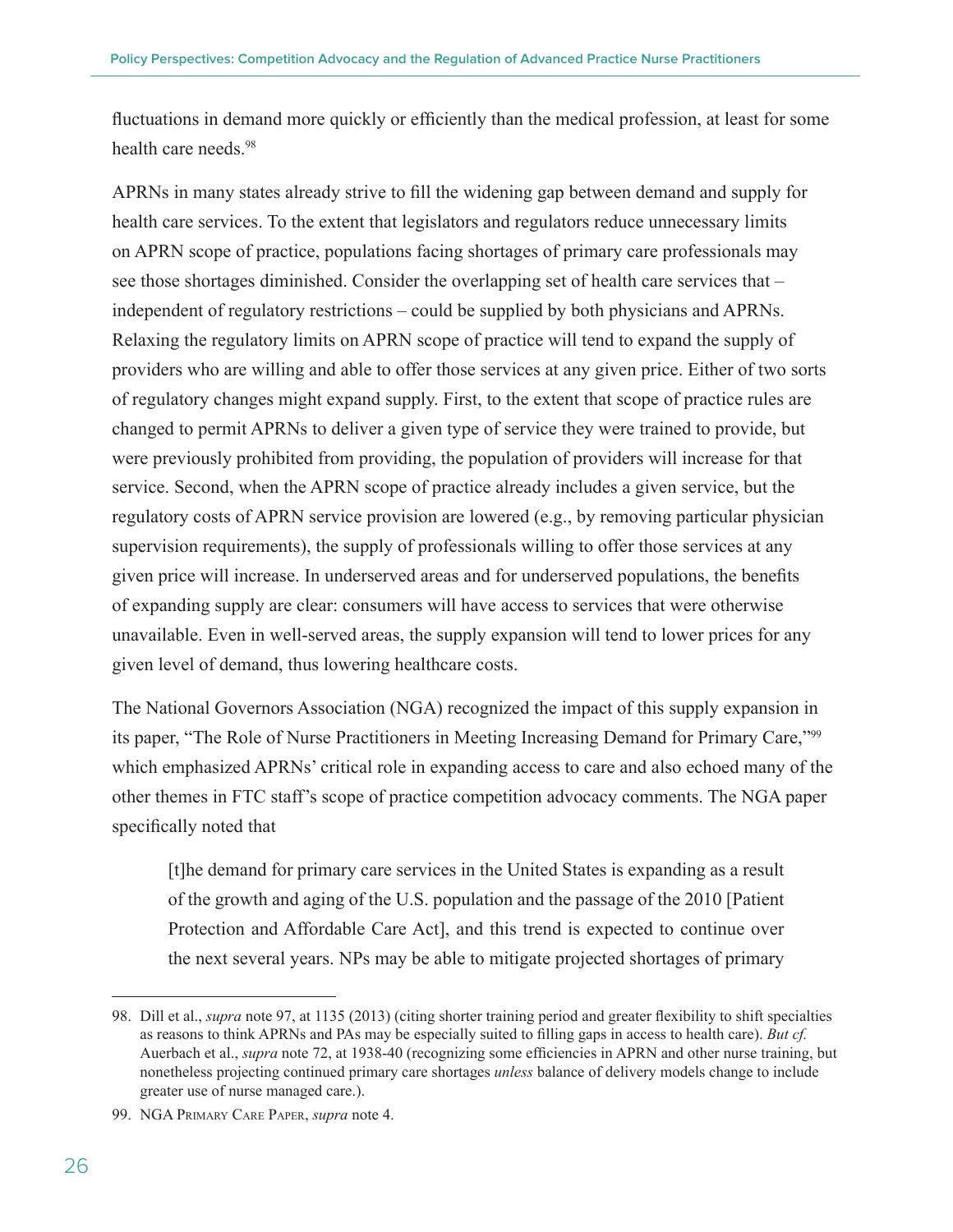<span id="page-30-0"></span>care services. . . . Expanded utilization of NPs has the potential to increase access to health care, particularly in historically underserved areas.<sup>100</sup>

Conversely, when additional and unnecessary restrictions are imposed on APRNs, access problems are more likely to be exacerbated, with patients deprived of basic care. One study suggests that relatively stringent APRN scope of practice rules are associated with fewer per capita practitioners,<sup>101</sup> and analogous evidence has been developed regarding restrictions on specialized APRNs<sup>102</sup> and other non-physician health care providers.<sup>103</sup> A recent study attempts to assess, at least for Medicare patients, the share of primary care treatment undertaken by APRNs or NPs, depending on the state regulatory environment in which they practice.<sup>104</sup> We encourage additional empirical research regarding the effects of alternative scope of practice regulations on access to primary care in underserved areas, and for underserved populations, as well as research regarding the health effects associated with changes in access.

#### III.A.2. Excessive Supervision Requirements May Increase Health Care Costs and Prices

When particular physician supervision requirements are required for APRN practice, some costs are imposed on both the supervising physician and the supervised APRN. Similarly, when an APRN is required to secure and maintain a collaborative practice agreement with a physician in

<sup>100.</sup>*Id.* at 11.

<sup>101.</sup>Sekscenski et al., *supra* note 32.

<sup>102.</sup>*See id.* (regarding NMWs); Eugene R. Declercq et al., *State Regulation, Payment Policies, and Nurse-Midwife Services*, 17 Health Affairs 190 (1998) (NMW rules "supportive" of practice associated with increased distribution of NMWs and NMW services).

<sup>103.</sup>For example, some research regarding state dentistry regulations suggests that increasingly stringent licensing requirements may not be associated with better dental health outcomes, but may be associated with fewer dentists per capita. Morris M. Kleiner & Robert T. Kurdle, *Does Regulation Effect Economic Outcomes? The Case of Dentistry*, 43 J. Law & Econ. 547, 575-76 (2000). *But cf.* Arlene Holen, Pub. Research Inst., Ctr. for Naval Analyses, The Economics of Dental Licensure (1978), *available at* [http://www.cna.org/sites/default/files/](http://www.cna.org/sites/default/files/research/0203440000.pdf) [research/0203440000.pdf](http://www.cna.org/sites/default/files/research/0203440000.pdf) (finding some positive correlation between stringency of certain dental rules and a proxy for quality of care – lower average malpractice insurance rates – although reaching no conclusions about net benefits).

<sup>104.</sup>Kuo et al., *supra* note 90, at 1238-40 (study based on 5% sample of Medicare claims data). For various reasons, particular treatments conducted by APRNs may not be accurately reflected in the claims data. *See* David I. Auerbach, *Nurse Practitioner Billing Practices Could Obscure True Numbers*, Reply to Kuo, et al., HEALTH Affairs Online (July 2013),<http://content.healthaffairs.org/content/32/7/1236/reply>.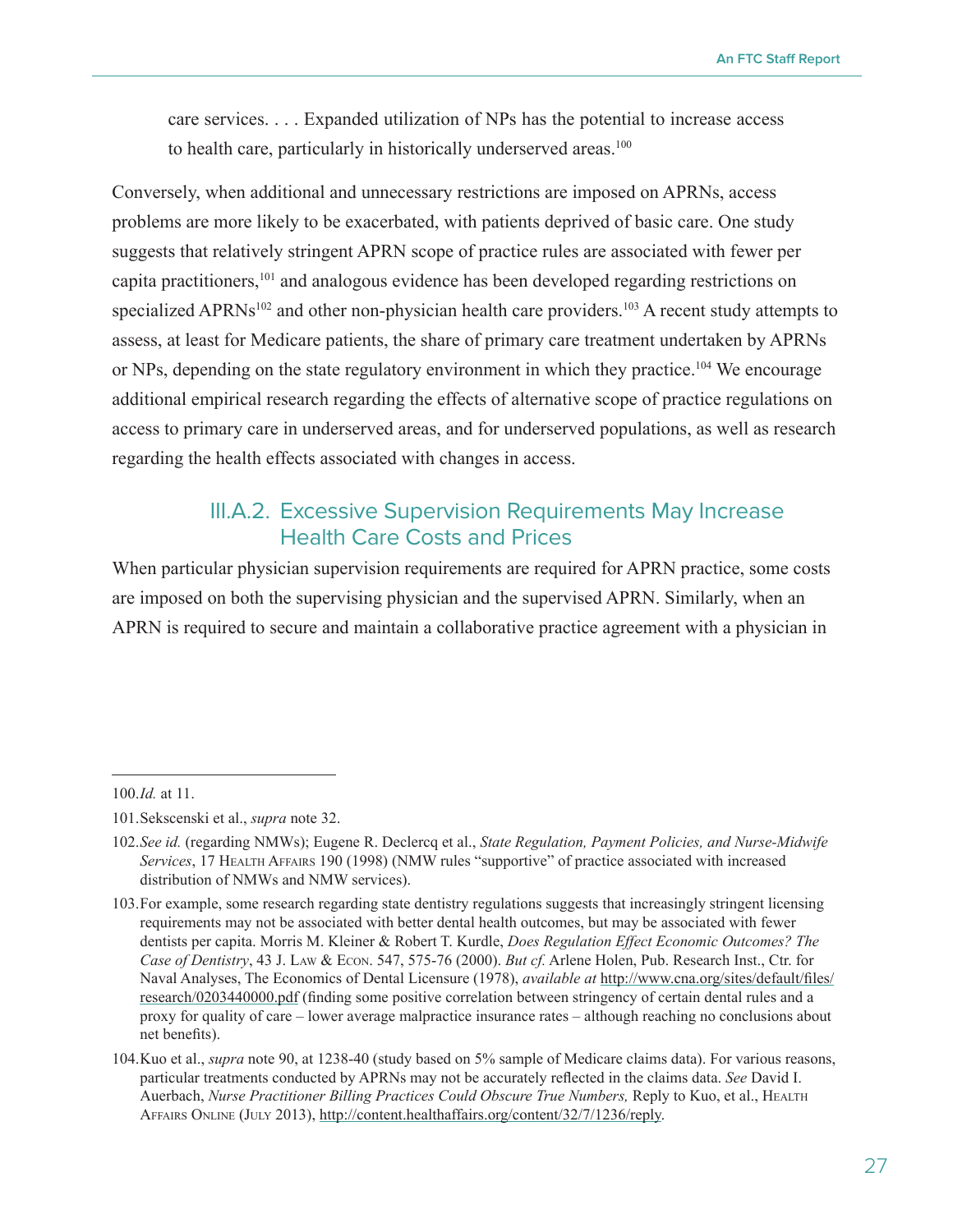order to practice independently,<sup>105</sup> at least some costs are imposed on both contracting parties.<sup>106</sup> Either sort of cost may harm patients, to the extent that higher costs diminish access to care, and may harm health care consumers, as well as public and private third-party payors to the extent that some increased costs may be passed along as higher prices. These concerns should be considered against the backdrop of the general issue of supply expansion (or contraction), as explained above. Moreover, we note that APRNs tend to be relatively low cost providers, which might enhance savings associated with a supply expansion.<sup>107</sup>

Typically, such laws require an APRN to secure an agreement with a particular licensed physician in order to engage in some or all of the APRN's otherwise permitted practice. Those requirements can be akin to physician supervision requirements. Independent of his or her education, training, certification, and experience, an APRN can practice only on terms acceptable to a particular licensed physician. Depending on the particular statutory requirements, those terms might include, for example, the number of times the physician reviews the APRN's charts, the frequency with which, or situations in which, the APRN will consult with the physician, or the physician's approval of the APRN's practice plans or protocols.108 Each transaction to secure an agreement imposes costs on both the APRN and the physician. Compliance with the contract also can imply costs and benefits for both parties.<sup>109</sup>

It is important to remember that collaboration and professional oversight are the norm in states that do not require direct physician supervision or "collaborative practice" agreements. Patterns

<sup>105.</sup>For purposes of this policy paper, "independent" APRN practice means the APRN is neither employed nor directly supervised by a physician.

<sup>106.</sup>*See, e.g.*, La. Rev. Stat. Ann. § 37:913(8)-(9) (2012); Ky. Rev. Stat. § 314.042; W. Va. Code § 30-7-15a; FTC Staff Connecticut Letter, *supra* note 65, text accompanying notes 32-37. Although costs are imposed on both parties, the immediate impact is asymmetrical: it largely disfavors APRNs. Hence, physicians may tend to be less concerned about these regulatory costs.

<sup>107.</sup>A study conducted for the Commonwealth of Massachusetts by the RAND Corporation suggests concrete savings that might be associated with expanded APRN (and PA) scope of practice, due to the lower costs and prices that tend to be associated with APRN-delivered services: "between 2010 and 2020, Massachusetts could save \$4.2 to \$8.4 billion through greater reliance on NPs and PAs in the delivery of primary care." EIBNER ET al., Massachusetts Report, *supra* note 6, at 103-04 (describing conditions for upper and lower bound estimates and projections). A California report by the Berkeley Forum estimates that expanded use of APRNs and PAs, facilitated by scope of practice and reimbursement reform, should result in a "healthcare expenditure decrease of between \$1.4 billion and \$1.8 billion in current-year dollars from 2013-2022," in that state. Berkeley Forum, *supra* note 93, at 2.

<sup>108.</sup>A summary table of supervisory requirements, state by state, can be found at IOM Future of Nursing Report, *supra* note 2, at 157-61 (annex 3-1, table 3-A1).

<sup>109.</sup>This cost assumption presumes that the physician is required to provide certain services to the APRN, and invest time in supervising the APRN, as part of the collaborative practice agreement. This may not always be the case, however. *See infra*, text accompanying notes 113-114.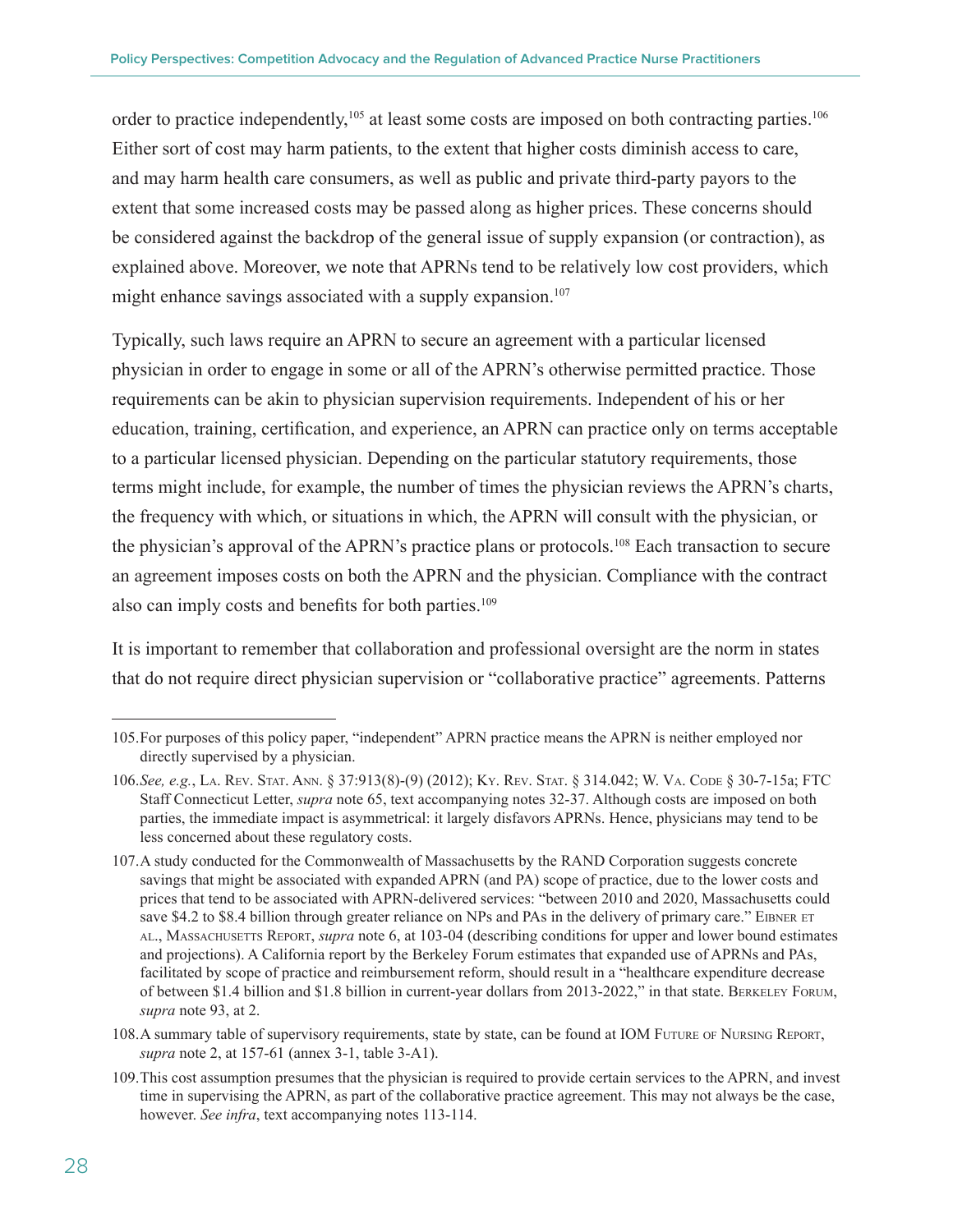of collaboration are independently established by institutional providers, from large hospital systems to small physician practices, to individual practitioners, with the particulars varying according to resources and demands at the point of service.<sup>110</sup> Health and safety standards may be established by the professions themselves, institutional providers, health and safety regulators, and the courts.<sup>111</sup> Individual APRNs – even those practicing independently – can and do refer patients to physicians or hospitals. They also may choose to consult or collaborate with physicians where the APRNs (and professional standards) deem it useful or important, and they may develop models of consultation and collaboration that they and collaborating physicians deem useful or important, under terms agreeable to all collaborating parties. None of our questions about the costs (or benefits) of particular legal or regulatory requirements is meant to impugn any privately implemented model of professional collaboration or oversight.

However, to the extent that a "collaboration" agreement covers physician services for which neither party would choose to contract, absent a regulatory requirement, and for which there are no good grounds to suppose that health and safety benefits accrue to patients, those costs are unnecessary. Some of these added costs may be passed on to individual health care consumers, as well as public and private third-party payors.

These types of "collaboration" and supervision requirements establish physicians as gatekeepers who control APRNs' independent access to the market. Thus positioned, some physicians may simply refuse to enter into such agreements, which could effectively preclude certain APRNs from practicing at all. Other physicians may be willing to form agreements, but may offer prices and other terms that are not competitive; they may be particularly able to do so in markets where potential supervising physicians are in short supply and where APRNs must contract to work at all. Hence, the prices APRNs must pay to obtain collaborative practice agreements may tend to rise, even where the APRNs can find physicians with whom to contract. Consequently, some APRNs who manage to secure mandatory collaboration agreements may pay more for them than

<sup>110.</sup>It has been reported that more than half of all nurse practitioners are employed in private physician practices (27.9%) or hospitals (24.1%), among other institutional provider settings. John K. Iglehart, *Expanding the Role*  of Advanced Practice Nurse Practitioners – Risks and Rewards, 368 N. Engl. J. Med. 1935, 1937 (2013).

<sup>111.</sup>Regarding diverse practice settings and APRN collaboration, see IOM Future of Nursing Report, *supra* note 2, at 23, 58-59, 65-67, 72-76; Inst. of Med., Nat'l Acad. of Sciences, Delivering High Quality Cancer Care: Charting <sup>a</sup> New Course for <sup>a</sup> System in Crisis, 171-81 (2013) (importance of and different approaches to teambased care in cancer treatment, and roles of APRNs). Regarding the evolution and diversity of team-based care, see generally Pamela Mitchell et al., Nat'l Acad. of Sciences, Inst. of Med. Discussion Paper, *Core Principles & Values of Effective Team-Based Health Care* (2012), [http://www.iom.edu/~/media/Files/Perspectives-Files/2012/](http://www.iom.edu/~/media/Files/Perspectives-Files/2012/Discussion-Papers/VSRT-Team-Based-Care-Principles-Values.pdf) [Discussion-Papers/VSRT-Team-Based-Care-Principles-Values.pdf](http://www.iom.edu/~/media/Files/Perspectives-Files/2012/Discussion-Papers/VSRT-Team-Based-Care-Principles-Values.pdf) (IOM-sponsored inquiry into collaborative or team-based care).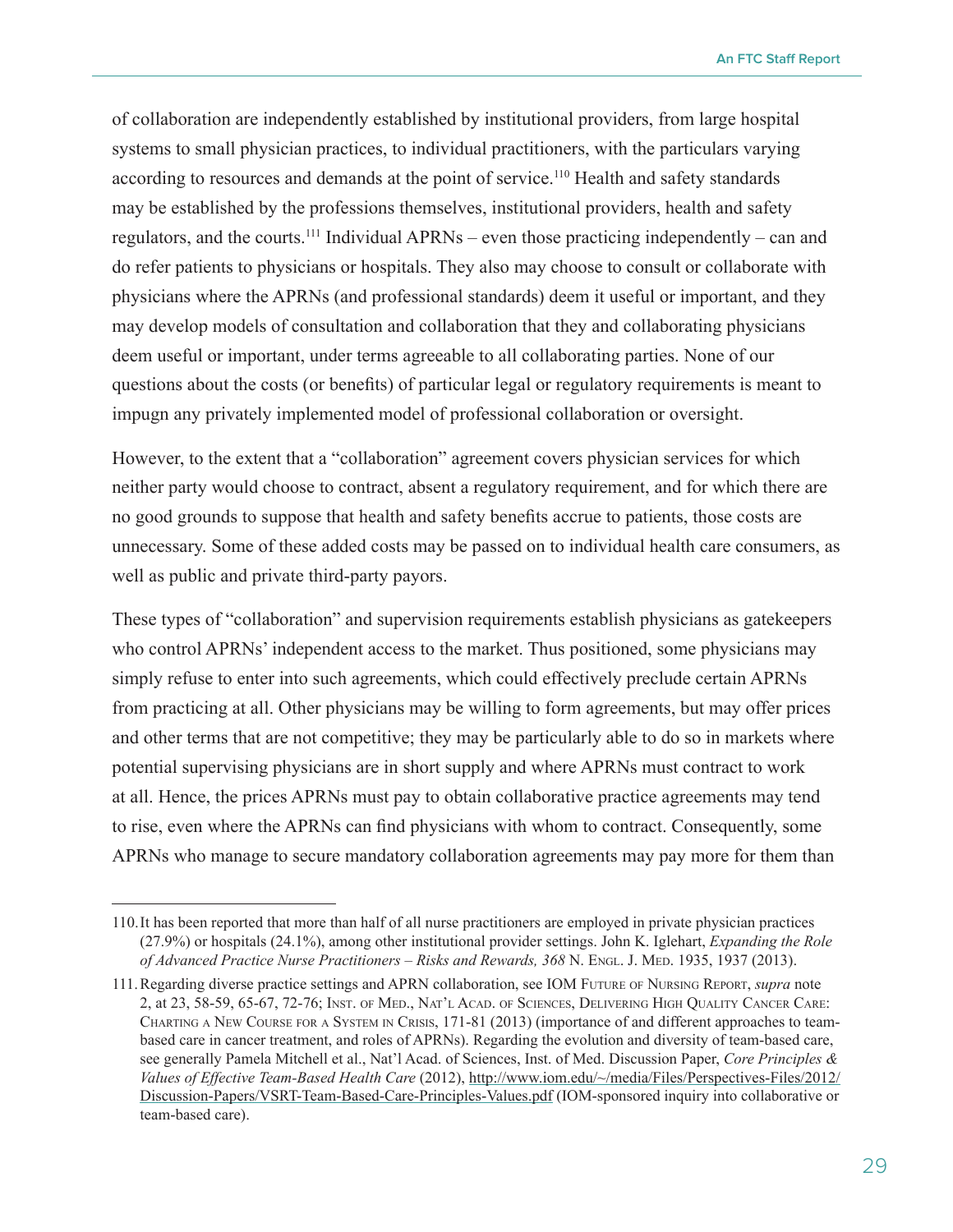they would in independent practice states. Those APRNs are likely to try to pass the increased costs along to their patients or third-party payors, potentially raising the prices of APRN services and further insulating physicians from price competition.<sup>112</sup>

Competitive harm is especially likely when state law requires an independently-practicing APRN to secure a physician collaboration agreement, and allows a physician to charge a fee for this agreement, but does not specify any particular services that the physician must provide under the agreement, such as chart review or availability for consultation.<sup>113</sup> In extreme cases, a physician may charge a high fee to enter into an agreement that neither promises nor delivers value in return.<sup>114</sup> The APRN may obtain a signature and thereby secure the state's permission to practice, but the APRN receives no other administrative benefits, and the APRN's patients do not receive whatever health or safety benefits might be associated with substantial physician input or oversight. The added costs imposed on the APRN and patients are real, but with no clinical benefits to justify the cost.

FTC staff have seen some evidence that the costs of collaborative practice agreements, including prices paid by APRNs to physicians, may be especially high in markets exhibiting certain characteristics.115 For example, APRNs may find it particularly difficult to form such contracts in rural or other underserved areas where collaborating physicians are in short supply.<sup>116</sup> As

<sup>112.</sup>As discussed above, price competition can be enhanced simply by increasing the supply of health care practitioners who offer a given service or set of services (and in that sense, compete). *See* pp. 27-28, *supra*. We note, in addition, that APRNs often tend to be lower-cost providers. Of course, for any professional or provider (and throughout health care), the ability to pass increased costs along may be subject to pressures from, and reimbursement choices of, payors. Still, constraints on the provider/practitioner (supply) side limit options on the payor (demand) side.

<sup>113.</sup>*See, e.g.*, FTC Staff Louisiana APRN Comment, *supra* note 67, at n.18 and accompanying text; FTC Staff West Virginia Testimony, *supra* note 66, at n.20 and accompanying text.

<sup>114.</sup>See *supra* note 109.

<sup>115.</sup>For example, the Louisiana comment notes that, according to information submitted by the Louisiana legislators who requested FTC input, "APRNs often must pay ten to forty-five percent of their collected fees to physicians for entering into collaborative practice agreements." FTC Staff Louisiana APRN Comment, *supra* note 67, at 5 (citing letter from Louisiana State Representatives Willmott & Williams); *see also* FTC Staff West Virginia Testimony, *supra* note 66, at n.33 and accompanying text; FTC Staff Kentucky Letter, *supra* note 68; FTC Staff Connecticut Letter, *supra* note 65, at 5. We are not suggesting that any particular fee is appropriate to some particular collaborative agreement. Rather, we are pointing to ad hoc reports of fees that seem high relative to the services actually provided, on top of general competitive concerns about the way such agreements are negotiated.

<sup>116.</sup>There may be an absolute shortage of practitioners available to supervise APRNs, or a *de facto* shortage may arise when physicians are restricted in the number of APRNs with whom they may collaborate. *See* IOM Future of Nursing Report, *supra* note 2, at 157-61, Table 3-A1 (state-by-state requirements for physician supervision, collaborative practice, or other physician involvement in APRN practice).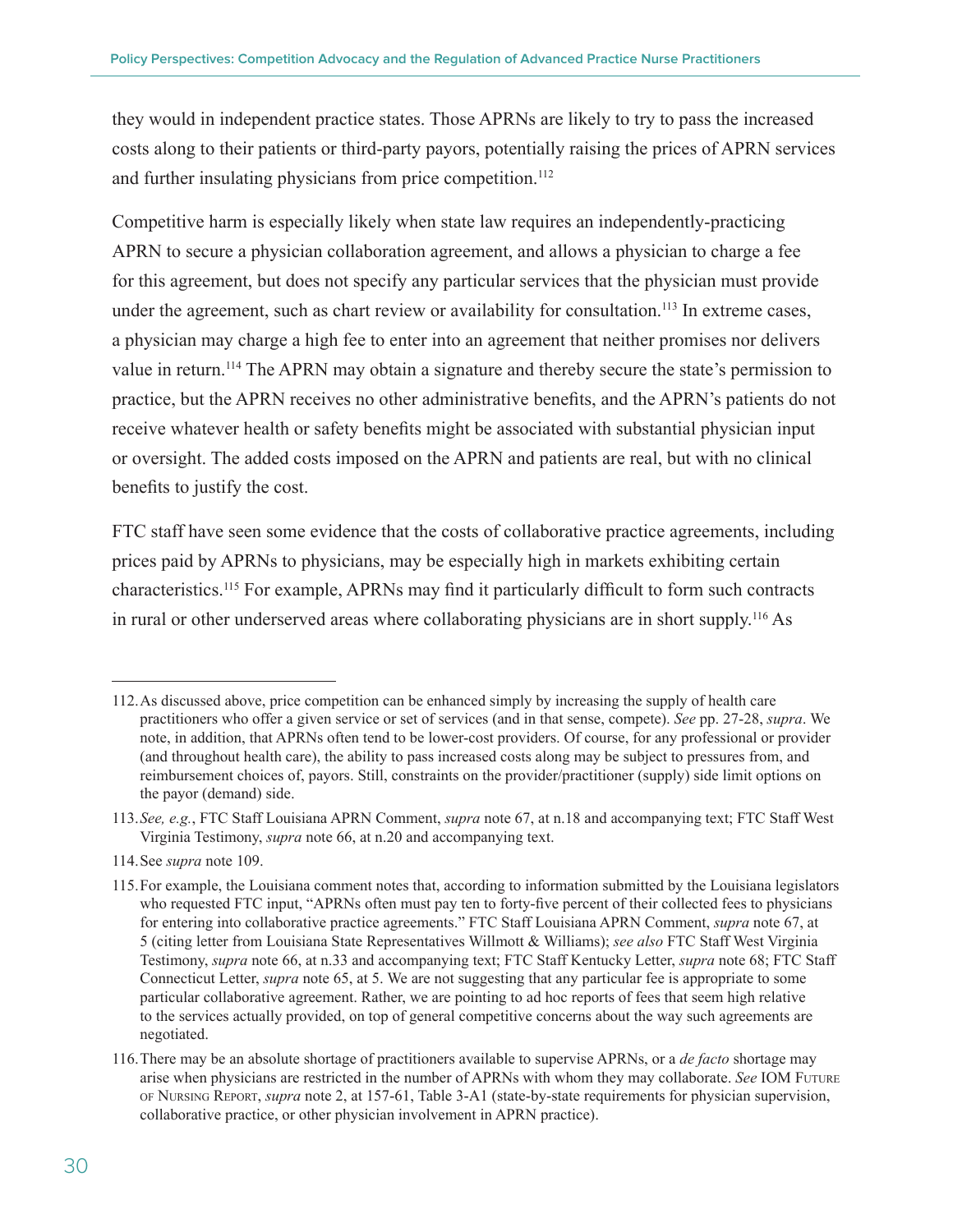<span id="page-34-0"></span>explained above, under these circumstances, the prices physicians charge for collaborative agreements may tend to rise, or the quantity or quality of collaborative input may tend to fall.<sup>117</sup>

In some cases, the costs imposed on independent APRNs seeking collaborative practice agreements may be prohibitive, destroying the economic viability of an existing APRN practice or deterring entry by others. The viability of an APRN practice also may be compromised by uncertainty or instability in states where APRNs must obtain collaborative agreements in order to practice, but physicians retain the power to terminate agreements at will and without cause, or may simply refuse to renew them.118 In addition, all independent APRNs subject to collaboration agreement requirements face challenges if their collaborating physician moves, retires, or dies and they cannot quickly find a substitute physician willing to sign a collaborative practice agreement.<sup>119</sup>

#### III.A.3. Fixed Supervision Requirements May Constrain Innovation in Health Care Delivery Models

As the health care marketplace evolves, new models of provider organization and collaboration typically represent an important form of innovation in health care delivery and quality.<sup>120</sup> Proponents of team-based care have recognized the importance of innovation in this area, and the diversity of approaches to team-based care that may be successful in different practice settings, or in treating different patient populations.<sup>121</sup> In general, laws and regulations should promote rather than limit this kind of innovation. Rigid physician supervision requirements not only inhibit competition by independent APRNs, but also may constrain the ability of physician

<sup>117.</sup>*See supra* notes 112-14 and accompanying text; *see also, e.g.*, FTC Staff Louisiana APRN Comment, *supra* note 67, at 3, 5. Where potential supervising physicians may be in short supply and high demand, physicians may have little incentive to compete for collaborative practice agreements. That may result not only in higher prices charged to enter into such agreements, but also in less pressure to offer higher quality contract terms (frequency of chart review, availability for consultation, etc.) in agreements into which they do enter.

<sup>118.</sup>FTC Staff Kentucky Letter, *supra* note 68, at 4; FTC Staff West Virginia Testimony, *supra* note 66, at 5.

<sup>119.</sup>FTC Staff Louisiana APRN Comment, *supra* note 67, text accompanying note 23 (citing letter from Louisiana Representatives Willmott & Williams); *cf.* FTC Staff Kentucky Letter, *supra* note 68, at 4 (difficulty contracting and instability when physician can revoke agreement at will); FTC Staff West Virginia Testimony, *supra* note 66, at 5.

<sup>120.</sup>*See* IOM Future of Nursing Report, *supra* note 2, at 92-94 (regarding APRN primary care initiatives at the Department of Veterans Affairs, Geisinger Health System, and Kaiser Permanente); IOM, DELIVERING HIGH Quality Cancer Care, *supra* note 111, at 171-81 (importance of team-based approaches generally and models of team-based care employing APRNs at, e.g., the University of Pennsylvania and Memorial-Sloan Kettering Cancer Center); *cf.* Mitchell et al., *supra* note 111 (IOM-sponsored inquiry into collaborative or team-based care generally).

<sup>121.</sup>Mitchell et al., *supra* note 111, at 3; *Id.* at 6 ("Each health care team is unique—it has its own purpose, size, setting, set of core members, and methods of communication.").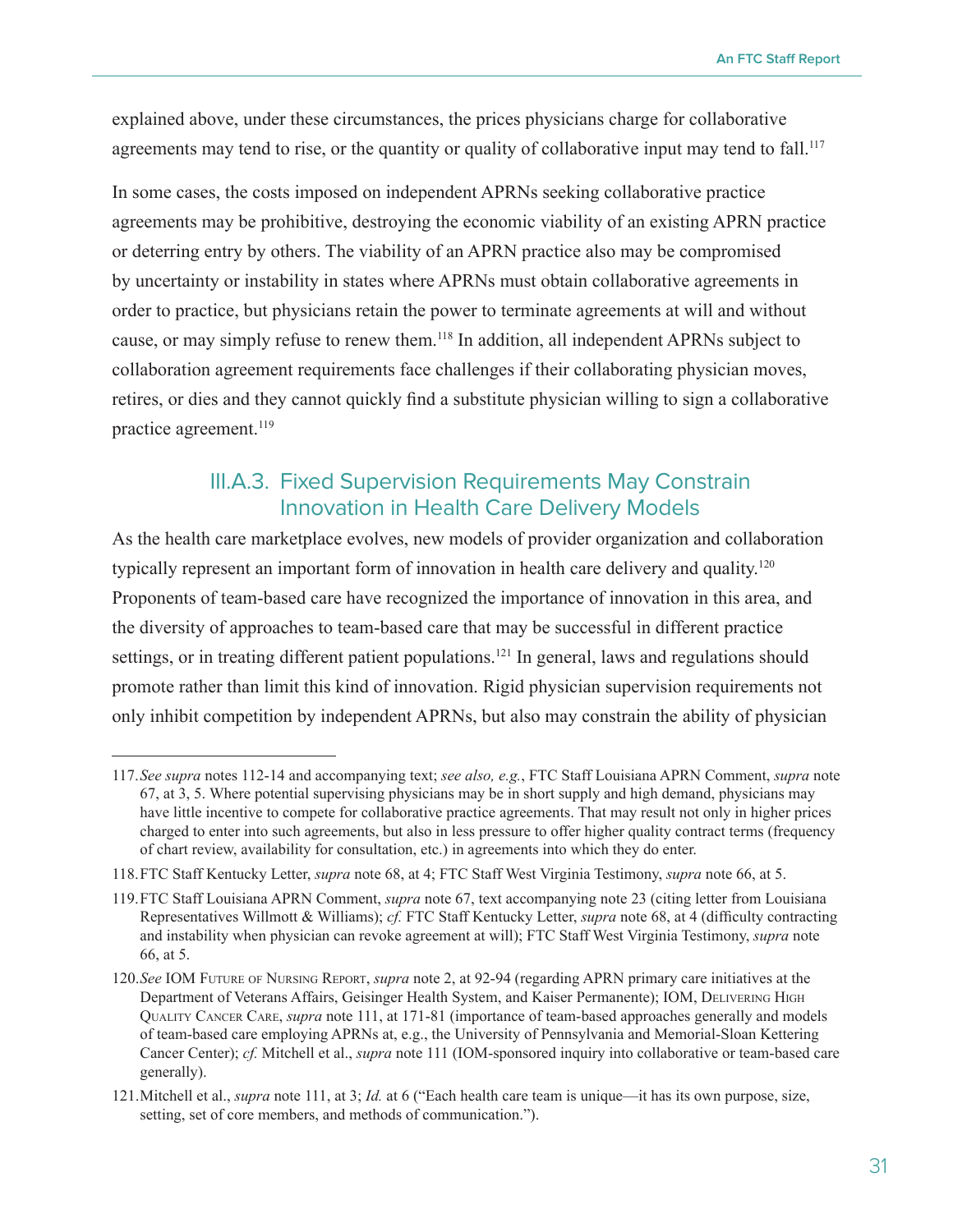practices, hospitals, retail clinics, and other providers to experiment with flexible oversight and collaboration arrangements for employed or otherwise-affiliated APRNs.

Health care providers that employ or contract with APRNs typically develop and implement their own practice protocols and their own team-based collaboration and supervision protocols, to promote improved quality of care, satisfy their business objectives, and comply with applicable regulatory requirements.<sup>122</sup> They do so independent of the question whether their states impose particular supervision or "collaboration" strictures. Rigid supervision requirements – imposed by statute or regulation – can arbitrarily constrain this type of innovation, as they can impose limits or costs on new and beneficial collaborative arrangements, limit a provider's ability to accommodate staffing changes across central and satellite facilities or preclude some provider strategies altogether.<sup>123</sup> For example, if supervision requires a specific written agreement between an individual APRN and an individual physician, $124$  or restricts the number of APRNs a physician may supervise,<sup>125</sup> providers may be constrained in their ability to develop and implement more variable or flexible models of team-based care, consultation, and oversight, according to patient needs and institutional needs and resources.<sup>126</sup> In addition, as addressed in FTC staff's Florida comments, restrictions on the permissible physical distance between APRNs and supervising

<sup>122.</sup>*See id.*; Julie Sochalski & Jonathan Weiner*, Health Care System Reform and the Nursing Workforce: Matching Nursing Practice and Skills to Future Needs, Not Past Demands*, *in* IOM Future of Nursing Report, *supra* note 2, at app. F.

<sup>123.</sup>*See* Julie Fairman, *Factors Influencing Value – Enhancing Entrepreneurship in Health Care Delivery* (RAND Policy Symposium, Oct. 4, 2011). We recognizing that not all such requirements are costly or limiting for all providers and that, there may be practical limits to effective supervision, wherever some form of supervision is desirable.

<sup>124.</sup>*See, e.g.*, La. Rev. Stat. Ann. § 37:913(3)(a) (2012); *see also* La. Admin. Code tit. 46, pt. XLVII, § 4505 (2012).

<sup>125.</sup>*See, e.g.*, Mo. Code Regs. Ann. TIT. 20 § 2150-5.100 (2) (D) (no more than 3 APRNs per collaborating physician); FLA. STAT.  $\S$  458.348(4)(a)-(b) (restricting number of offices primary and specialty care physicians may supervise). FTC staff recognize that there may be practical limits to effective supervision of APRNs by physicians (assuming such supervision is sometimes needed), and these kinds of limitations may make sense under particular circumstances. Indeed, some APRNs might welcome them. It might sometimes be important that a physician (or specialist, or sub-specialist) is in the same room, the next room, or at least quickly accessible in the same building. We question, however, whether these kinds of limitations are inherently beneficial in all contexts, such that there is a legitimate basis to impose them arbitrarily across the board, as these regulations do.

<sup>126.</sup>*Cf.* Christine Everett et al., *Physician Assistants and Nurse Practitioners Perform Effective Roles on Teams Caring for Medicare Patients with Diabetes*, 32 Health Affairs 1942, 1946-47 (2013) (analyzing diabetes quality of care indicators according to profession of caregiver and finding that local factors, including patient characteristics, can influence best team composition, and suggesting that "policies related to system redesign and workforce development should preserve the capacity for flexibility in team implementation and role definition.").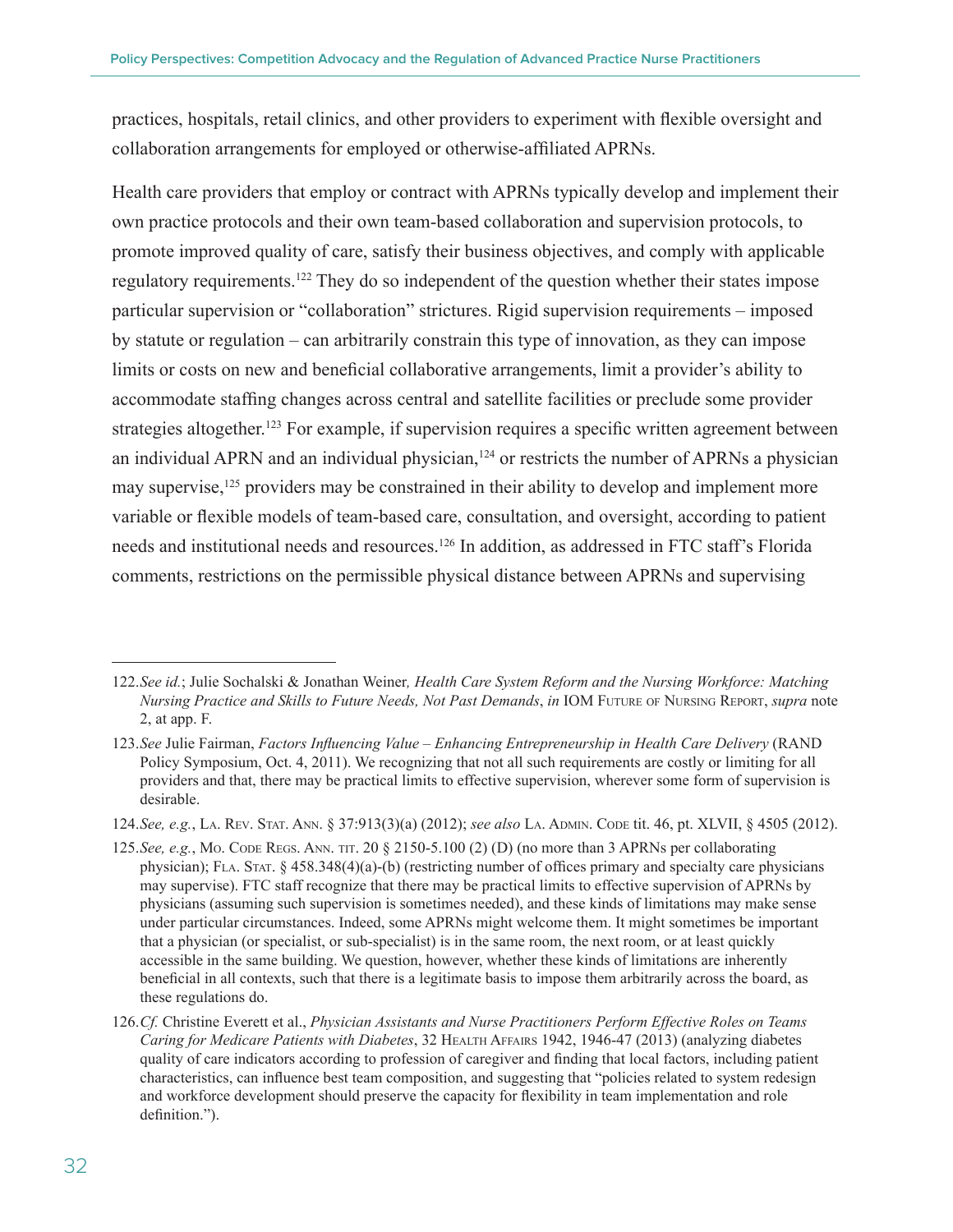doctors may restrict providers' ability to develop new models of networked or telemedicinefacilitated collaboration.<sup>127</sup>

APRNs also have played a central role in the development of alternative settings for care delivery, notably retail clinics. Retail clinics – sometimes called "store-based" or "limited service" clinics – typically are located within larger retail stores, such as chain drugstores, and typically are staffed by APRNs. Consumers have found retail clinics to be a convenient, flexible, and cost-effective choice for basic medical care comprising a limited set of primary care services including, for example, treatment for minor infections (sore throats, ear infections, sinus infections, etc.), the provision of immunizations, and routine preventive screening.<sup>128</sup> Clinics offer accessible locations, expanded hours, and favorable pricing, as well as the ability to fill prescriptions on-site at adjoining pharmacies.<sup>129</sup> Indeed, there is some evidence that physicians have responded to retail clinic innovation and competition by offering extended hours themselves, in order to meet consumer demand.130 To the extent that rigid APRN supervision requirements may inhibit the growth of APRN-staffed retail clinics or prevent alternative settings from operating at all, such restrictions may deny consumers important price and non-price benefits of innovation in health care delivery.

<sup>127.</sup>FTC Staff Florida Letter, *supra* note 70, at 5 (regarding impact on innovation associated with Fla. Stat. § 458.348(4)(c)); *see also* Mo. Code Regs. Ann. tit. 20 § 2150-5.100 (2) (A)-(B) (requiring that a physician and supervised APRN "shall not be so geographically distanced . . . as to create an impediment to effective collaboration" and, in particular, for "an APRN who provides health care services that include the diagnosis and initiation of treatment for acutely or chronically ill or injured persons" that they be not more than 50 miles by road in federally-designated health professional shortage areas and not more than 30 miles by road otherwise).

Providers (either individual or institutional) whose businesses span state lines are doubly restricted. Not only are their permissible collaboration and supervision arrangements limited by the physical distances specified by statute, but providers may not be able to collaborate across state lines unless they hold multiple state licenses. Regarding competition issues raised by physician licensure and telemedicine, see, e.g., Daniel J. Gilman, *Physician Licensure and Telemedicine: Some Competitive Issues Raised by the Prospect of Practicing Globally While Regulating Locally*, 14 J. Health Care L. & Pol'y 87 (2011).

<sup>128.</sup>Robin M. Weinick et al., RAND Corp. Tech. Report prepared for the Dep't of Health & Human Servs., Policy Implications of the Use of Retail Clinics, 6 (2010); *see also* [Ateev Mehrotra](http://content.healthaffairs.org/search?author1=Ateev+Mehrotra&sortspec=date&submit=Submit) & [Judith R. Lave,](http://content.healthaffairs.org/search?author1=Judith+R.+Lave&sortspec=date&submit=Submit) *Visits to Retail Clinics Grew Fourfold from 2007 to 2009, Although Their Share of Overall Outpatient Visits Remains Low*, 31 Health Affairs 1, 5-6 (Web First) (2012).

<sup>129.</sup>Weinick et al. *supra* note 128, at 6, 9-10.

<sup>130.</sup>*See, e.g.*, Amer. Med. Ass'n, Report 7 of the Council on Med. Serv. (A-06), Store-Based Health Clinics, 1 (June 2006) (noting that, "[a]s a result of the emergence of store-based health clinics, many physicians have begun to evaluate making changes to their practices in order to become more accessible to patients.")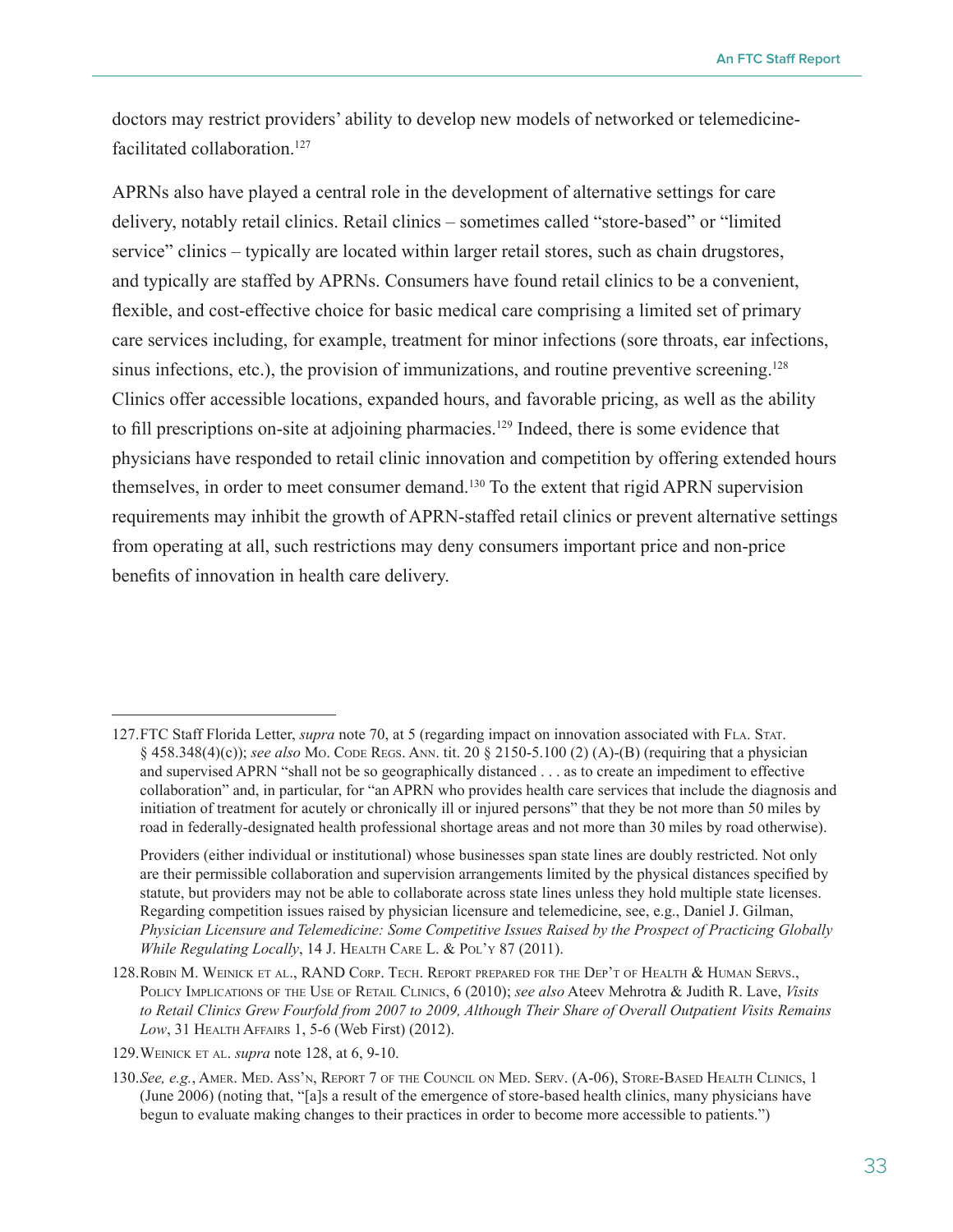#### III.A.4. Mandated Collaboration Agreements Between APRNs and Physicians Are Not Needed to Achieve the Benefits of Physician-APRN Coordination of Care

<span id="page-37-0"></span>Collaboration and coordination among health care providers are very often beneficial.<sup>131</sup> Indeed, improved collaboration and coordination among health care providers are fundamental goals of many current health care quality and cost-containment initiatives. Antitrust law and policy recognize the potential for procompetitive provider collaborations, consistent with such initiatives. But effective collaboration does not require that physicians formally supervise APRNs. On the contrary, as noted in the discussion of innovation, above, rigid supervision requirements may impede, rather than foster, development of effective models of teambased care.<sup>132</sup>

Collaboration between APRNs and physicians is common in all states, including those that permit APRNs to practice independently.133 Every day, providers routinely communicate with each other, seek each other's opinions, and refer patients to each other. 134 Physicians consult their colleagues and, where appropriate, refer patients to other health care professionals. For example, a primary care physician often refers patients to specialists who, as a result of their education, training, and experience, are better suited to address particular symptoms or conditions. The majority of APRNs, who work for institutional providers or physician practices, regularly collaborate with physicians and other health care professionals, and even "independently" practicing APRNs typically consult physicians and refer patients as appropriate,

<sup>131.</sup>For a general discussion of the value of diverse approaches to team based care, *see generally* Mitchell et al*., supra* note 111.

<sup>132.</sup>*Cf.* IOM, Delivering High Quality Cancer Care, *supra* note 111, at 173-74 (IOM Committee "recommends that federal and state legislative and regulatory bodies eliminate … scope-of-practice barriers to team-based care.")

<sup>133.</sup>Regarding diverse practice settings and collaboration, see IOM Future of Nursing Report, *supra* note 2, at 23, 58-59, 65-67, 72-76; *see generally* Mitchell et al., *supra* note 111*.*

<sup>134.</sup>Mitchell et al., *supra* note 111, at 11-12 (questions of team roles and leadership may often be less problematic in the field than when tied to policy debates about, e.g., scope of practice restrictions).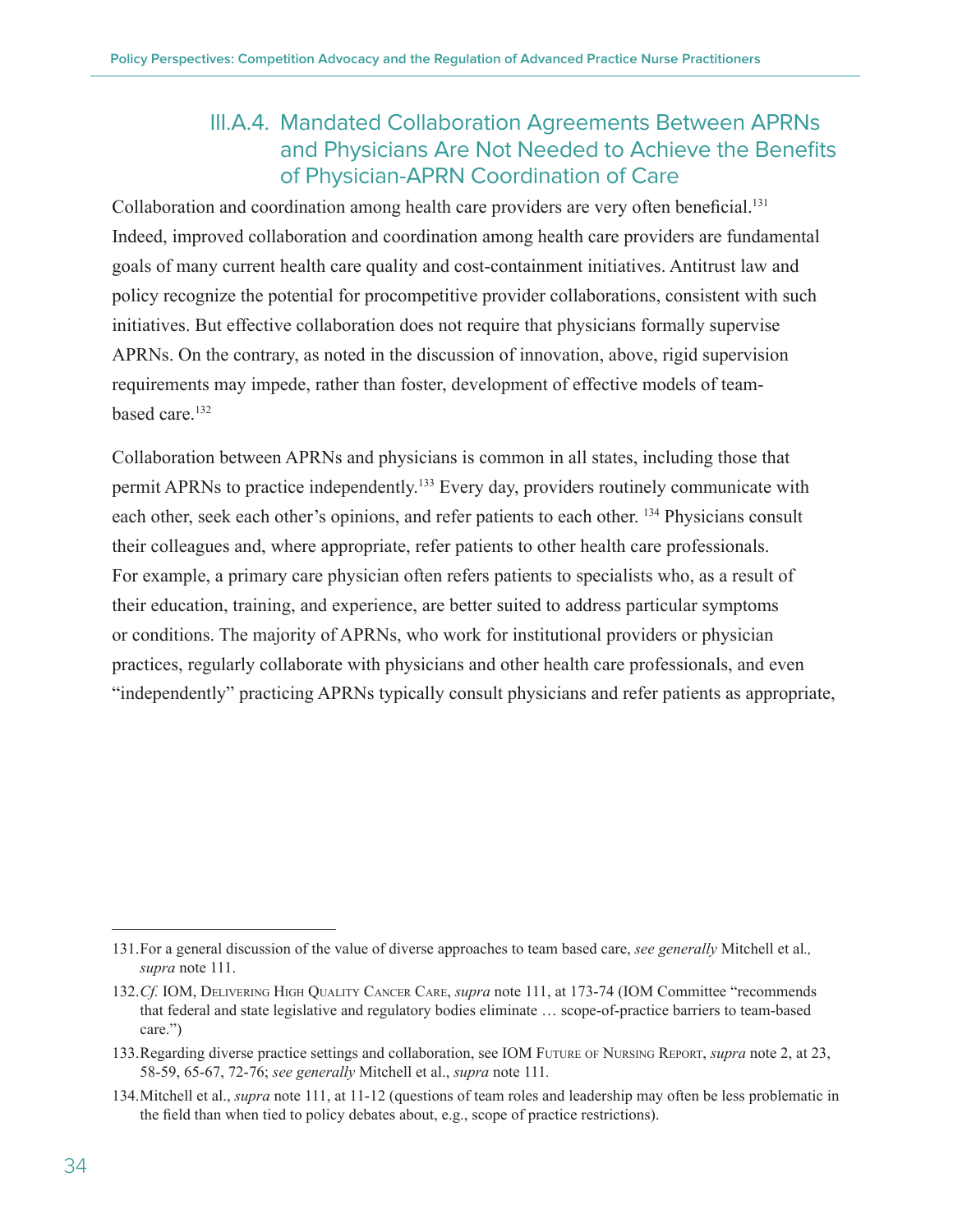<span id="page-38-0"></span>based on the APRN's training, certification, licensure, and experience.135 State-level APRN licensure and certification requirements already require safe and responsible practice, including collaboration and referral to meet patients' needs.

Improved collaboration and coordination among *all* health care providers is a fundamental goal of many health care quality and cost-containment initiatives. Team based care, in particular, has been the focus of many private and public innovations in health care delivery.<sup>136</sup> Effective collaboration does not, however, inherently require that physicians formally supervise APRNs. Unless there are legitimate and substantiated health and safety justifications for mandatory physician supervision of APRNs, state legislators and regulators should carefully consider whether the goals of collaboration and coordination can be achieved via less restrictive alternatives. Under many circumstances, licensed APRNs can safely decide for themselves when their scope of practice requires or encourages collaboration with a physician – just as licensed physicians are trusted to decide when to collaborate with other physicians.

#### **III.B. APRN Supervision Requirements Should Serve Well-Founded Patient Protection Concerns**

FTC staff fully recognize the critical importance of patient health and safety. None of the forgoing discussion is meant to undercut the valid health and safety concerns that motivate many regulations governing health care professionals. We defer to state legislators to survey the available evidence, determine the optimal balance of policy priorities, and define the appropriate scope of practice for APRNs and other health care providers.

<sup>135.</sup>A report by the Robert Wood Johnson Foundation describes several private and public models of innovative ways to use APRNs in team-based care. Robert Wood Johnson Found., How Nurses are Solving Some of PRIMARY CARE'S MOST PRESSING CHALLENGES (2012), [http://www.rwjf.org/content/dam/files/rwjf-web-files/](http://www.rwjf.org/content/dam/files/rwjf-web-files/Resources/2/cnf20120810.pdf) [Resources/2/cnf20120810.pdf](http://www.rwjf.org/content/dam/files/rwjf-web-files/Resources/2/cnf20120810.pdf). For example, HealthPartners, a large, non-profit provider in Minnesota, has expanded the use of NPs as primary care providers in their "Care Model Process," employing standardized best practices and telemedicine to coordinate care. *Id.* at 3. The report also describes public initiatives in Pennsylvania, *id.* at 4, and Vermont, *id.* at 5. The Department of Veterans Affairs has generally expanded its use of APRNs/NPs in delivering primary care, at least since the mid-90s. In particular, the VA has employed APRNs as "clinical nurse leaders," who coordinate team-based care and provide care directly. *See* IOM Future of Nursing Report, *supra* note 2, at 72, 91-92. The IOM Report also describes innovative use of APRNs in team-based care by Geisinger Health System, *id.* at 92-93, and Kaiser Permanente, *id.* at 93-95. Whereas some of these efforts comprise new or reconfigured roles for APRNs in "medical home" types of approaches, others do not. For example, many retail clinics employ APRNs as primary care practitioners for episodic care, "using written protocols with electronic recordkeeping, decision-support software, and telephonic physician supervision." William M. Sage, *Out of the Box: The Future of Retail Medical Clinics*, 3 Harv. L. & Pol'y Rev. Online, 1, 3 (2009).

<sup>136.</sup>*See id.; see generally* Mitchell et al., *supra* note 111; *supra* notes 120-121 and accompanying text.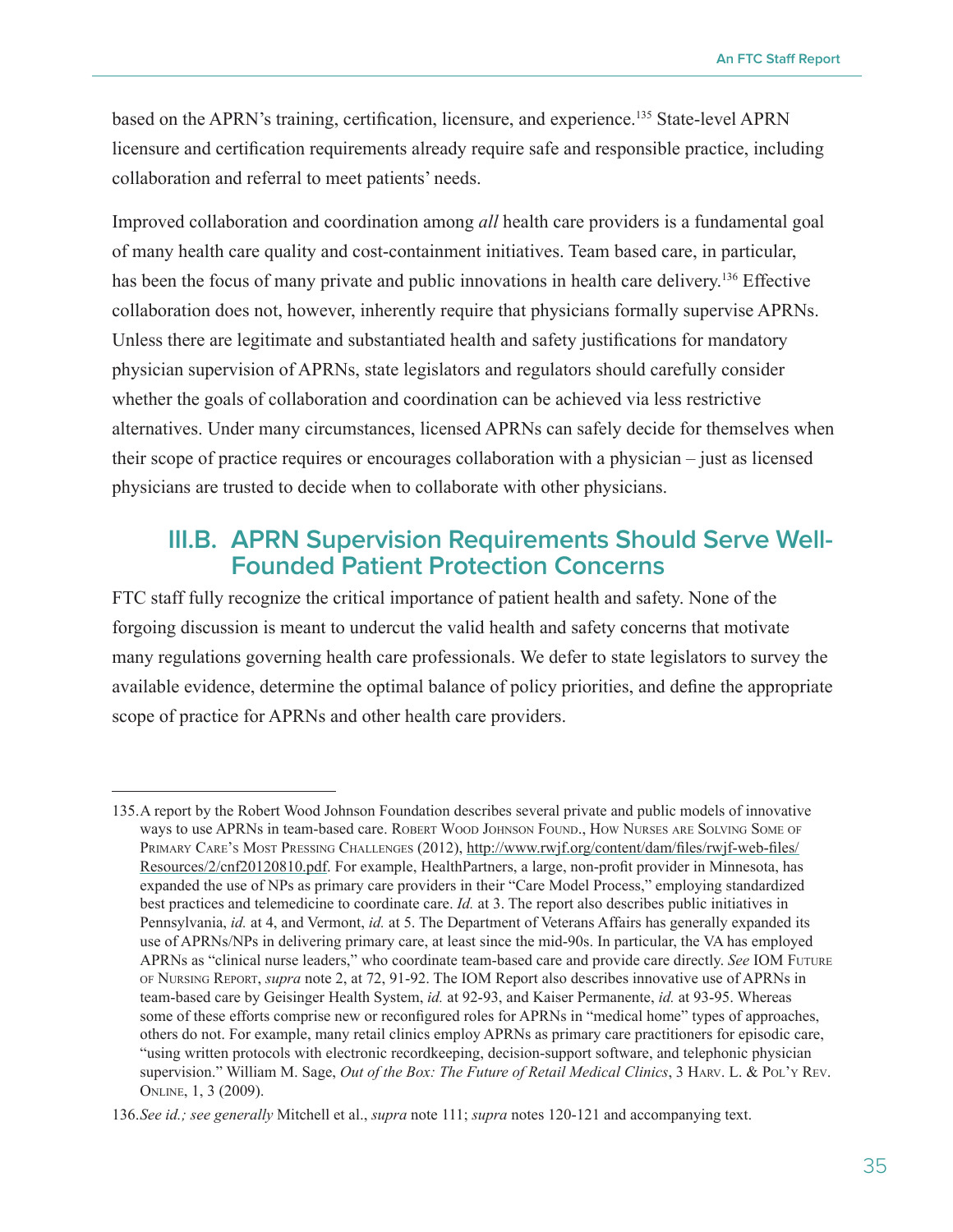However, in the course of preparing previous advocacy comments addressing particular supervision requirements, FTC staff have looked to the findings of the IOM and other expert bodies – analyses based on decades of research and experience – on issues of APRN safety, effectiveness, and efficiency.137 We have also conducted our own reviews of pertinent literature and considered stakeholder input. Based on our research, the kinds of supervision requirements examined in FTC staff's APRN advocacies do not appear to be justified by legitimate health and safety concerns. Specifically, our research did not identify significant evidentiary support for either the claim that independent APRN practice gives rise to significant safety concerns, or the claim that mandatory supervision requirements redress such concerns. In Louisiana, for example, there was no record of patient harm associated with expired or defective collaborative practice agreements. Similarly, in Florida, it appeared that statutory restrictions on independent APRN practice were imposed despite, rather than because of, a legislative history suggesting that APRNs had been providing safe care under prior, less restrictive, supervision standards.<sup>138</sup>

FTC staff thus encourage state legislators considering APRN supervision requirements to familiarize themselves with ongoing "natural experiments" in many locations across the United States. As the IOM observed, APRNs have provided diverse primary care services for decades, and in many jurisdictions and care settings they have done so without mandatory physician

<sup>137.</sup>*See, e.g., supra* notes 6, 8, 86-89 (observations from IOM, the Office of Technology Assessment, and the National Governors' Association, among others); *see also* IOM Future of Nursing Report, *supra* note 2, at 98- 99 (citing S.A. Brown & D. E. Grimes, *A Meta-analysis of Nurse Practitioners and Nurse Midwives in Primary Care*, 44(6) Nursing Research 332 (1995); Julie Fairman, Making room in the Clinic: Nurse Practitioners and the Evolution of Modern Health Care (2008); S.W. Groth et al., *Long-term Outcomes of Advanced Practice Nursing*, in Nurse Practitioners: Evolution and Future of Advanced Practice (5th ed., E. M. Sullivan-Marx et al., eds. 2010); M. Hatem et al., *Midwife-led Versus Other Models of Care for Childbearing Women*, 4 Cochrane Database of Systematic Reviews CD004667 (2008); P.F. Hogan et al., *Cost Effectiveness Analysis of Anesthesia Providers*, 28 Nursing Economic\$ 159 (2010); S.E. Horrocks et al., *Systematic Review of Whether Nurse Practitioners Working in Primary Care Can Provide Equivalent Care to Doctors*, 324 BMJ 819 (2002); F. Hughes et al., *Research in Support of Nurse Practitioners*, in Nurse practitioners: Evolution and Future of Advanced Practice (5th ed., E. M. Sullivan-Marx et al., eds. 2010); M. Laurant et al., *Substitution of Doctors by Nurses in Primary Care*, 2 Cochrane Database of Systematic Reviews, CD001271 (2004); M.O. Mundinger et al., *Primary Care Outcomes in Patients Treated by Nurse Practitioners or Physicians: A randomized Trial*, 283 JAMA 59 (2000); OTA Health Tech. Case Study, *supra* note 8; *see also* Robin P. Newhouse et al., *Advanced Practice Nurse Outcomes 1990-2008: A Systematic Review*, 29 Nursing Econ. 1, 18 (2011) ("APRNs provide effective and high-quality patient care."); P. Venning et al., *Randomised Controlled Trial Comparing Cost Effectiveness of General Practitioners and Nurse Practitioners in Primary Care*, 320 BMJ 1048 (2000) (no significant difference in patterns of prescribing or health status outcome); *see also* Everett et al., *supra* note 126, at 1942, 1945-46 (outcomes generally equivalent for NP, PA, and MD caregivers in 13 comparisons, superior for NP or PA care in 4, and superior for MD care in 3; "PAs and NPs can fill a range of roles on primary care teams, even for older patients with clinically challenging conditions such as diabetes.").

<sup>138.</sup>FTC Staff Florida Letter, *supra* note 70, at n. 7 (citing Florida House of Representatives Staff Analysis, Bill # HB 699 CS Health Care (Mar. 8, 2006).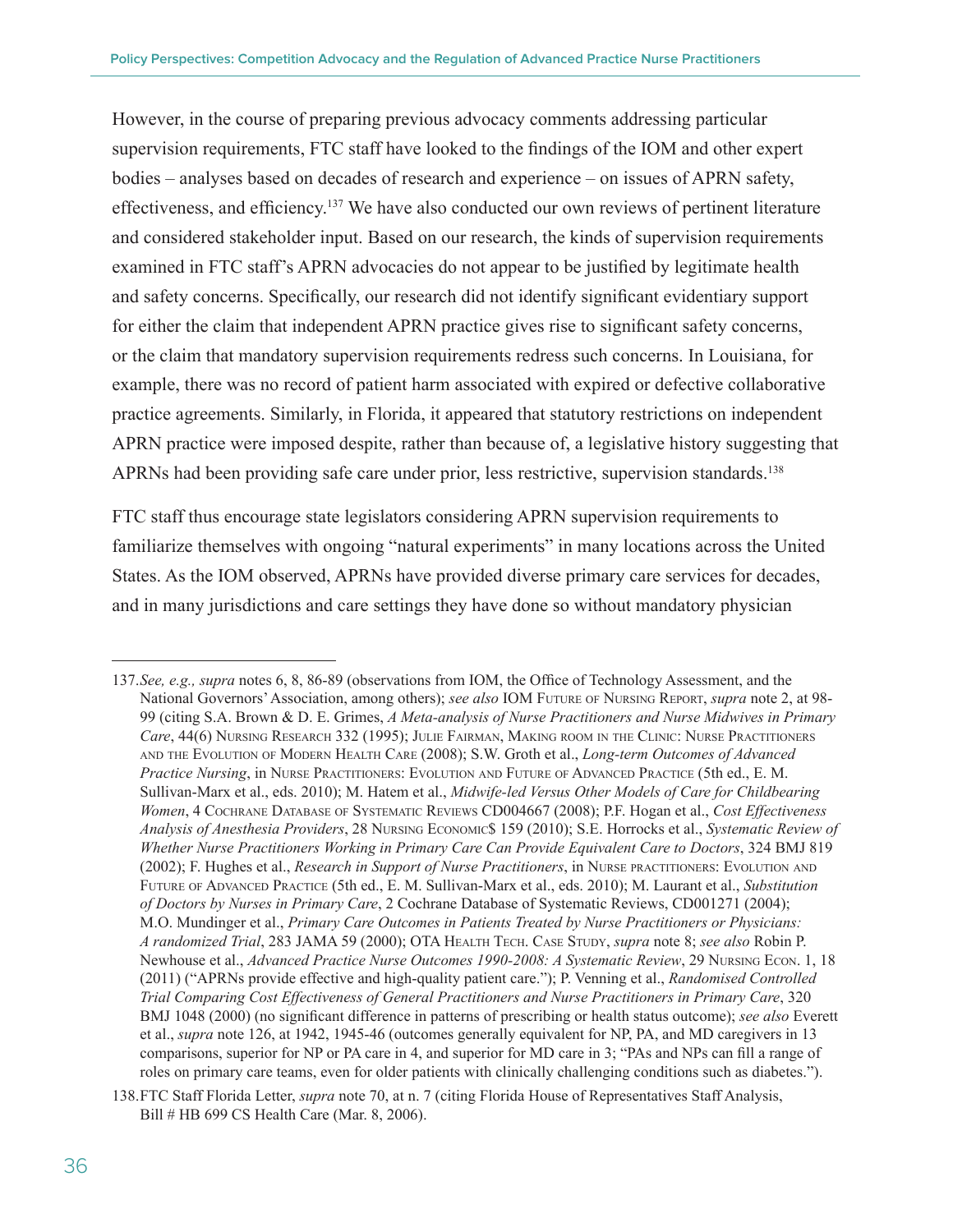supervision or collaborative practice requirements. For this reason, the IOM concluded, "the contention that APRNs are less able than physicians to deliver care that is safe, effective, and efficient is not supported by the decades of research that has examined this question."<sup>139</sup>To the contrary, a large body of empirical research strongly suggests that APRNs are safe and effective providers of diverse primary care services.<sup>140</sup> Similarly, we have not seen research suggesting that the safety or quality of primary care services declines when APRN supervision or collaborative practice requirements are lessened or eliminated.

FTC staff recognizes that particular contexts of care – including particular kinds of patients, procedures, or health care settings – might require some form of supervision. We specifically note, however, that independent prescribing authority does not appear to fall within this category. The ability to write prescriptions – at least for non-controlled substances, $141$  such as prescribing antibiotics to treat strep throat – is one of the defining criteria for independent APRN practice and has been an ongoing source of contention.<sup>142</sup> Studies have examined outcomes associated with APRNs with independent prescribing authority, and the results have suggested comparable outcomes between APRNs and physicians.<sup>143</sup> FTC staff are not aware of any contrary empirical evidence to support the contention that there are patient harms or risks associated with APRN

142.*See* FTC Staff Louisiana APRN Comment, *supra* note 67, at 3, 5; FTC Staff West Virginia Testimony, *supra* note 66, at 3-6; *cf.* IOM Future of Nursing Report, *supra* note 2, at 110-11 (regarding opposition by physicians, including the American Medical Association).

143.*See, e.g.* Mundinger et al., *supra* note 137 (comparing outcomes for 1316 ambulatory care patients randomly assigned to APRN and MD primary care providers, where APRNs had "same authority to prescribe, consult, refer, and admit patients" found no significant difference in patients' health status or physiologic test results); Elizabeth R. Lenz et al., *Primary Care Outcomes in Patients Treated by Nurse Practitioners or Physicians: Two-year Follow-up*, 61 MED. CARE RES. & REV. 332 (2004) (2-year follow-up data for Mundinger et al. consistent with preliminary results); Ann B. Hamric et al., *Outcomes Associated with Advanced Nursing Practice Prescriptive Authority*, 10 J. Amer. Acad. Nurse Practitioners 113 (1998) (safety and effectiveness in study of 33 APRNs in 25 primary care sites); Venning et al., *supra* note 137, at 1048 (no significant difference in patterns of prescribing or health status outcome).

<sup>139.</sup>IOM Future of Nursing Report, *supra* note 2, at 98-99.

<sup>140.</sup>*See supra* note 137. FTC staff had reviewed citations provided in the IOM Report, among others, as part of its literature review.

<sup>141.</sup>We do not suggest that APRNs cannot safely prescribe controlled substances. Some states permit APRNs to prescribe controlled substances, and we are not aware of any literature indicating that health and problems are associated with this practice. We recognize, simply, that the laws of many states impose special restrictions on the prescribing and distribution of controlled substances, as does federal law, and that special regulatory concerns may be associated with, or justified by, controlled substances, independent of the prescribing professional. *See, e.g.*, Prescription Drug Diversion: Combating the Scourge: Hearing Before the H. Subcomm. On Commerce, Manufacturing and Trade of the H. Comm. on Energy and Commerce, 112th Cong. (Mar. 1, 2012) (statement of Joseph T. Rannazzisi, Deputy Assistant Administrator, Drug Enforcement Admin., U.S. Dep't Justice); Nora D. Volkow et al., *Research Letter: Characteristics of Opioid Prescriptions in 2009*, 305 JAMA 1299, 1300 (2011) (noting increases in opioid prescriptions and associated increases in abuse and overdoses as cause of concern and need for further research).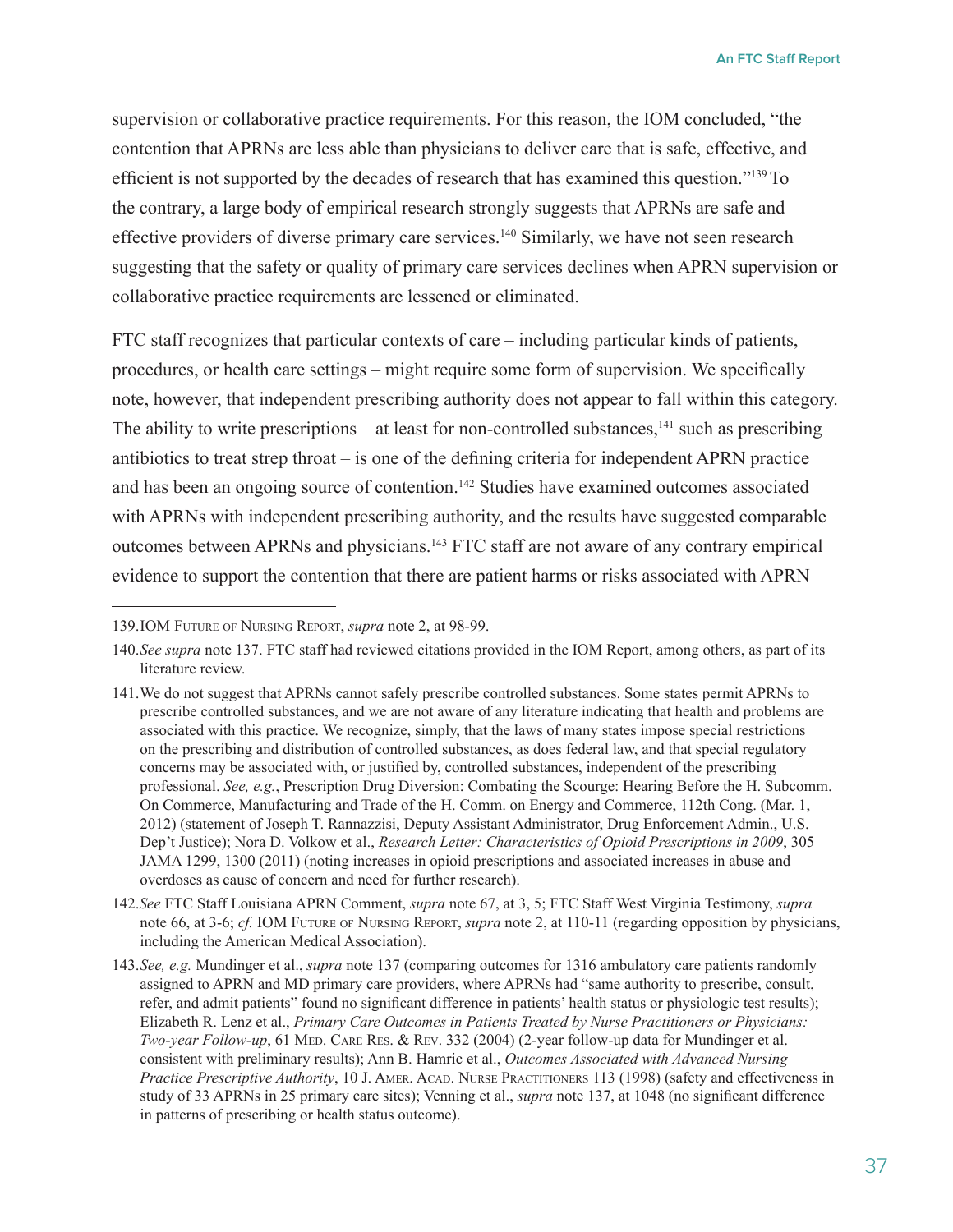<span id="page-41-0"></span>prescribing of non-controlled substances. As the NGA paper concluded, "[m]ost studies showed that [APRN]-provided care is comparable to physician-provided care on several process and outcome measures"144 and "[e]xisting research suggests that [APRNs] can perform a subset of primary care services as well as or better than physicians."145

## **IV. CONCLUSION**

Consumer health and safety are paramount concerns in the regulation of the health professions, and competition is an important mechanism to promote high quality health care. Competition is also a key means of controlling health care costs and allocating health care resources. APRN licensure and scope of practice restrictions, like other professional regulations, may advance important consumer interests. But when these restrictions restrain competition and are not closely tied to legitimate policy goals, they may do more harm than good.

Our nation faces significant challenges in moderating health care spending and in providing adequate access to health care services, especially for our most vulnerable and underserved populations. Numerous expert health policy organizations have concluded that expanded APRN scope of practice should be a key component of our nation's strategy to deliver effective health care efficiently and, in particular, to fill gaps in primary care access. Based on our extensive knowledge of health care markets, economic principles, and competition theory, we reach the same conclusion: expanded APRN scope of practice is good for competition and American consumers.

As explained herein and in prior FTC staff APRN advocacy comments, mandatory physician supervision and collaborative practice agreement requirements are likely to impede competition among health care providers and restrict APRNs' ability to practice independently, leading to decreased access to health care services, higher health care costs, reduced quality of care, and less innovation in health care delivery. For these reasons, we suggest that state legislators view APRN supervision requirements carefully. Empirical research and on-the-ground experience demonstrate that APRNs provide safe and effective care within the scope of their training, certification, and licensure. Moreover, effective and beneficial collaboration among health

<sup>144.</sup>NGA Primary Care Paper, *supra* note 4, at 8.

<sup>145.</sup>*Id.* at 11 (internal citation omitted). Reviews of patient satisfaction with APRN care also are favorable. *See, e.g.*, Mary Naylor and Ellen T. Kurtzman, *The Role of Nurse Practitioners in Reinventing Primary Care*, 29 HEALTH Affairs 893, 894-5 (2010); Dill, *supra* note 97.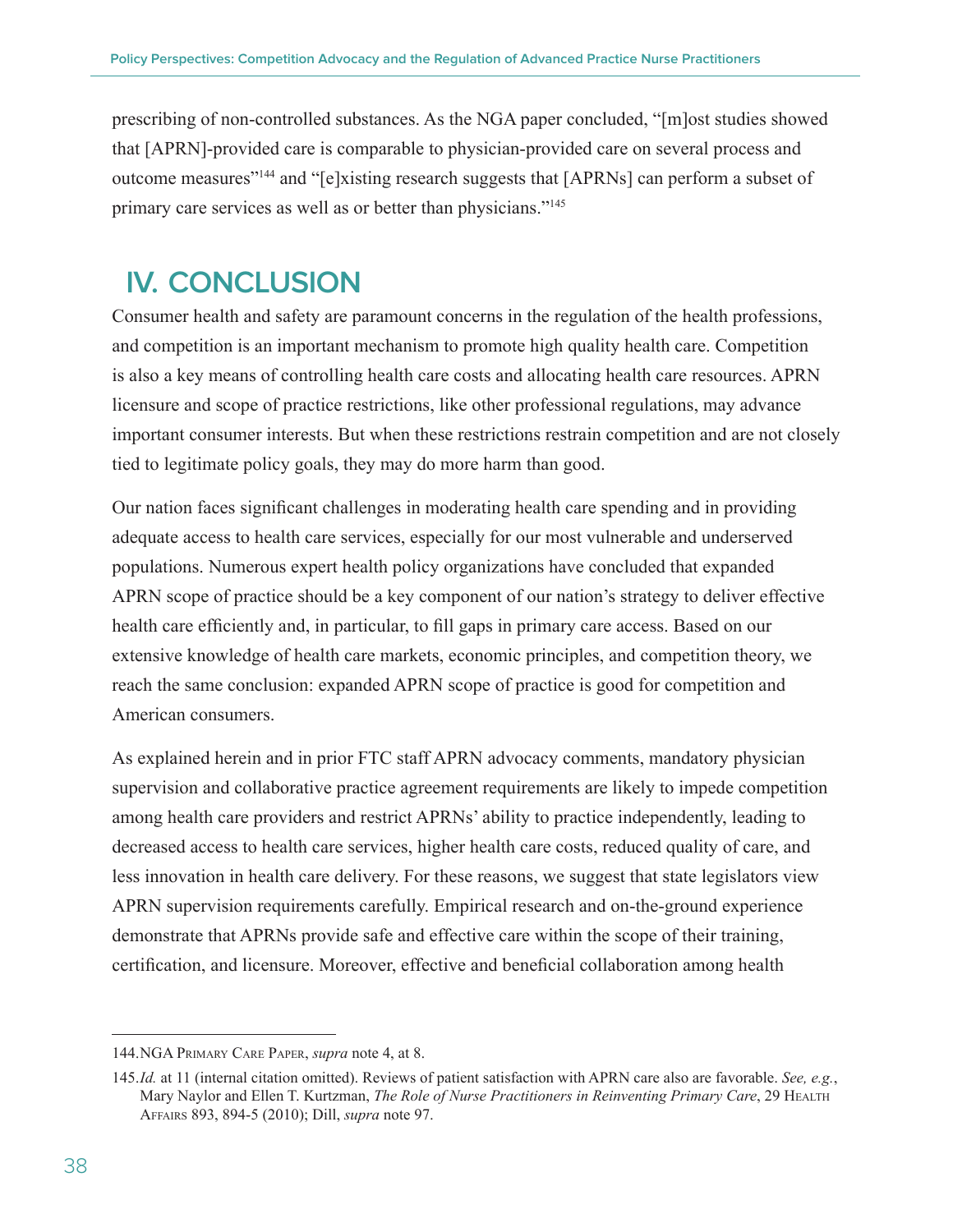care providers can, and typically does, occur even without mandatory physician supervision of APRNs.

When faced with proposals to narrow APRN scope of practice via inflexible physician supervision and collaboration requirements, legislators are encouraged to apply a competitionbased analytical framework and carefully scrutinize purported health and safety justifications. In many instances, legislators may well discover that there is little or no substantiation for claims of patient harm. If, however, health and safety risks are credible, regulations should be tailored narrowly, to ensure that any restrictions on independent APRN practice are no greater than patient protection requires.

This policy paper will be available on the FTC website, along with related resources and an upto-date index of FTC staff comments on APRN issues. The FTC hopes to continue to serve as a resource for state legislators who seek our views on these and other competition policy issues, and we welcome a continued dialogue with all interested stakeholders.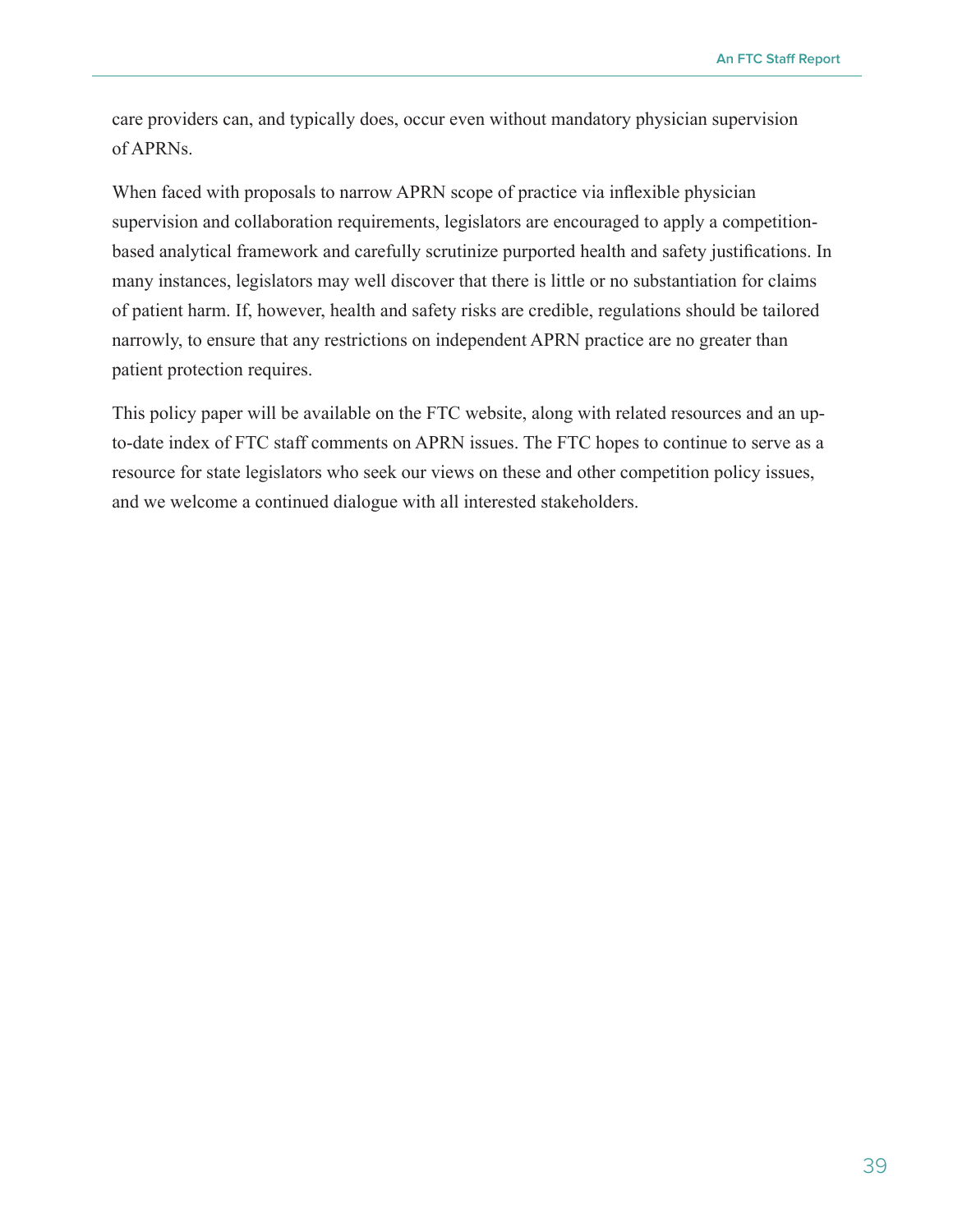## <span id="page-43-0"></span>**APPENDIX 1**

## **APRN Scope of Practice Advocacies**

[FTC Staff Comment Before the Massachusetts House of Representatives Regarding](file://\\apps\workprod\OPP\04120PP\OPPFiles\Advocacy\Policy%20Papers\APRN%20scope%20of%20practice\FTC%20Staff%20Comment%20Before%20the%20Massachusetts%20House%20of%20Representatives%20Regarding%20House%20Bill%202009%20Concerning%20Supervisory%20Requirements%20for%20Nurse%20Practitioners%20and%20Nurse%20Anesthetists%20(Jan.%202014))  [House Bill 2009 Concerning Supervisory Requirements for Nurse Practitioners and Nurse](file://\\apps\workprod\OPP\04120PP\OPPFiles\Advocacy\Policy%20Papers\APRN%20scope%20of%20practice\FTC%20Staff%20Comment%20Before%20the%20Massachusetts%20House%20of%20Representatives%20Regarding%20House%20Bill%202009%20Concerning%20Supervisory%20Requirements%20for%20Nurse%20Practitioners%20and%20Nurse%20Anesthetists%20(Jan.%202014))  [Anesthetists \(Jan. 2014\)](file://\\apps\workprod\OPP\04120PP\OPPFiles\Advocacy\Policy%20Papers\APRN%20scope%20of%20practice\FTC%20Staff%20Comment%20Before%20the%20Massachusetts%20House%20of%20Representatives%20Regarding%20House%20Bill%202009%20Concerning%20Supervisory%20Requirements%20for%20Nurse%20Practitioners%20and%20Nurse%20Anesthetists%20(Jan.%202014)), [http://www.ftc.gov/sites/default/files/documents/advocacy\\_](http://www.ftc.gov/sites/default/files/documents/advocacy_documents/ftc-staff-comment-massachusetts-house-representatives-regarding-house-bill-6-h.2009-concerning-supervisory-requirements-nurse-practitioners-nurse-anesthetists/140123massachusettnursesletter.pdf) [documents/ftc-staff-comment-massachusetts-house-representatives-regarding-house-bill-](http://www.ftc.gov/sites/default/files/documents/advocacy_documents/ftc-staff-comment-massachusetts-house-representatives-regarding-house-bill-6-h.2009-concerning-supervisory-requirements-nurse-practitioners-nurse-anesthetists/140123massachusettnursesletter.pdf)[6-h.2009-concerning-supervisory-requirements-nurse-practitioners-nurse-anesthetists](http://www.ftc.gov/sites/default/files/documents/advocacy_documents/ftc-staff-comment-massachusetts-house-representatives-regarding-house-bill-6-h.2009-concerning-supervisory-requirements-nurse-practitioners-nurse-anesthetists/140123massachusettnursesletter.pdf) /[140123massachusettnursesletter.pdf](http://www.ftc.gov/sites/default/files/documents/advocacy_documents/ftc-staff-comment-massachusetts-house-representatives-regarding-house-bill-6-h.2009-concerning-supervisory-requirements-nurse-practitioners-nurse-anesthetists/140123massachusettnursesletter.pdf).

FTC Staff Letter to the Hon. Theresa W. Conroy, Connecticut House of Representatives, Concerning the Likely Competitive Impact of Connecticut House Bill 6391 on Advance Practice Registered Nurses (March 2013), <http://ftc.gov/os/2013/03/130319aprnconroy.pdf>.

[FTC Staff Testimony Before Subcommittee A of the Joint Committee on Health of the State of](http://www.ftc.gov/os/2012/09/120907wvatestimony.pdf)  [West Virginia Legislature on The Review of West Virginia Laws Governing the Scope of Practice](http://www.ftc.gov/os/2012/09/120907wvatestimony.pdf)  [for Advanced Practice Registered Nurses and Consideration of Possible Revisions to Remove](http://www.ftc.gov/os/2012/09/120907wvatestimony.pdf)  [Practice Restrictions](http://www.ftc.gov/os/2012/09/120907wvatestimony.pdf) (September 2012),<http://www.ftc.gov/os/2012/09/120907wvatestimony.pdf>.

[FTC Staff Comment Before the Louisiana House of Representatives on the Likely Competitive](http://www.ftc.gov/os/2012/04/120425louisianastaffcomment.pdf)  [Impact of Louisiana House Bill 951 Concerning Advanced Practice Registered Nurses \(APRNs\)](http://www.ftc.gov/os/2012/04/120425louisianastaffcomment.pdf) (April 2012),<http://www.ftc.gov/os/2012/04/120425louisianastaffcomment.pdf>.

[FTC Staff Letter to the Hon. Paul Hornback, Senator, Commonwealth of Kentucky State Senate](http://www.ftc.gov/os/2012/03/120326ky_staffletter.pdf)  [Concerning Kentucky Senate Bill 187 and the Regulation of Advanced Practice Registered](http://www.ftc.gov/os/2012/03/120326ky_staffletter.pdf)  [Nurses](http://www.ftc.gov/os/2012/03/120326ky_staffletter.pdf) (March 2012), [http://www.ftc.gov/os/2012/03/120326ky\\_staffletter.pdf](http://www.ftc.gov/os/2012/03/120326ky_staffletter.pdf).

[FTC Staff Letter to the Hon. Rodney Ellis and the Hon. Royce West, The Senate of the State of](http://www.ftc.gov/os/2011/05/V110007texasaprn.pdf)  [Texas, Concerning Texas Senate Bills 1260 and 1339 and the Regulation of Advanced Practice](http://www.ftc.gov/os/2011/05/V110007texasaprn.pdf)  [Registered Nurses](http://www.ftc.gov/os/2011/05/V110007texasaprn.pdf) (May 2011),<http://www.ftc.gov/os/2011/05/V110007texasaprn.pdf>.

[FTC Staff Letter to the Hon. Daphne Campbell, Florida House of Representatives, Concerning](http://www.ftc.gov/os/2011/03/V110004campbell-florida.pdf)  [Florida House Bill 4103 and the Regulation of Advanced Registered Nurse Practitioners](http://www.ftc.gov/os/2011/03/V110004campbell-florida.pdf) (March 2011), <http://www.ftc.gov/os/2011/03/V110004campbell-florida.pdf>.

[FTC Staff Comment Before the Council of the District of Columbia Concerning Proposed Bill](http://www.ftc.gov/be/healthcare/docs/AF%2058.PDF)  [6-317 to Create Specific Licensing Requirements for Expanded Role Nurses](http://www.ftc.gov/be/healthcare/docs/AF%2058.PDF) (Nov. 1985)*.*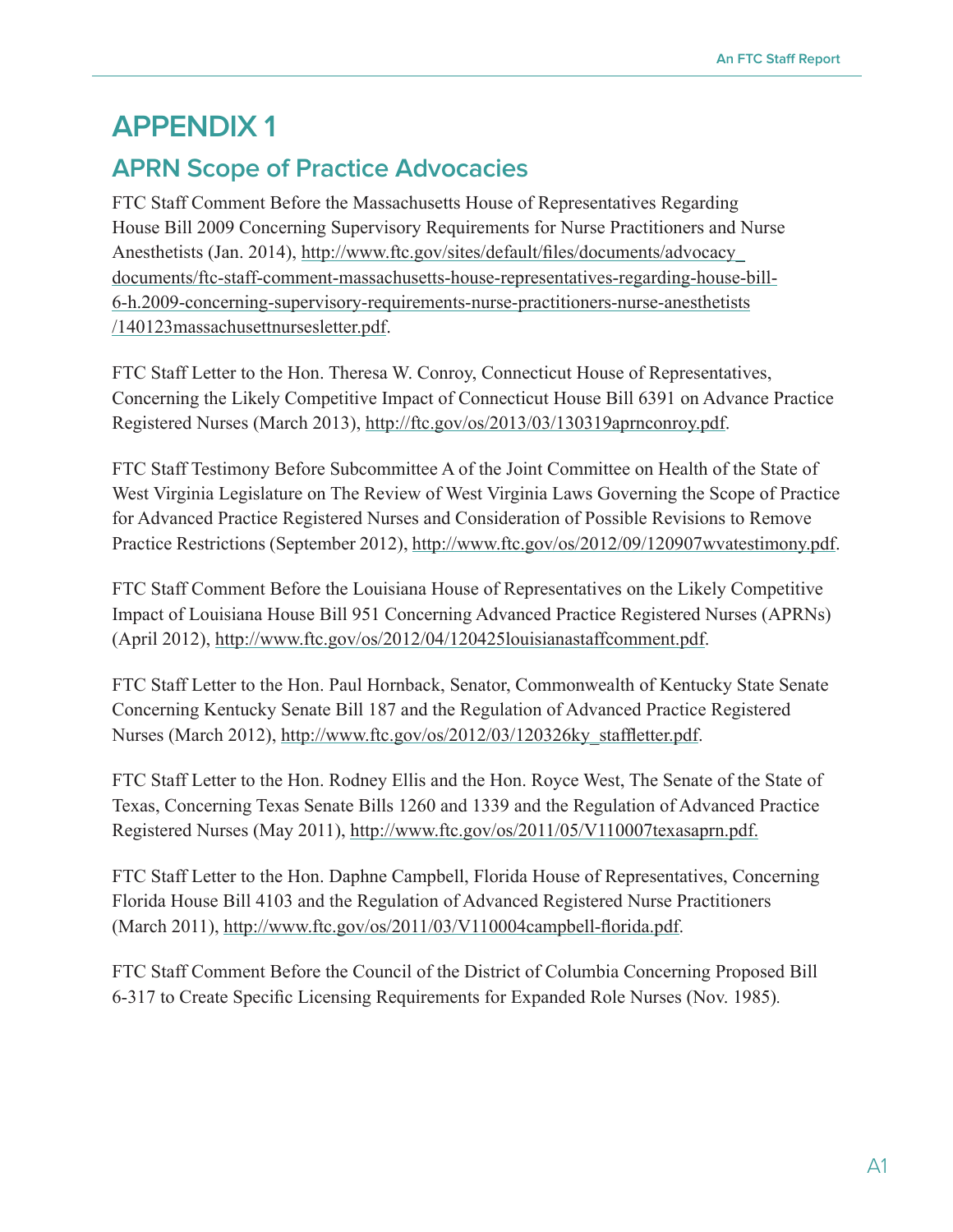#### Related Advocacies

#### Retail Clinics / Limited Service Clinics

[FTC Staff Comment Before the Kentucky Cabinet for Health and Family Services](http://www.ftc.gov/os/2010/02/100202kycomment.pdf)  [Concerning Regarding Proposed Rule to Regulate Limited Service Clinics](http://www.ftc.gov/os/2010/02/100202kycomment.pdf) (Jan. 2010), <http://www.ftc.gov/os/2010/02/100202kycomment.pdf>.

[FTC Staff Comment to Representative Elaine Nekritz of the Illinois General](http://www.ftc.gov/os/2008/06/V080013letter.pdf)  [Assembly Concerning H.B. 5372 to Regulate Retail Health Facilities](http://www.ftc.gov/os/2008/06/V080013letter.pdf) (Jun. 2008), <http://www.ftc.gov/os/2008/06/V080013letter.pdf>.

[FTC Staff Comment Before the Massachusetts Department of Public Health](http://www.ftc.gov/os/2007/10/v070015massclinic.pdf)  [Concerning Proposed Regulation of Limited Service Clinics](http://www.ftc.gov/os/2007/10/v070015massclinic.pdf) (Oct. 2007), <http://www.ftc.gov/os/2007/10/v070015massclinic.pdf>.

#### Certified Registered Nurse Anesthetists

[FTC Staff Comment Before the Massachusetts House of Representatives Regarding House](http://www.ftc.gov/sites/default/files/documents/advocacy_documents/ftc-staff-comment-massachusetts-house-representatives-regarding-house-bill-6-h.2009-concerning-supervisory-requirements-nurse-practitioners-nurse-anesthetists/140123massachusettnursesletter.pdf)  [Bill 6 \(H.2009\) Concerning Supervisory Requirements for Nurse Practitioners and Nurse](http://www.ftc.gov/sites/default/files/documents/advocacy_documents/ftc-staff-comment-massachusetts-house-representatives-regarding-house-bill-6-h.2009-concerning-supervisory-requirements-nurse-practitioners-nurse-anesthetists/140123massachusettnursesletter.pdf)  [Anesthetists \(Jan. 2014\)](http://www.ftc.gov/sites/default/files/documents/advocacy_documents/ftc-staff-comment-massachusetts-house-representatives-regarding-house-bill-6-h.2009-concerning-supervisory-requirements-nurse-practitioners-nurse-anesthetists/140123massachusettnursesletter.pdf), [http://www.ftc.gov/sites/default/files/documents/advocacy\\_](http://www.ftc.gov/sites/default/files/documents/advocacy_documents/ftc-staff-comment-massachusetts-house-representatives-regarding-house-bill-6-h.2009-concerning-supervisory-requirements-nurse-practitioners-nurse-anesthetists/140123massachusettnursesletter.pdf) [documents/ftc-staff-comment-massachusetts-house-representatives-regarding-house-bill-](http://www.ftc.gov/sites/default/files/documents/advocacy_documents/ftc-staff-comment-massachusetts-house-representatives-regarding-house-bill-6-h.2009-concerning-supervisory-requirements-nurse-practitioners-nurse-anesthetists/140123massachusettnursesletter.pdf)[6-h.2009-concerning-supervisory-requirements-nurse-practitioners-nurse-anesthetists](http://www.ftc.gov/sites/default/files/documents/advocacy_documents/ftc-staff-comment-massachusetts-house-representatives-regarding-house-bill-6-h.2009-concerning-supervisory-requirements-nurse-practitioners-nurse-anesthetists/140123massachusettnursesletter.pdf) /[140123massachusettnursesletter.pdf](http://www.ftc.gov/sites/default/files/documents/advocacy_documents/ftc-staff-comment-massachusetts-house-representatives-regarding-house-bill-6-h.2009-concerning-supervisory-requirements-nurse-practitioners-nurse-anesthetists/140123massachusettnursesletter.pdf).

[FTC Staff Comment to the Hon. Heather A. Steans, Illinois State Senate, Concerning Illinois](http://www.ftc.gov/os/2013/04/130424illinois-sb1662.pdf)  [Senate Bill 1662 and the Regulation of Certified Registered Nurse Anesthetists \(CRNAs\)](http://www.ftc.gov/os/2013/04/130424illinois-sb1662.pdf) (April 2013), <http://www.ftc.gov/os/2013/04/130424illinois-sb1662.pdf>.

[FTC Staff Letter to the Hon. Jeanne Kirkton, Missouri House of Representatives, Concerning](http://www.ftc.gov/os/2012/03/120327kirktonmissouriletter.pdf)  [Missouri House Bill 1399 and the Regulation of Certified Registered Nurse Anesthetists](http://www.ftc.gov/os/2012/03/120327kirktonmissouriletter.pdf) (March 2012), <http://www.ftc.gov/os/2012/03/120327kirktonmissouriletter.pdf>.

[FTC Staff Letter to the Hon. Gary Odom, Tennessee House of Representatives, Concerning](http://www.ftc.gov/os/2011/10/V11001tennesseebill.pdf)  [Tennessee House Bill 1896 \(H.B. 1896\) and the Regulation of Providers of Interventional Pain](http://www.ftc.gov/os/2011/10/V11001tennesseebill.pdf)  [Management Services](http://www.ftc.gov/os/2011/10/V11001tennesseebill.pdf) (Sept. 2011),<http://www.ftc.gov/os/2011/10/V11001tennesseebill.pdf>.

[FTC Staff Comment Before the Alabama State Board of Medical Examiners Concerning](http://www.ftc.gov/os/2010/11/101109alabamabrdme.pdf)  [the Proposed Regulation of Interventional Pain Management Services](http://www.ftc.gov/os/2010/11/101109alabamabrdme.pdf) (Nov. 2010), <http://www.ftc.gov/os/2010/11/101109alabamabrdme.pdf>.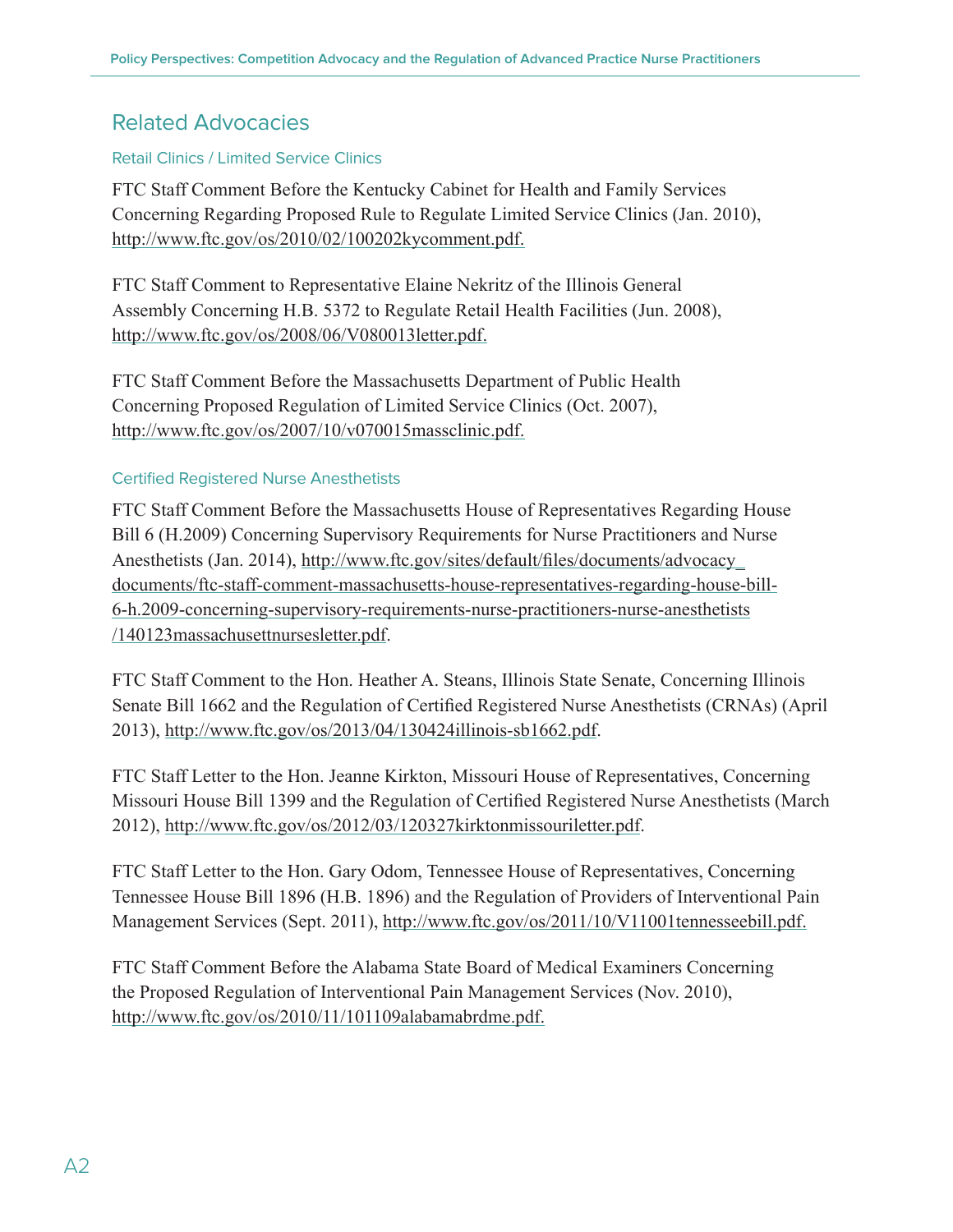#### Amicus Briefs

Brief of the Federal Trade Commission as Amicus Curiae on Appeal from United States District Court, Nurse Midwifery Associates v. Hibbett, 918 F.2d 605 (6th Cir. 1990), appealing 689 F. Supp. 799 (M.D. Tenn. 1988).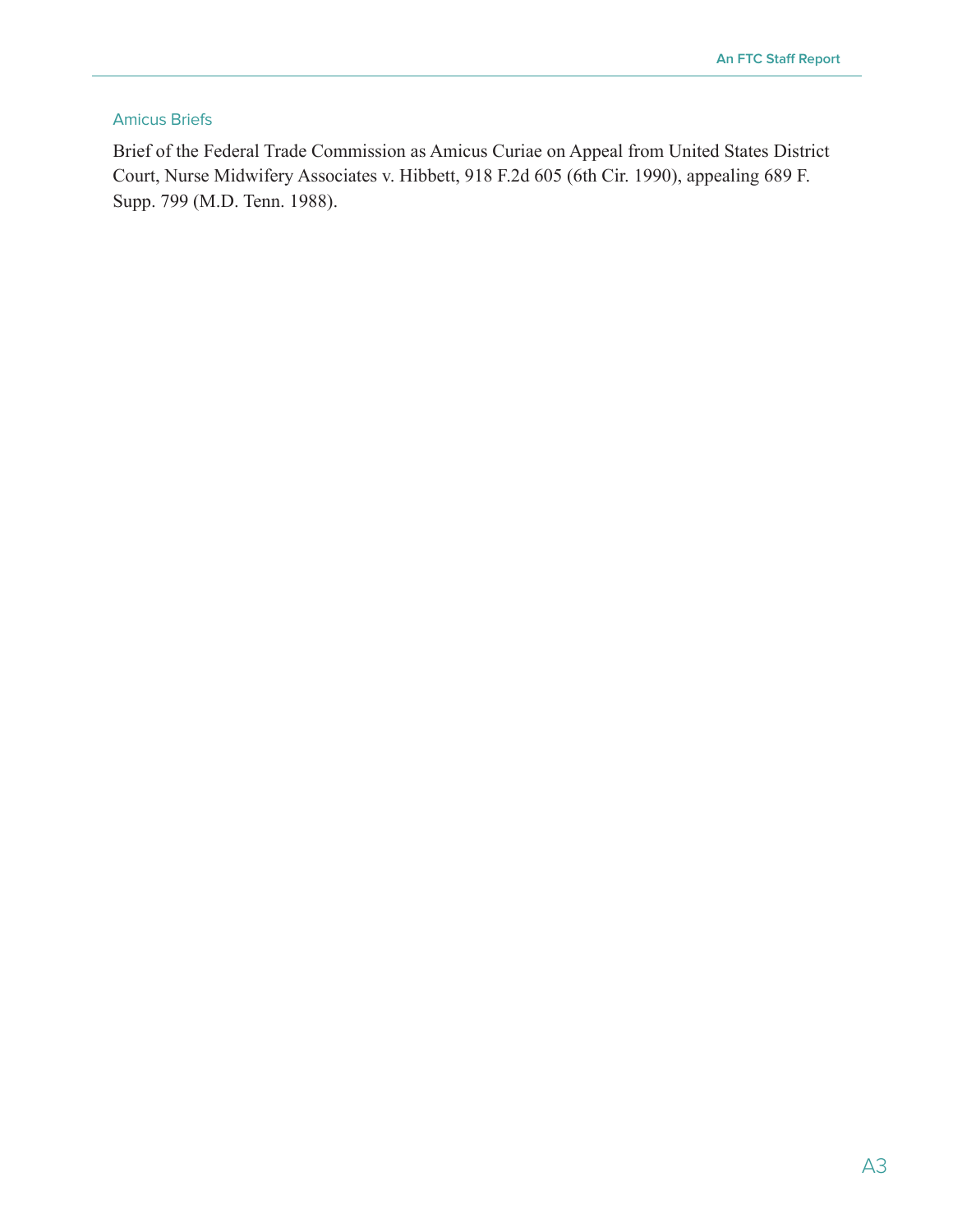## <span id="page-46-0"></span>**APPENDIX 2**

## **Selected Bibliography**

Primary Care Workforce Facts and Stats, AGENCY FOR HEALTHCARE RESEARCH & QUALITY, <http://www.ahrq.gov/research/findings/factsheets/primary/pcwork3/index.html>.

Amer. Acad. of Family Physicians, Primary Care for the 21st Century (2012), [http://www.aafp.org/dam/AAFP/documents/about\\_us/initiatives/AAFP-PCMHWhitePaper.pdf](http://www.aafp.org/dam/AAFP/documents/about_us/initiatives/AAFP-PCMHWhitePaper.pdf).

Ctr. Workforce Studies, Amer. Ass'n Med. Colls., Recent Studies and Reports on Physician Shortages in the US (Oct. 2012), [https://www.aamc.org/download/100598/data](https://www.aamc.org/download/100598/data/)/.

David I. Auerbach et al., *Nurse-Managed Health Centers and Patient-Centered Medical Homes Could Mitigate Expected Primary Care Physician Shortage*, 32 Health Affairs 1933 (2013).

David I. Auerbach, *Will the NP Workforce Grown in the Future*, 50 MED. CARE 606 (2012).

Lauren E. Battaglia, *Supervision and Collaboration Requirements: the Vulnerability of Nurse Practitioners and Its Implications for Retail Health*, 87 Wash. U. L. Rev. 1127 (2010).

Thomas Bodenheimer & Hoangmai H. Pham, *Primary Care: Current Problems and Proposed Solutions*, 29 Health Affairs 799 (2010).

S.A. Brown & D. E. Grimes, *A Meta-analysis of Nurse Practitioners and Nurse Midwives in Primary Care*, 44(6) NURSING RESEARCH 332 (1995).

BUREAU OF HEALTH PROFESSIONS, HEALTH RESOURCES & SERVS. ADMIN., THE PHYSICIAN WORKFORCE: PROJECTIONS AND RESEARCH INTO CURRENT ISSUES AFFECTING SUPPLY AND DEMAND (2008), <http://bhpr.hrsa.gov/healthworkforce/reports/physwfissues.pdf>.

Arnold C. Celnicker, *The Federal Trade Commission's Competition and Consumer Advocacy Program*, 33 St. Louis U. L.J. 379 (1989).

James C. Cooper, Paul A. Pautler, & Todd J. Zywicki, *Theory and Practice of Competition Advocacy at the FTC*, 72 ANTITRUST L.J. 1091 (2005).

Carolyn Cox & Susan Foster, Bureau of Econ., Fed. Trade Comm'n, The Costs and Benefits of Occupational Regulation (1990), [http://www.ramblemuse.com/articles/cox\\_foster.pdf](http://www.ramblemuse.com/articles/cox_foster.pdf).

Eugene R. Declercq et al., *State Regulation, Payment Policies, and Nurse-Midwife Services*, 17 Health Affairs 190 (1998).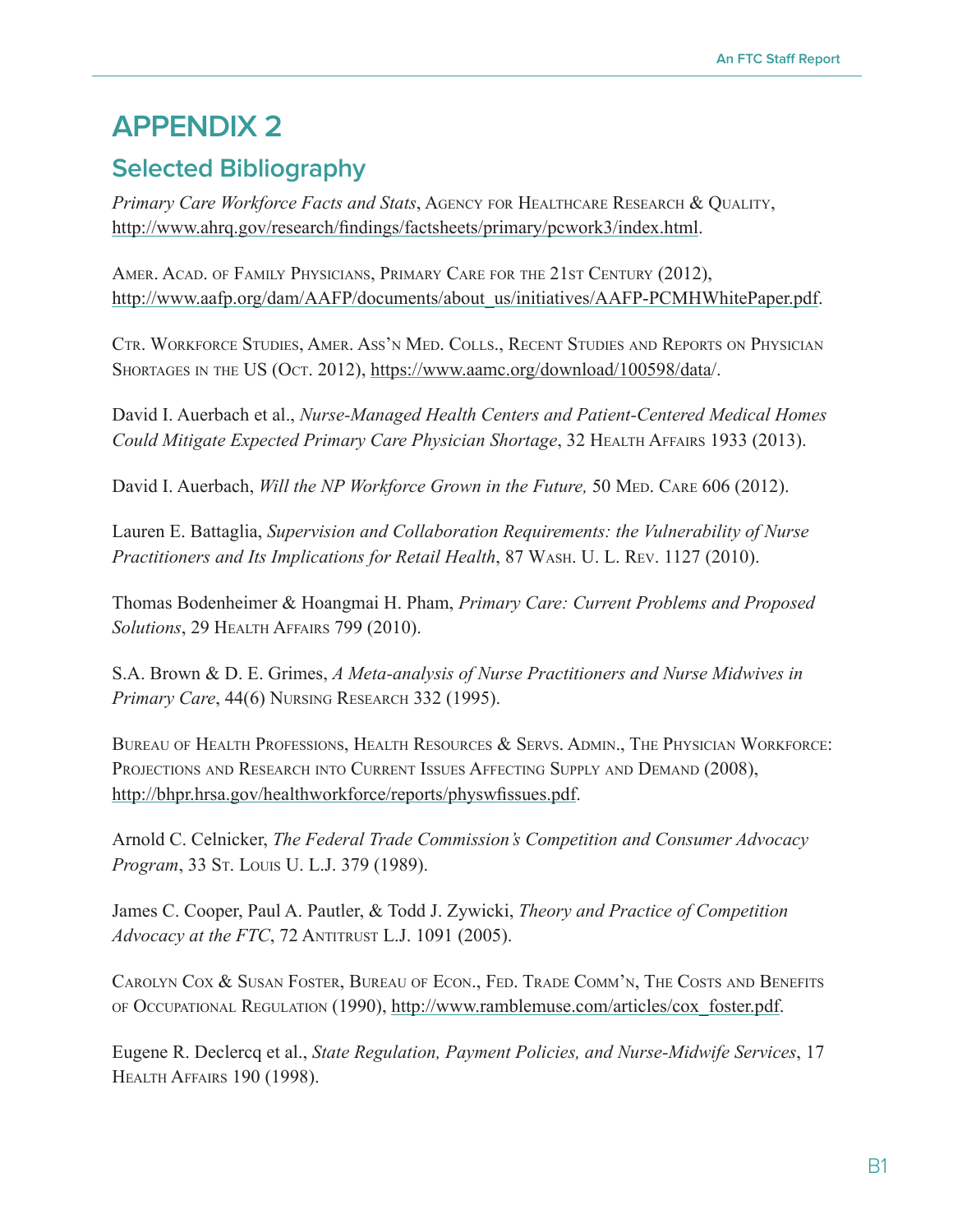Michael J. Dill, et al., *Survey Shows Consumers Open to a Greater Role for Physician Assistants*  and Nurse Practitioners, 32 HEALTH AFFAIRS 1135 (2013).

Catherine Dower & Edward O'Neil, Robert Wood Johnson Found., Research Synthesis Report No. 22: Primary Care Health Workforce in the United States (2011). [http://www.rwjf.](http://www.rwjf.org/content/dam/farm/reports/issue_briefs/2011/rwjf402104/subassets/rwjf402104_1) [org/content/dam/farm/reports/issue\\_briefs/2011/rwjf402104/subassets/rwjf402104\\_1](http://www.rwjf.org/content/dam/farm/reports/issue_briefs/2011/rwjf402104/subassets/rwjf402104_1).

CHRISTINE E. EIBNER ET AL., RAND HEALTH REPORT SUBMITTED TO THE COMMONWEALTH OF Massachusetts, Controlling Health Care Spending in Massachusetts: An Analysis of Options (2009), [http://www.rand.org/content/dam/rand/pubs/technical\\_reports/2009/RAND\\_](http://www.rand.org/content/dam/rand/pubs/technical_reports/2009/RAND_TR733.pdf) [TR733.pdf](http://www.rand.org/content/dam/rand/pubs/technical_reports/2009/RAND_TR733.pdf).

Christine M. Everett et al., *Division of Primary Care Services Between Physicians, Physician*  Assistants, and Nurse Practitioners for Older Patients with Diabetes, 70 MEDICAL CARE RES. & Rev. 531 (2013).

Christine Everett et al., *Physician Assistants and Nurse Practitioners Perform Effective Roles on Teams Caring for Medicare Patients with Diabetes*, 32 Health Affairs 1942 (2013).

Christine M. Everett et al., *Physician Assistants and Nurse Practitioners as Usual Sources of Primary Care*, 25 J. Rural Health 407 (2009).

Julie Fairman, Making room in the Clinic: Nurse Practitioners and the Evolution of Modern HEALTH CARE (2008).

FED. TRADE COMM'N & U.S. DEP'T OF JUSTICE, IMPROVING HEALTH CARE: A DOSE OF COMPETITION (2004), <http://www.ftc.gov/reports/healthcare/040723healthcarerpt.pdf>.

Daniel J. Gilman & Julie Fairman, *Antitrust and the Future of Nursing: Federal Competition Policy and the Scope of Practice, 24 HEALTH MATRIX (forthcoming 2014).* 

Daniel J. Gilman, *Physician Licensure and Telemedicine: Some Competitive Issues Raised by the Prospect of Practicing Globally While Regulating Locally*, 14 J. HEALTH CARE L. & POL'Y 87 (2011).

S.W. Groth et al., *Long-term Outcomes of Advanced Practice Nursing*, *in* Nurse Practitioners: Evolution and Future of Advanced Practice (5th ed., E. M. Sullivan-Marx et al., eds. 2010).

Ann B. Hamric et al., *Outcomes Associated with Advanced Nursing Practice Prescriptive Authority*, 10 J. Amer. Acad. Nurse Practitioners 113 (1998).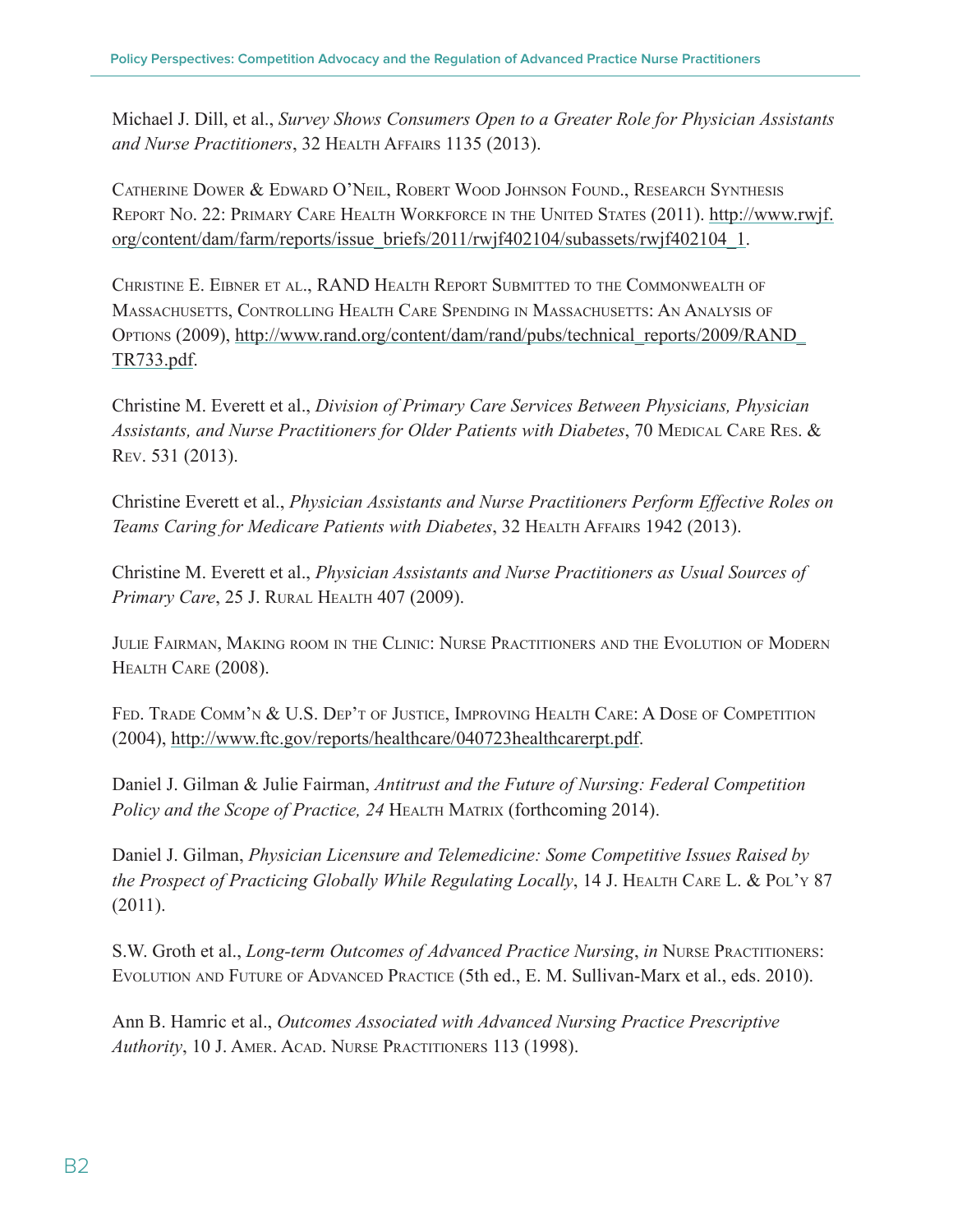*Shortage Designation: Health Professional Shortage Areas & Medically Underserved Areas/ Populations,* Health Resources & Servs. Admin., [http://www.hrsa.gov/shortage/.](http://www.hrsa.gov/shortage/)

Esther Hing et al., CDC National Health Statistics Report No. 4, National Ambulatory Medical Care survey: 2006 Outpatient Department Summary 6 (2008), <http://www.cdc.gov/nchs/data/nhsr/nhsr004.pdf>.

Adam N. Hofer et al., *Expansion of Coverage under the Patient Protection and Affordable Care Act and Primary Care Utilization*, 89 Milbank Q. 69 (2011).

Daniel B. Hogan, *The Effectiveness of Licensing: History, Evidence, and Recommendations*, 7 Law and Hum. Behav. 117 (1983).

Arlene Holen, Pub. Research Inst., Ctr. for Naval Analyses, The Economics of Dental Licensure (1978), *available at* <http://www.cna.org/sites/default/files/research/0203440000.pdf>.

S.E. Horrocks et al., *Systematic Review of Whether Nurse Practitioners Working in Primary Care Can Provide Equivalent Care to Doctors*, 324 BMJ 819 (2002).

Elbert S. Huang & Kenneth Finegold, *Seven Million Americans Live in Areas Where Demand for Primary Care May Exceed Supply by More Than 10 Percent*, 32 HEALTH AFFAIRS 1 (2013).

F. Hughes et al., *Research in Support of Nurse Practitioners*, *in* Nurse practitioners: Evolution and Future of Advanced Practice (5th ed., E. M. Sullivan-Marx et al., eds. 2010).

John K. Iglehart, *Expanding the Role of Advanced Practice Nurse Practitioners – Risks and Rewards*, 368 N. Engl. J. Med. 1935 (2013).

Inst. of Med., Nat'l Acad. of Sciences, Delivering High Quality Cancer Care: Charting <sup>a</sup> New Course for <sup>a</sup> System in Crisis (2013).

Inst. of Med., Nat'l Acad. of Sciences, The Future of Nursing: Leading Change, Advancing Health (2011) [IOM Future of Nursing Report].

Kaiser Family Found., Improving Access to Adult Primary Care in Medicaid: Exploring the Potential Role of Nurse Practitioners and Physician Assistants (Mar. 2011), <http://kaiserfamilyfoundation.files.wordpress.com/2013/01/8167.pdf>.

Morris M. Kleiner, *Occupational Licensing*, 14 J. Econ. Persp. 189 (2000)*.*

Morris M. Kleiner & Alan B. Kreuger, *Analyzing the Extent and Influence of Occupational Licensing on the Labor Market*, 31 J. Lab. Econ. S173 (2013), <http://www.hhh.umn.edu/people/mkleiner/pdf/Final.occ.licensing.JOLE.pdf>.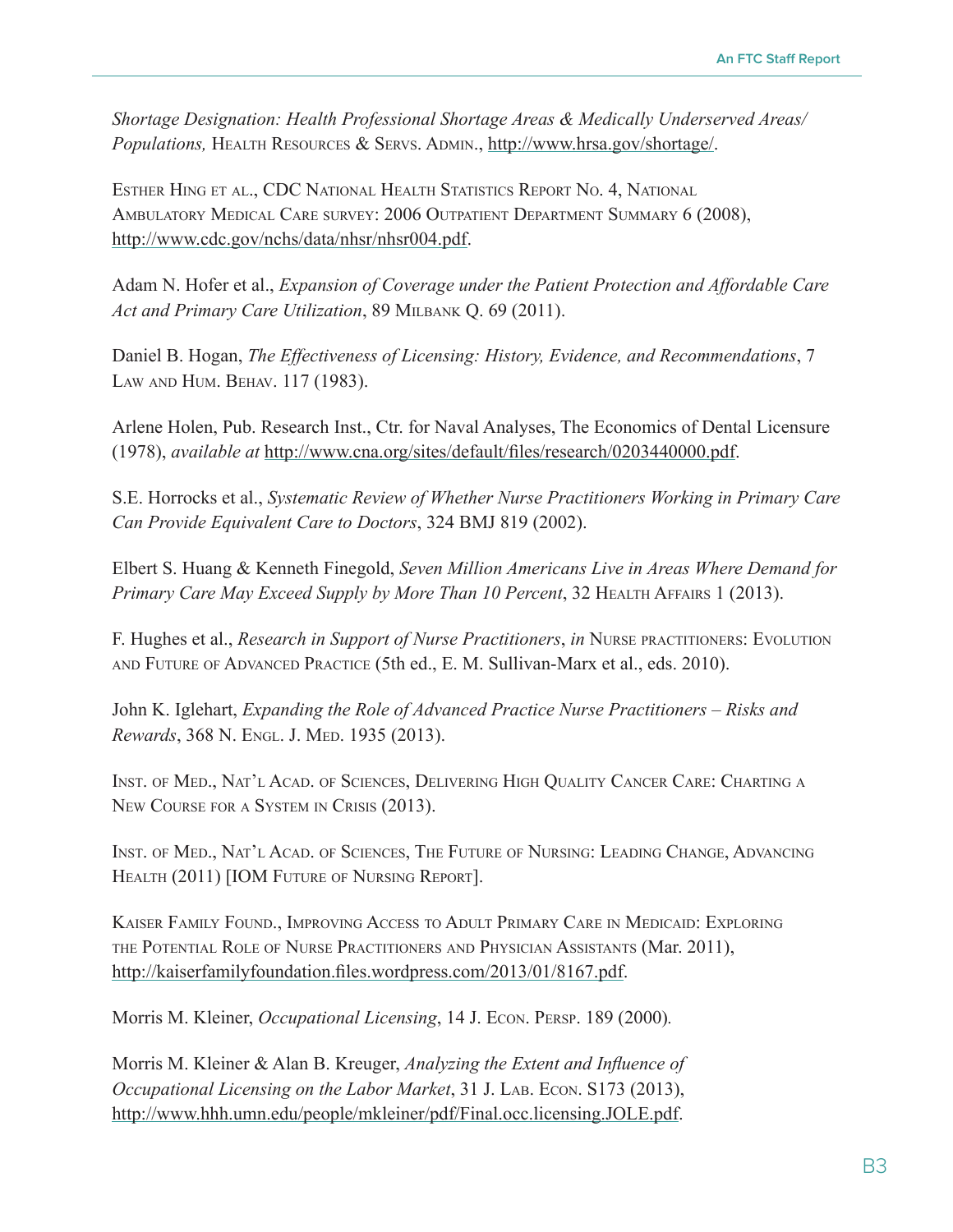Morris M. Kleiner & Robert T. Kurdle, *Does Regulation Effect Economic Outcomes? The Case of Dentistry*, 43 J. Law & Econ. 547 (2000).

Tara Isa Koslov, *Competition Advocacy at the Federal Trade Commission: Recent Developments Build on Past Success*, 8 CPI ANTITRUST CHRON. 1 (2012).

William E. Kovacic, The Federal Trade Commission at 100: Into Our 2nd Century (2009), <http://www.ftc.gov/ftc/workshops/ftc100/docs/ftc100rpt.pdf>.

William E. Kovacic, *Measuring What Matters: The Federal Trade Commission and Investments in Competition Policy Research and Development*, 72 ANTITRUST L.J. 861 (2005).

Leighton Ku et al., *The States' Next Challenge – Securing Primary Care for Expanded Medicaid Populations*, 364 New Eng. J. Med. 493 (2011).

Yong-Fang Kuo et al., *States with the Least Restrictive Regulations Experienced the Largest Increase in Patients Seen by Nurse Practitioners, 32 HEALTH AFFAIRS 1236 (2013).* 

M. Laurant et al., *Substitution of Doctors by Nurses in Primary Care*, 2 COCHRANE DATABASE OF Systematic Reviews, CD001271 (2004).

Elizabeth R. Lenz et al., *Primary Care Outcomes in Patients Treated by Nurse Practitioners or Physicians: Two-year Follow-up*, 61 MED. CARE RES. & REV. 332 (2004).

[Ateev Mehrotra](http://content.healthaffairs.org/search?author1=Ateev+Mehrotra&sortspec=date&submit=Submit) & [Judith R. Lave,](http://content.healthaffairs.org/search?author1=Judith+R.+Lave&sortspec=date&submit=Submit) *Visits to Retail Clinics Grew Fourfold from 2007 to 2009, Although Their Share of Overall Outpatient Visits Remains Low*, 31 Health Affairs 1 (Web First) (2012).

Pamela Mitchell et al., Nat'l Acad. of Sciences, Inst. of Med. Discussion Paper, *Core Principles & Values of Effective Team-Based Health Care* (2012), [http://www.iom.edu/~/media/Files/](http://www.iom.edu/~/media/Files/Perspectives-Files/2012/Discussion-Papers/VSRT-Team-Based-Care-Principles-Values.pdf) [Perspectives-Files/2012/Discussion-Papers/VSRT-Team-Based-Care-Principles-Values.pdf](http://www.iom.edu/~/media/Files/Perspectives-Files/2012/Discussion-Papers/VSRT-Team-Based-Care-Principles-Values.pdf).

Minn. Health Care Reform Task Force, Roadmap to <sup>a</sup> Healthier Minnesota: Recommendations of the Minnesota Health Care Reform Task Force 25-26 (2012), [http://mn.gov/health-reform/](http://mn.gov/health-reform/images/TaskForce-2012-12-14-Roadmap-Final.pdf) [images/TaskForce-2012-12-14-Roadmap-Final.pdf](http://mn.gov/health-reform/images/TaskForce-2012-12-14-Roadmap-Final.pdf).

Missouri Ass'n of Nurse Anesthetists v. State Bd. of Registration for the Healing Arts, 343 S.W.3d 348 (Mo. 2011).

M.O. Mundinger et al., *Primary Care Outcomes in Patients Treated by Nurse Practitioners or Physicians: A randomized Trial*, 283 JAMA 59 (2000).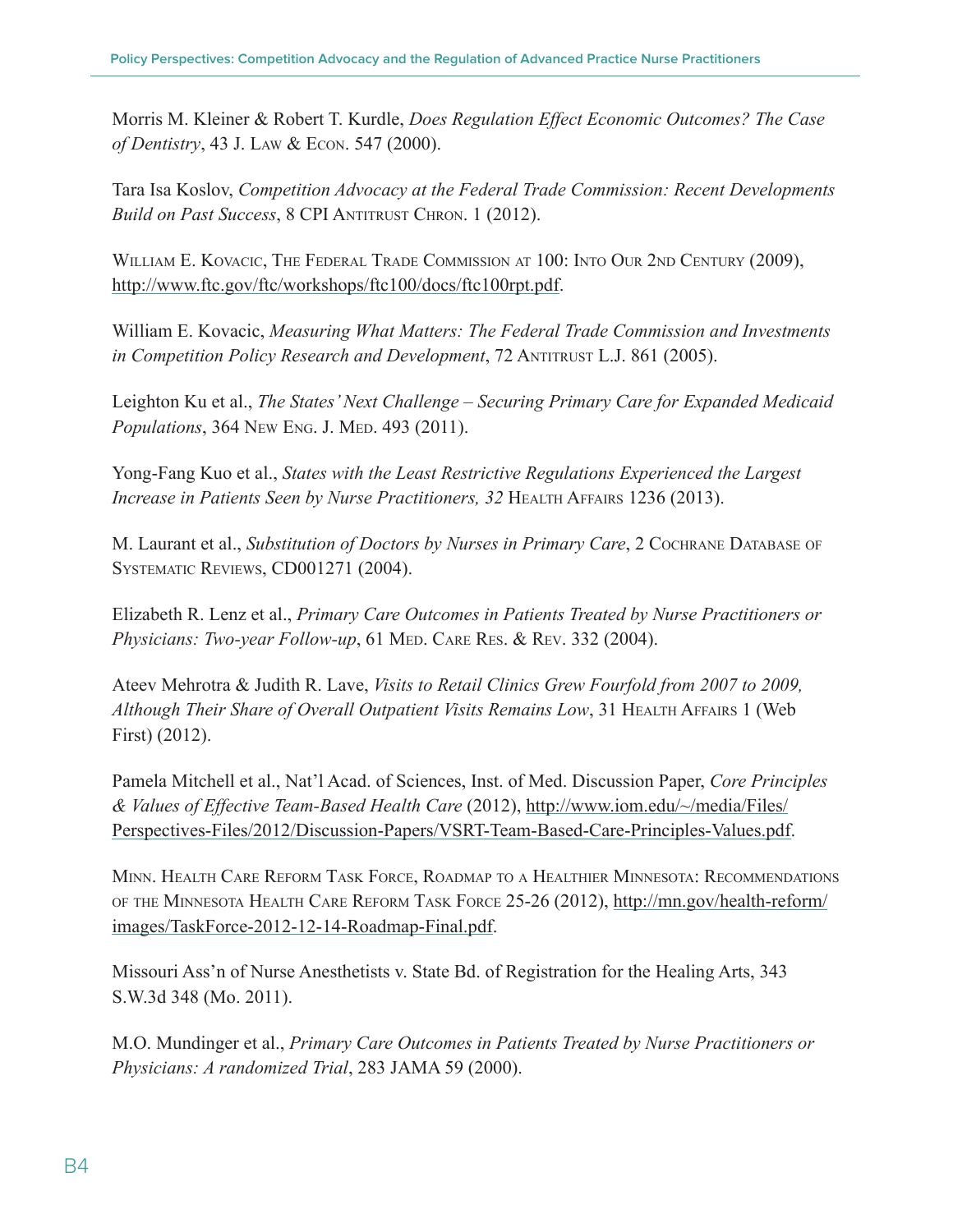Timothy J. Muris, Chairman, Fed. Trade Comm'n, Remarks at the International Competition Network Panel on Competition Advocacy and Antitrust Authorities, Creating a Culture of Competition: The Essential Role of Competition Advocacy (Sept. 28, 2002), [http://www.ftc.gov/](http://www.ftc.gov/public-statements/2002/09/creating-culture-competition-essential-role-competition-advocacy) [public-statements/2002/09/creating-culture-competition-essential-role-competition-advocacy](http://www.ftc.gov/public-statements/2002/09/creating-culture-competition-essential-role-competition-advocacy).

*APRN Maps*, Nat'l Council of State Bds. of Nursing, <https://www.ncsbn.org/2567.htm>.

Nat'l Governors Ass'n, NGA Paper: The Role of Nurse Practitioners in Meeting Increasing Demand for Primary Care (2012), [http://www.nga.org/files/live/sites/NGA/files/](http://www.nga.org/files/live/sites/NGA/files/pdf/1212NursePractitionersPaper.pdf) [pdf/1212NursePractitionersPaper.pdf](http://www.nga.org/files/live/sites/NGA/files/pdf/1212NursePractitionersPaper.pdf).

Mary Naylor and Ellen T. Kurtzman, *The Role of Nurse Practitioners in Reinventing Primary Care*, 29 Health Affairs 893 (2010).

Robin P. Newhouse et al., *Advanced Practice Nurse Outcomes 1990-2008: A Systematic Review*, 29 Nursing Econ. 1 (2011).

Office of Tech. Assessment, U.S. Cong., Health Tech. Case Study 37, Nurse Practitioners, Physician Assistants, and Certified Nurse-Midwives: A Policy Analysis, 39 (1986).

Maureen K. Ohlhausen, *Identifying Challenging, and Assigning Political Responsibility for State Regulation Restricting Competition*, 2 COMPETITION POL'Y INT'L 151 (2006).

Stephen M. Petterson et al., *Projecting US Primary Care Physician Workforce Needs: 2010-2025*, 10 Annals Family Med. 503 (2012).

Robert Wood Johnson Found., How Nurses are Solving Some of Primary Care's Most PRESSING CHALLENGES (2012), [http://www.rwjf.org/content/dam/files/rwjf-web-files/Resources/2/](http://www.rwjf.org/content/dam/files/rwjf-web-files/Resources/2/cnf20120810.pdf) [cnf20120810.pdf](http://www.rwjf.org/content/dam/files/rwjf-web-files/Resources/2/cnf20120810.pdf).

Barbara J. Safriet, *Federal Options for Maximizing the Value of Advanced Practice Nurses in Providing Quality, Cost-Effective Health Care, in IOM FUTURE OF NURSING REPORT, AT 451-57.* 

William M. Sage, *Out of the Box: The Future of Retail Medical Clinics*, 3 HARV. L. & POL'Y REV. Online, 1, 3 (2009).

Edward S. Sekscenski et al., *State Practice Environments and the Supply of Physician Assistants, Nurse Practitioners, and Certified Nurse-Midwives, 331 N. Engl. J. Med. 1266 (1994).* 

Scott A. Shipman et al., *Geographic Maldistribution of Primary Care for Children*, 127 PEDIATRICS 19, 19 (2011).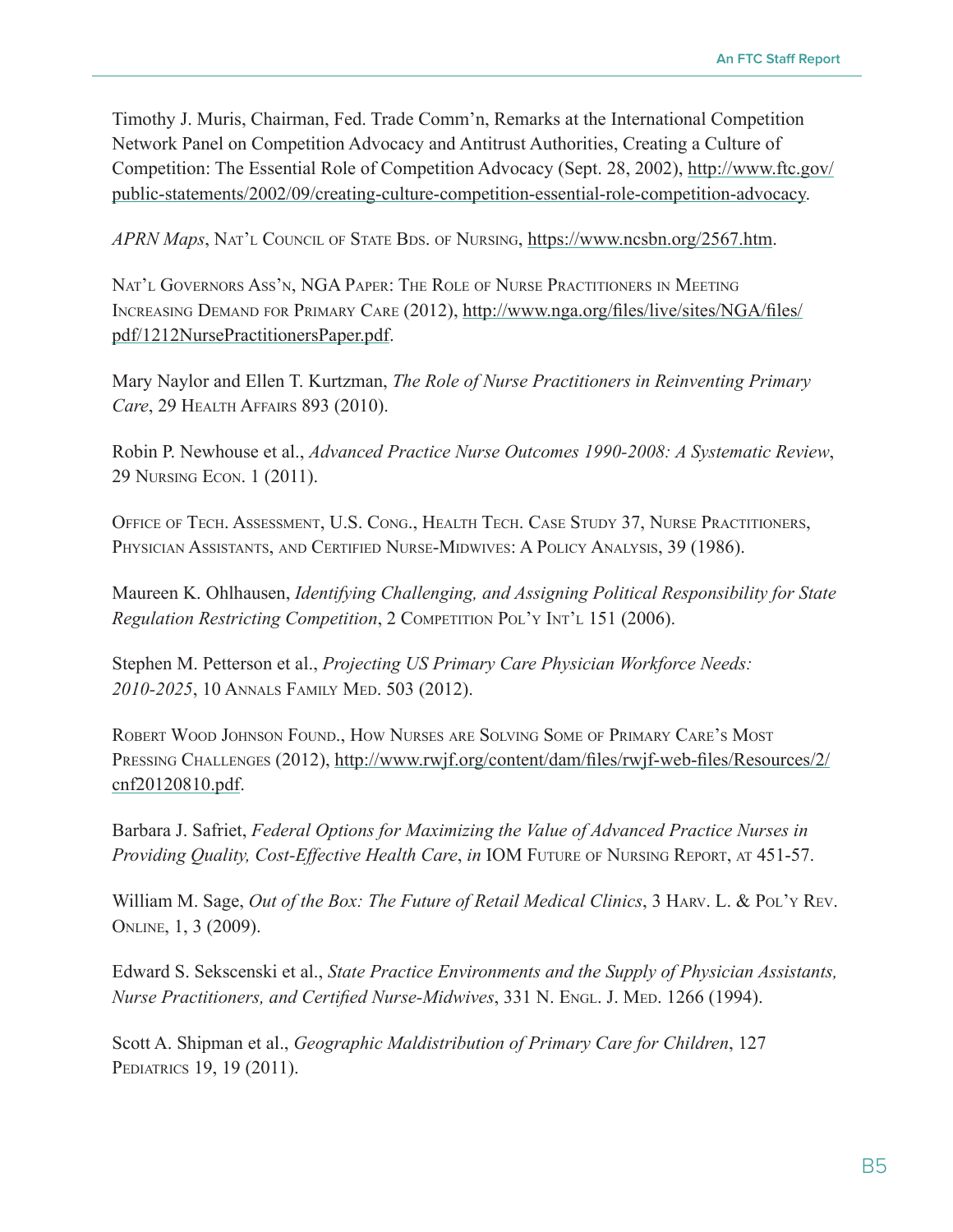Julie Sochalski & Jonathan Weiner*, Health Care System Reform and the Nursing Workforce: Matching Nursing Practice and Skills to Future Needs, Not Past Demands*, *in* IOM Future of Nursing Report, at app. F.

Maurice E. Stucke, *Better Competition Advocacy*, 82 St. John's L. Rev. 951 (2008).

P. Venning et al., *Randomised Controlled Trial Comparing Cost Effectiveness of General Practitioners and Nurse Practitioners in Primary Care*, 320 BMJ 1048 (2000).

Tracy Yee et al., Nat'l Inst. for Health Care Reform, Research Brief No. 13, Primary Care Workforce Shortages: Nurse Practitioner Scope-of-Practice Laws and Payment Policies, 2 (Feb. 2013), <http://www.nihcr.org/PCP-Workforce-NPs>.